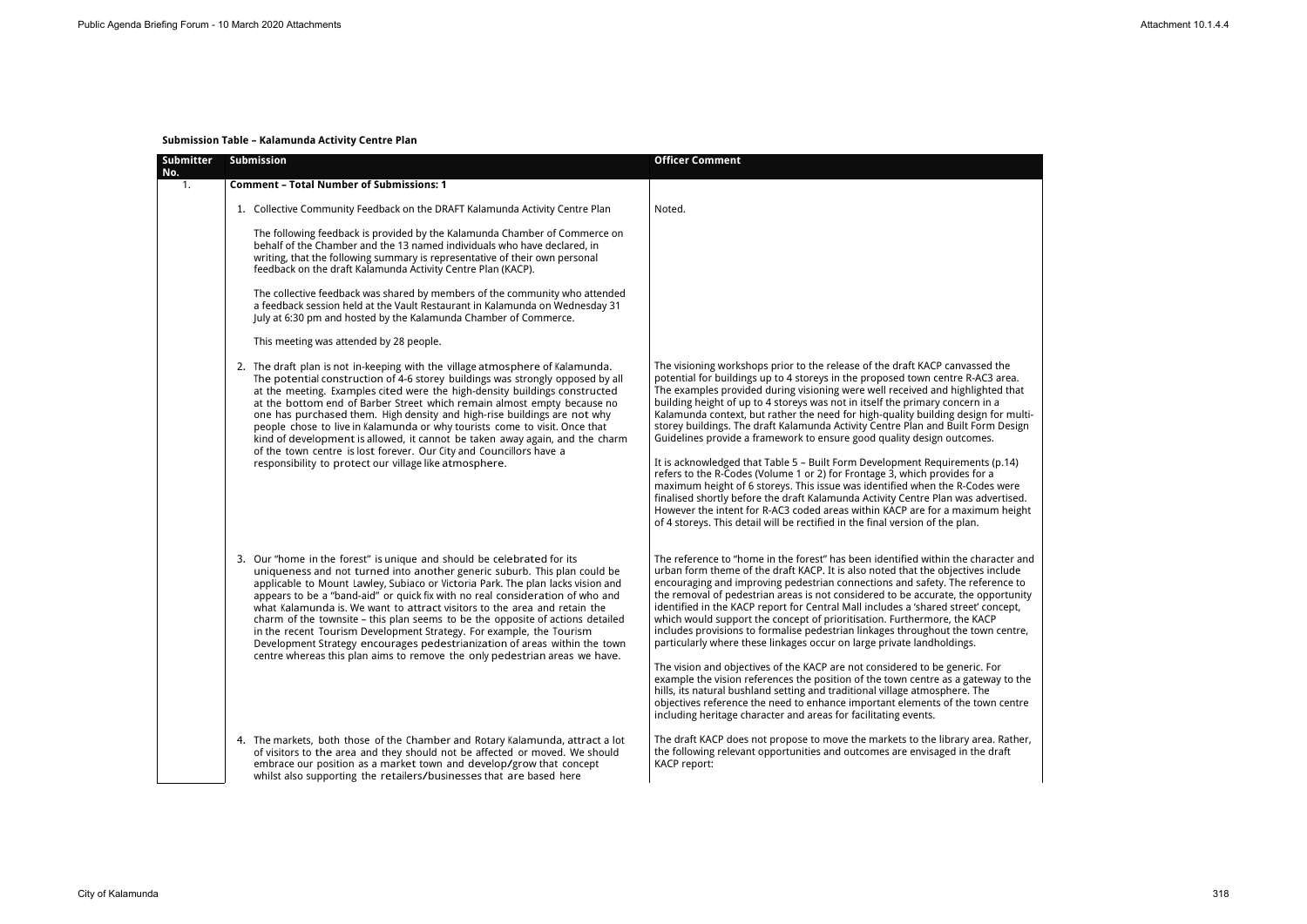permanently. We shouldn't change something that is working well already. Moving the markets to the library area was not supported given its location adjacent a busy road, safety of users and insufficient space for market stalls. It was noted that if the markets moved, it would be the "final nail in the coffin" for most retailers along Central Mall.

Kalamunda Town Square – "*Redeveloping the existing library and co-locating this with additional community uses such as performance space, function spaces etc. will assist in consolidating a civic focus for the town centre*". (Page 53)

Central Mall – *"Support opportunities for community events such as market days and fairs activating the street in the day and night"*. (Page 56)

5. Removing the pedestrianized area on Central Mall was not supported by most attendees. Allowing vehicles to access Central Mall was strongly opposed – most towns that are trying to attract visitors and foot traffic are increasing pedestrian areas whereas Kalamunda is proposing the opposite. Bringing cars into Central Mall won't automatically "activate" the area – other facilities are needed to attract people. Allowing vehicles to access Central Mall will also jeopardize the markets – once kerbs, drainage and other infrastructure are installed, it will be very difficult to continue to host markets on Central Mall. Central Mall is also one of the only places that our seniors feel safe to use motorized carts/gophers etc.

The plan proposes to enhance the existing pedestrian areas and to enliven streetscapes that are currently not sufficiently activated. There is ample planning and urban design evidence that supports the recommended approach, including allowing vehicles to traverse Central Mall. The success of any pedestrian mall is highly dependent on large numbers of people during the whole day and the evenings, as well as having the appropriate land uses that generate pedestrian traffic to draw pedestrians through the mall. This is not occurring in Central Mall at present and is unlikely to occur in the foreseeable future.

The issues identified in this comment are all the subject of detailed design for Central Mall and can be appropriately addressed through design responses to treat Central Mall as a safe, accessible and adaptable 'shared street'.

8. There were also concerns that the City could spend a lot of money but not actually be able to change very much given that they have no control over private | the private landowners in the town. There is planning and urban design evidence

6. Central Mall is not working in its current format – it is a dead zone and only really comes alive during the markets at weekends. We should be looking at keep the pedestrianized nature of the space but increase the number of attractions and facilities there, particularly in the week. An example is the Kalamunda Classic Cars group which displays their classic cars in the mall every Thursday. We could use the space for other groups on other days such that there is something to attract visitors every day. Examples were allowing groups like Rotary Kalamunda to host events in the space, monthly art displays by local artists, free concerts or music performances etc. This would represent real "activation" of the area, not just putting a road through it.

The idea to activate Central Mall on non-market days on a more regular basis is not inconsistent with the concept envisaged in the draft KACP to open the reserve as a shared street. The Landscape Master Plan seeks to activate the mall and create a flexible space to support retail activities as well as the markets.

The KACP states the following relevant to Central Mall:

*"The land fronting Central Mall provides a focus for food and beverage outlets activating the town centre into the evening hours. Central Mall will function as a shared pedestrian/vehicle zone allowing one-way traffic movement to activate the street."*

*"Re-open Central Mall connecting Haynes Street and Mead Street. Whilst this will remain as an activated laneway for hosting festivals, food carts, and other activities during market days, by opening it up it can offer on-street parking and entice more permanent activities on non-market days, in turn supporting adjacent retailers."* 

Allowing vehicles through the Central Mall will increase the exposure to the properties along the mall potentially increasing investment opportunities for existing and new occupants, thereby activating the mall.

7. Many thought the plan was "too large" and that the City was attempting more than it could deliver. It was suggested that small changes would be more effective than large changes that were not properly managed or well executed. We run the risk of spending a lot of money and not achieving what we want i.e. a thriving, lively and attractive town centre with lots of visitors in the week. The consensus was start with 1 project at a time and get it right before moving on. Taking on too much will likely result in a mess or unfinished projects and wasted money.

The draft KACP is a comprehensive plan for the future. The future of the town requires the visionary thought that the plan offers. The implementation section of the KACP will be modified to reflect smaller scale place making initiatives in the short term.

With regard to the larger public realm improvements outlined in the Landscape Master Plan, following adoption of the final KACP, the City will need to consider and prioritise manageable projects within the area that are capable of being resourced.

One of the objectives of the plan is to provide the framework for investment by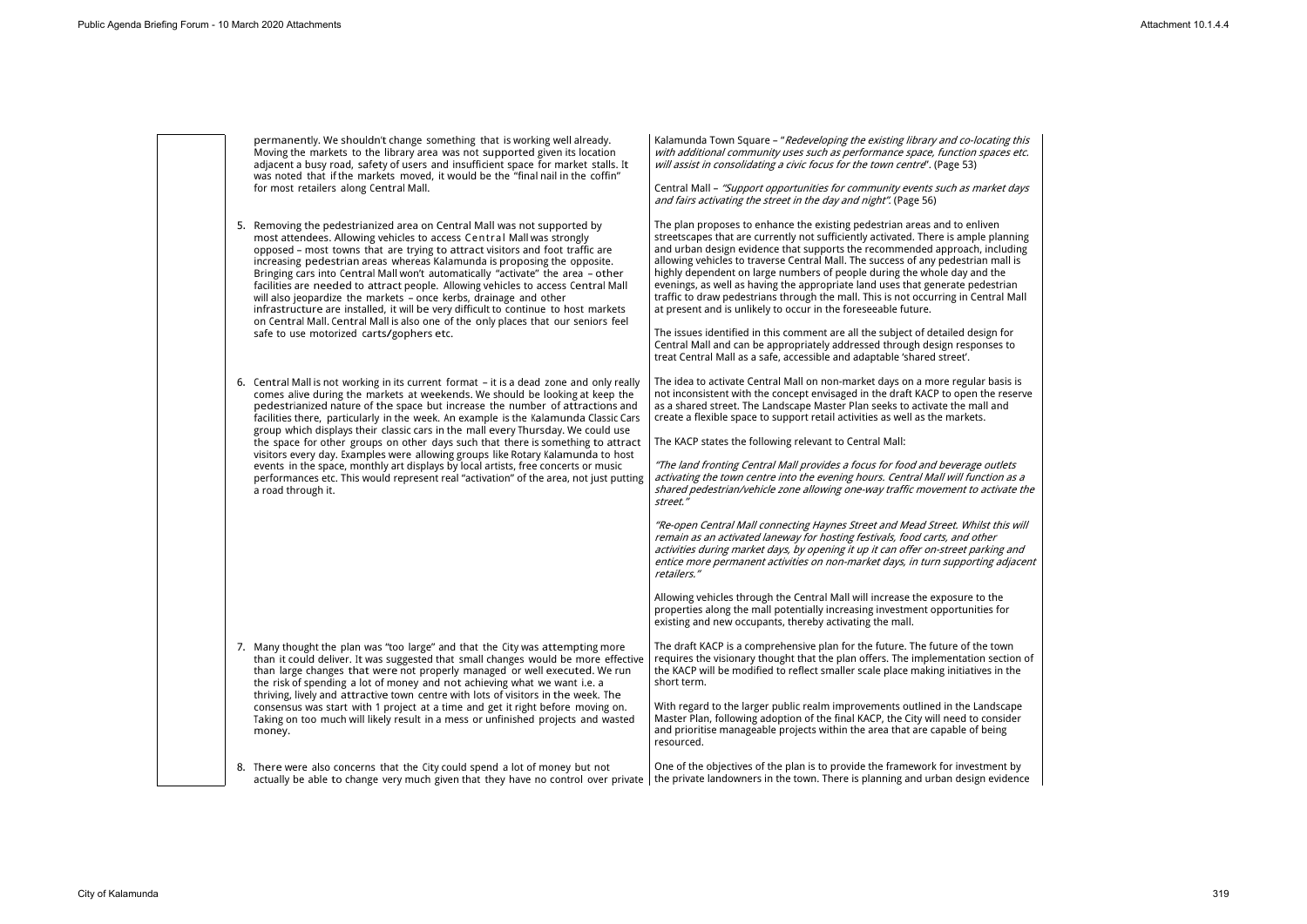land and developments. Suggestions to combat these included incentives for existing land holders to improve the aesthetics of the shop fronts, incentives to reduce rent to encourage occupation of all the vacant shops, the City and Chamber working together with local landowners to achieve common goals.

that planned improvement to the public realm encourages private invest upgrades to the adjoining properties.

The City's Economic Development Strategy has identified Township Activ an activity that will contribute to the economic growth in the City. Initiat already taken place in this regard, such as the Kalamunda Community S the 'Ugly to Beautiful' pop up activity on a vacant lot in Haynes Street in conjunction with the Perth Hills Spring Festival. Another initiative under consideration by the City are an incentive scheme for local businesses and adoption of the Small Business Friendly Local Government Initiative. When initiatives are sufficiently developed to move forward the City will liaise Chamber for input prior to implementation.

All these suggestions will be considered within the context of finalising Landscape Master Plan.

11. Regarding vegetation and trees proposed – we should not be planting nonnative species! For example, planting of jacarandas – they look beautiful when in While this comment is noted, the City's officers do not agree that only n should be planted. Deciduous trees allow for shade in the hot summer

The Plan includes an appropriate assessment of the movement network requirements of Kalamunda District Centre. The Transport Assessment an assessment that indicates the town has adequate parking, although acknowledged that this is subject to higher demand on market days. Th does not propose that the markets be moved. The ability for the City to designated pedestrian crossings requires the approval of Main Roads W categories of road. All crossings with exception of Canning Road did not Main Roads warrants for pedestrian priority. The implementation sectic KACP recommends the preparation of a parking strategy for the KACP and will investigate some of the parking concerns raised in this submission.

- 9. Traffic management and parking were a high concern. The plan doesn't seem to address traffic management in any detail or vehicle flow through the town centre. Many cited a lack of parking spaces and were concerned that if the markets moved to the library, even more car park spaces would be lost. Most attendees wanted additional car parking space, including that for tourist buses/coaches etc, and clear parking signs. Paid parking was not supported in anyway and would only reduce the number of visitors to an already quiet town centre. Road crossings were also a concern – at the moment, people must give way to vehicles which is a ridiculous concept. Road safety of locals and visitors should be a priority. If Main Roads won't install crossings because of low population density, why can't the City install some of their own on City owned roads?
- 10. It is great that the City wants to spend money on rejuvenating the town centre, however we should be fixing what we already have rather than spending large amounts of money on completely changing it. Simple and cheap yet effective solutions. Examples given were money spent on large planters on Haynes Street, but the plants died within a few weeks and were not replaced. These now look a mess and were a waste of money. Examples given of how to make the most of what we already have were:
	- a. Better care and maintenance from the City e.g. watering/maintaining plants, tidy up of Haynes Street and Central Mall.
	- b. Give the town centre a "facelift" to make it more visually appealing proposed street furniture was welcomed.
	- c. Better signage to direct visitors and for parking.
	- d. More cameras for security.
	- e. Using our many local artists to create more attractive spaces in combination with schools' arts programs to get kids involved. The mural at the top of Central Mall was given as an example of good public art that attracted visitors.
	- f. Clean-up under Mead Medical Centre car park and Coles car park lots of antisocial behaviour happening in this area, increased numbers of homeless, people are scared to go near
	- g. Improved pavements, walkways and footpaths to improve safety and encourage more pedestrians.
	- h. Make the most of volunteer groups like Town Teams to improve facilities with limited budgets.

| stment and                                                                                                     |  |
|----------------------------------------------------------------------------------------------------------------|--|
| vation as<br>tives have<br>$space$ and                                                                         |  |
| and<br>hen these<br>with the                                                                                   |  |
| K<br>includes<br>it is<br>e plan<br>provide<br>.<br><i>I</i> A for all<br>t meet the<br>งn of the<br>rea which |  |
| the                                                                                                            |  |
|                                                                                                                |  |
|                                                                                                                |  |
|                                                                                                                |  |
|                                                                                                                |  |
| ative trees                                                                                                    |  |
| months                                                                                                         |  |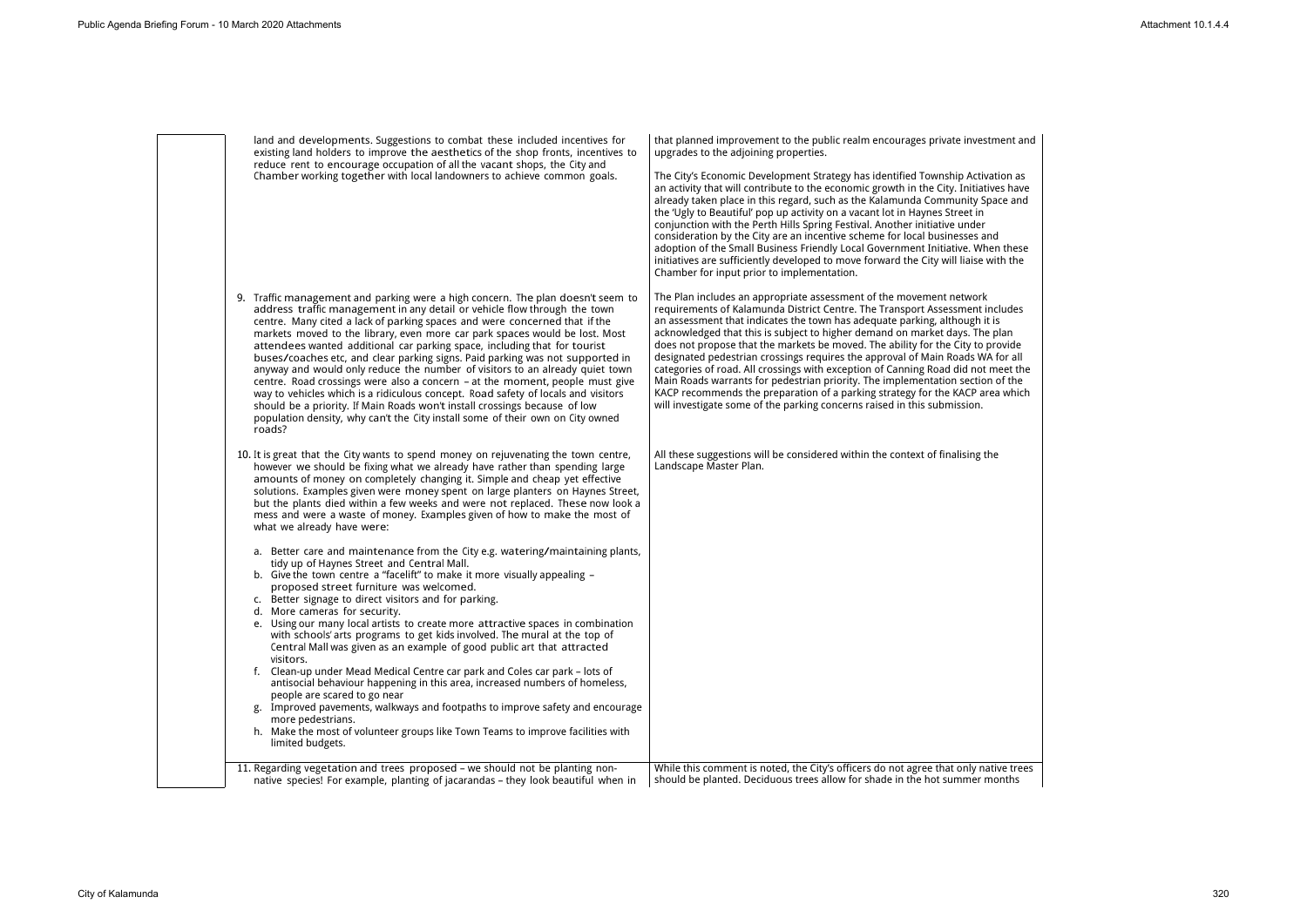|    | flower but are a very messy deciduous tree, require a lot of maintenance, and<br>other suburbs already "do" jacarandas e.g. South Perth, Victoria Park. We should<br>be aiming to be different, particularly given our location surrounded by natural<br>bush, state forest and National Parks. Planting native species showcases our<br>natural beauty to visitors and encourages greater biodiversity by providing food<br>and shelter to our native wildlife. It also reduces maintenance required (most<br>natives are evergreen rather than deciduous) and the amount of irrigation water<br>required to keep them alive during the summer once established. Finally, there<br>are many native species which produce striking visual displays of colourful flowers<br>- mass planting of the same species can achieve very visually appealing displays<br>similar to Jacarandas or Cherry Blossom etc.<br>It should be noted that the City and Council are currently considering an Urban<br>Forrest tree planting program generally for its various localities. While that may<br>be supported generally; selection of species and management will be<br>particularly important in the Town Centre and requires specialist expertise to<br>get it right.<br>12. Declaration<br>This summary was distributed to all attendees of the meeting plus several other<br>individuals who had expressed interest but were unable to attend. The following<br>attendees provided written approval that the above summary represents their<br>feedback on the draft KACP, and that they wish the City of Kalamunda to record and<br>acknowledge the above feedback as their own contribution:<br>Written approval from 13 people as their own contribution for the summary of<br>feedback on draft KACP.<br>The responses are provided as an attachment to allow verification by the City of<br>Kalamunda. Remaining attendees either did not respond or indicated they would<br>prefer to submit an individual submission.<br>We would appreciate acknowledgement of receipt of this submission on behalf of the<br>Chamber of Commerce and the 13 individuals listed above. | and sunlight penetration during the cold winter months, making greater use of<br>seating on the northern side of the street. They also provide a display of autumn<br>colours as evident in Stirk Park. Deciduous trees are often more suited as street<br>trees in more highly trafficked urban settings such as the town centre. The<br>Landscape Master Plan indicates that the existing trees should remain and that a<br>mix of native and exotic trees is possible.<br>Noted. |
|----|---------------------------------------------------------------------------------------------------------------------------------------------------------------------------------------------------------------------------------------------------------------------------------------------------------------------------------------------------------------------------------------------------------------------------------------------------------------------------------------------------------------------------------------------------------------------------------------------------------------------------------------------------------------------------------------------------------------------------------------------------------------------------------------------------------------------------------------------------------------------------------------------------------------------------------------------------------------------------------------------------------------------------------------------------------------------------------------------------------------------------------------------------------------------------------------------------------------------------------------------------------------------------------------------------------------------------------------------------------------------------------------------------------------------------------------------------------------------------------------------------------------------------------------------------------------------------------------------------------------------------------------------------------------------------------------------------------------------------------------------------------------------------------------------------------------------------------------------------------------------------------------------------------------------------------------------------------------------------------------------------------------------------------------------------------------------------------------------------------------------------------------------------------------------------|-------------------------------------------------------------------------------------------------------------------------------------------------------------------------------------------------------------------------------------------------------------------------------------------------------------------------------------------------------------------------------------------------------------------------------------------------------------------------------------|
| 2. | <b>Comment - Total Number of Submissions: 1</b>                                                                                                                                                                                                                                                                                                                                                                                                                                                                                                                                                                                                                                                                                                                                                                                                                                                                                                                                                                                                                                                                                                                                                                                                                                                                                                                                                                                                                                                                                                                                                                                                                                                                                                                                                                                                                                                                                                                                                                                                                                                                                                                           | Noted. Refer to responses to submission 1 above.                                                                                                                                                                                                                                                                                                                                                                                                                                    |
|    | Submission Verbatim to Submission 1                                                                                                                                                                                                                                                                                                                                                                                                                                                                                                                                                                                                                                                                                                                                                                                                                                                                                                                                                                                                                                                                                                                                                                                                                                                                                                                                                                                                                                                                                                                                                                                                                                                                                                                                                                                                                                                                                                                                                                                                                                                                                                                                       |                                                                                                                                                                                                                                                                                                                                                                                                                                                                                     |
|    | We agree this document is a good representation of the feedback discussed at the                                                                                                                                                                                                                                                                                                                                                                                                                                                                                                                                                                                                                                                                                                                                                                                                                                                                                                                                                                                                                                                                                                                                                                                                                                                                                                                                                                                                                                                                                                                                                                                                                                                                                                                                                                                                                                                                                                                                                                                                                                                                                          |                                                                                                                                                                                                                                                                                                                                                                                                                                                                                     |
|    | session - Both XXX and XXX are happy for you to add our name to the formal feedback to<br>city.                                                                                                                                                                                                                                                                                                                                                                                                                                                                                                                                                                                                                                                                                                                                                                                                                                                                                                                                                                                                                                                                                                                                                                                                                                                                                                                                                                                                                                                                                                                                                                                                                                                                                                                                                                                                                                                                                                                                                                                                                                                                           |                                                                                                                                                                                                                                                                                                                                                                                                                                                                                     |
| 3. | <b>Comment - Total Number of Submissions: 1</b>                                                                                                                                                                                                                                                                                                                                                                                                                                                                                                                                                                                                                                                                                                                                                                                                                                                                                                                                                                                                                                                                                                                                                                                                                                                                                                                                                                                                                                                                                                                                                                                                                                                                                                                                                                                                                                                                                                                                                                                                                                                                                                                           | Noted. Refer to responses to submission 1 above.                                                                                                                                                                                                                                                                                                                                                                                                                                    |
|    | Submission Verbatim to Submission 1                                                                                                                                                                                                                                                                                                                                                                                                                                                                                                                                                                                                                                                                                                                                                                                                                                                                                                                                                                                                                                                                                                                                                                                                                                                                                                                                                                                                                                                                                                                                                                                                                                                                                                                                                                                                                                                                                                                                                                                                                                                                                                                                       |                                                                                                                                                                                                                                                                                                                                                                                                                                                                                     |
|    | We agree the summary is representative of out feedback on the Kalamunda activity<br>centre draft plan and both XXX and XXX would like to add our names to the feedback                                                                                                                                                                                                                                                                                                                                                                                                                                                                                                                                                                                                                                                                                                                                                                                                                                                                                                                                                                                                                                                                                                                                                                                                                                                                                                                                                                                                                                                                                                                                                                                                                                                                                                                                                                                                                                                                                                                                                                                                    |                                                                                                                                                                                                                                                                                                                                                                                                                                                                                     |
| 4. | <b>Comment - Total Number of Submissions: 1</b>                                                                                                                                                                                                                                                                                                                                                                                                                                                                                                                                                                                                                                                                                                                                                                                                                                                                                                                                                                                                                                                                                                                                                                                                                                                                                                                                                                                                                                                                                                                                                                                                                                                                                                                                                                                                                                                                                                                                                                                                                                                                                                                           | Noted. Refer to responses to submission 1 above.                                                                                                                                                                                                                                                                                                                                                                                                                                    |
|    | Submission Verbatim to Submission 1                                                                                                                                                                                                                                                                                                                                                                                                                                                                                                                                                                                                                                                                                                                                                                                                                                                                                                                                                                                                                                                                                                                                                                                                                                                                                                                                                                                                                                                                                                                                                                                                                                                                                                                                                                                                                                                                                                                                                                                                                                                                                                                                       |                                                                                                                                                                                                                                                                                                                                                                                                                                                                                     |
|    |                                                                                                                                                                                                                                                                                                                                                                                                                                                                                                                                                                                                                                                                                                                                                                                                                                                                                                                                                                                                                                                                                                                                                                                                                                                                                                                                                                                                                                                                                                                                                                                                                                                                                                                                                                                                                                                                                                                                                                                                                                                                                                                                                                           |                                                                                                                                                                                                                                                                                                                                                                                                                                                                                     |

| r use of<br>f autumn           |
|--------------------------------|
| as street<br>'he<br>ınd that a |
|                                |
|                                |
|                                |
|                                |
|                                |
|                                |
|                                |
|                                |
|                                |
|                                |
|                                |
|                                |
|                                |
|                                |
|                                |
|                                |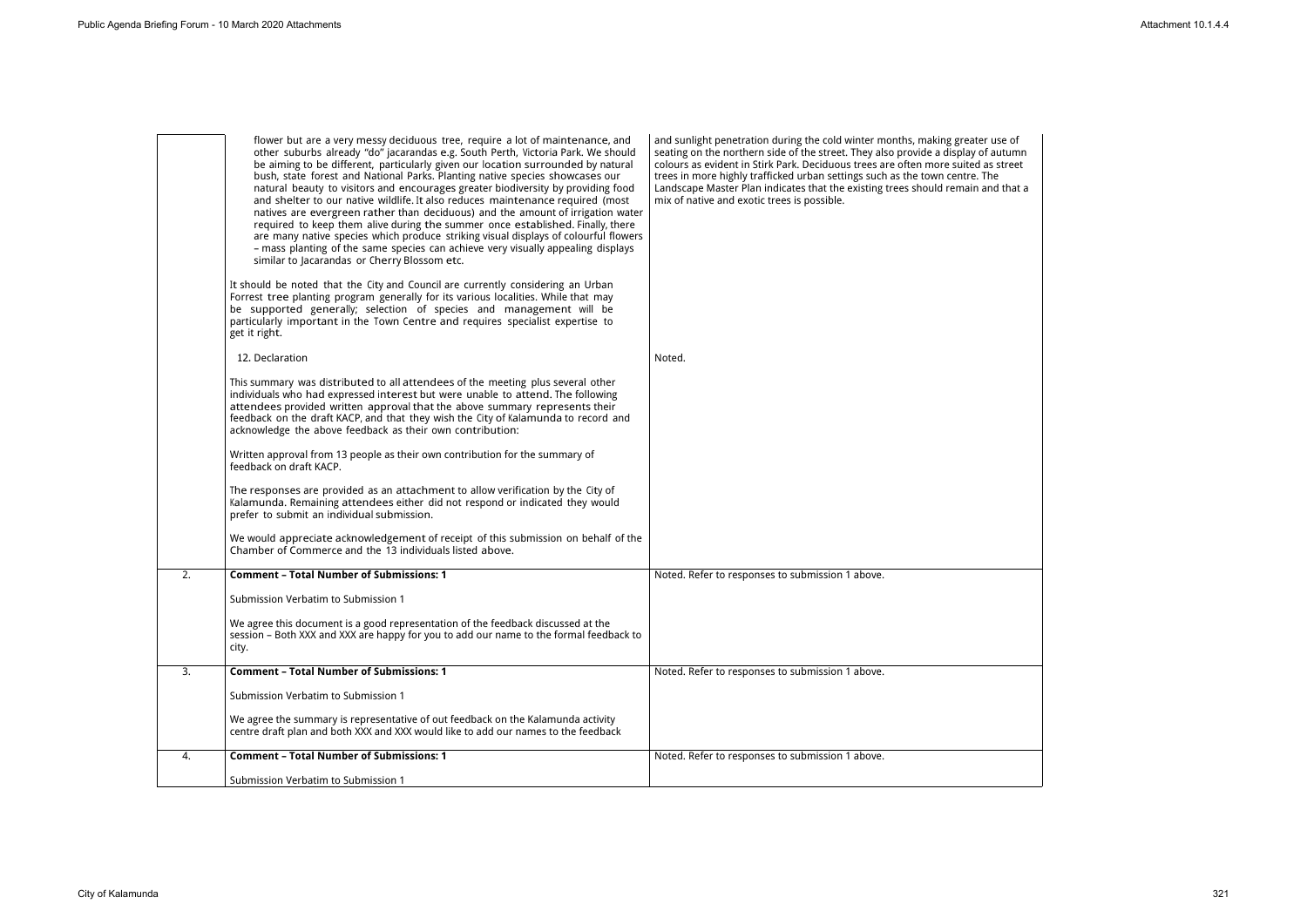|    | Many Thanks for this summary of the Vault meeting, well done. We, XXX & XXX<br>EUROPLACE Pty Ltd (the English sweet shop) Give our full consent to including our names<br>as being in agreeance with your summary.                                                                                                                                                                                                                                                                                                                                                                                                                                                                                                                                                 |                                                                                                             |
|----|--------------------------------------------------------------------------------------------------------------------------------------------------------------------------------------------------------------------------------------------------------------------------------------------------------------------------------------------------------------------------------------------------------------------------------------------------------------------------------------------------------------------------------------------------------------------------------------------------------------------------------------------------------------------------------------------------------------------------------------------------------------------|-------------------------------------------------------------------------------------------------------------|
| 5. | <b>Comment - Total Number of Submissions: 1</b>                                                                                                                                                                                                                                                                                                                                                                                                                                                                                                                                                                                                                                                                                                                    | Noted. Refer to responses to submission 1 above.                                                            |
|    | Submission Verbatim to Submission 1                                                                                                                                                                                                                                                                                                                                                                                                                                                                                                                                                                                                                                                                                                                                |                                                                                                             |
|    | I agree your summary is a good representation of the discussions we had - both XXX and<br>XXX are happy for you to add our names to the feedback.                                                                                                                                                                                                                                                                                                                                                                                                                                                                                                                                                                                                                  |                                                                                                             |
| 6. | <b>Comment - Total Number of Submissions: 1</b>                                                                                                                                                                                                                                                                                                                                                                                                                                                                                                                                                                                                                                                                                                                    | Noted. This amendment appears to have been made prior to lodging su                                         |
|    | Submission Verbatim to Submission 1                                                                                                                                                                                                                                                                                                                                                                                                                                                                                                                                                                                                                                                                                                                                | with the City.                                                                                              |
|    | This draft circulated by XXX for comment by those present seems to be generally convey<br>the reactions of those participating in this open forum to the proposed 'Activity Centre'<br>Plan for central Kalamunda except ref. the final paragraph [refer to comment 12 of<br>submission 1 above].- half of that should read differently, deleting the existing wording<br>after 'National Parks'. and instead inserting. - "It should be noted that the City and<br>Council are currently considering an Urban Forrest tree planting programme generally<br>for its various localities. While that may be supported generally; selection of species and<br>management will be particularly important in the Town Centre and does require<br>specialist expertise." |                                                                                                             |
|    | Additional comments provided in separate submission:                                                                                                                                                                                                                                                                                                                                                                                                                                                                                                                                                                                                                                                                                                               | Noted.                                                                                                      |
|    | Submission: Proposed 'Kalamunda Activity Centre Plan' as advertised.<br>Unfortunately both the Kalamunda Council and City Administration can expect a<br>substantial 'backlash' from both local residents and commercial operators over the<br>grossly misleading illustrations portrayed in publications of likely outcomes from this<br>supposed future 'Activity Centre' Plan.                                                                                                                                                                                                                                                                                                                                                                                  |                                                                                                             |
|    | In general they present images that are most certainly not achievable; and obscure for<br>the superficial observer, practical realities that neglect of attention to constructive and<br>creative planning analysis over more than a decade that could have avoided.<br>The external consultants have only made one belated but useful contribution (from desk-<br>based research). That is in forecasting a probable continuing decline in small retailing<br>and commercial viability due to alternative accessible external opportunities that offer<br>more financially attractive investment opportunities.                                                                                                                                                   | Noted.                                                                                                      |
|    | The reasons for an already massive vacant 3,000 plus square metres of retail floor space<br>demand far more much more detailed functional analysis and creative vision than this ad<br>hoc collection of unrealistic suggestions has offered.                                                                                                                                                                                                                                                                                                                                                                                                                                                                                                                      | Noted.                                                                                                      |
|    | There are no simple solutions available to the dysfunctional realities that have been<br>allowed to occur; and engaging such 'consultants' who don't reside in the area and have<br>not understood its existing social or physical dynamics to provide any kind of 'quick fix'<br>will simply fail yet again.                                                                                                                                                                                                                                                                                                                                                                                                                                                      | Noted.                                                                                                      |
|    | The priority issues for future economic survival are numerous and inter-related.<br>Focussing on attracting Tourists to the Hills Region may bring in more 'briefly passing<br>trade' but will not automatically secure that in Kalamunda Town Centre in any significant                                                                                                                                                                                                                                                                                                                                                                                                                                                                                           | Noted. Several of the urban design issues identified in this comment are<br>to be addressed under the KACP. |

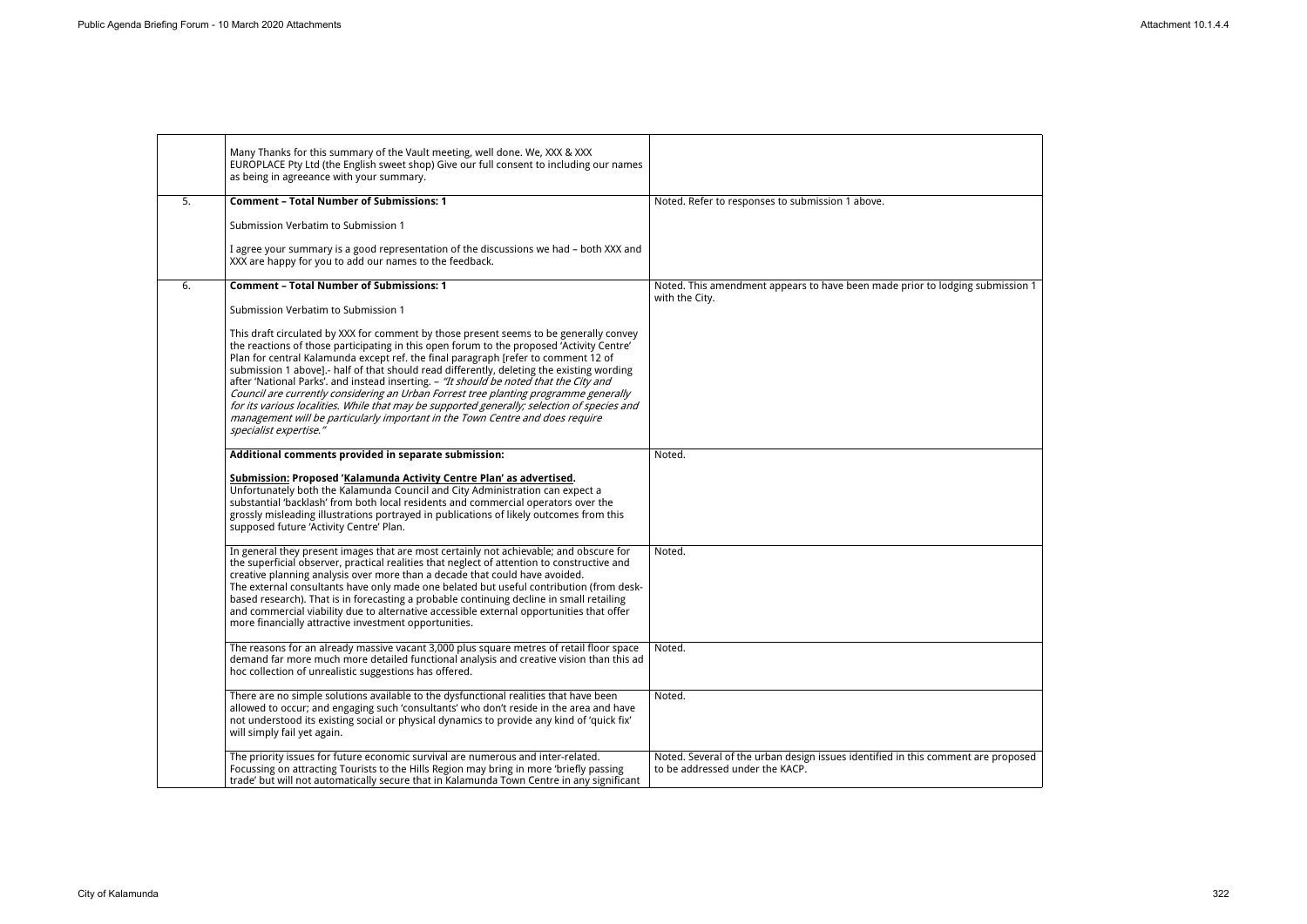|    | volume.<br>1. The road entries to the Town are tortuous and unattractive.<br>2. Traffic along Canning Road is far too intense and cuts off the Town Centre from its<br>largest mass of adjacent residential users.<br>3. The area traversed by Canning Road close to Stirk Park makes pedestrian crossing<br>access 'lethal' particularly in the vicinity of Stirk Medical on both sides.<br>4. Viability of retailing along Haynes Street requires short-stay parking to be<br>facilitated, not reduced by encouraging vehicle movement priority (not the<br>opposite that is being unwisely done currently under City Assets management)<br>5. Safe 'Walkable' access into the Town Centre is not provided anywhere in the Mead<br>St./ Railway Rd. /Haynes St./ Canning road circuit that defines it.<br>6. Central Mall is the only current feasible location for a future interesting 'Town<br>Piazza' (not Square)' and should be made exclusively pedestrian, and re-graded<br>flatter down to the Community Hall.<br>7. The idea of planting trees down the centre of Mead, Haynes, Canning and Barber<br>is simply silly and dangerous - they aren't wide enough, would dangerously<br>interfere with sight lines and further reduce parking accessibility.<br>8. The Town Centre needs a multi-use Community Hub within it (not half a kilometre<br>out of Town inaccessible by public transport) i.e. the proposed Adult Learning<br>Centre misnamed as a "Community Hub") |                                                  |
|----|---------------------------------------------------------------------------------------------------------------------------------------------------------------------------------------------------------------------------------------------------------------------------------------------------------------------------------------------------------------------------------------------------------------------------------------------------------------------------------------------------------------------------------------------------------------------------------------------------------------------------------------------------------------------------------------------------------------------------------------------------------------------------------------------------------------------------------------------------------------------------------------------------------------------------------------------------------------------------------------------------------------------------------------------------------------------------------------------------------------------------------------------------------------------------------------------------------------------------------------------------------------------------------------------------------------------------------------------------------------------------------------------------------------------------------------------------------------------------------------|--------------------------------------------------|
|    | Summary:<br>The proposed 'Activity Centre' Plan 2019 as advertised simply has no value to the resident<br>citizens and should be abandoned altogether.                                                                                                                                                                                                                                                                                                                                                                                                                                                                                                                                                                                                                                                                                                                                                                                                                                                                                                                                                                                                                                                                                                                                                                                                                                                                                                                                | Noted.                                           |
|    | <b>Alternative Suggestion.</b><br>Multiple community workshops run over a number of months by residents themselves<br>and partly resourced by the City in offering a venue and secretarial assistance, could<br>produce far more useful concepts and viable future outcomes. (A number of local<br>Agencies such as the Chamber of Commerce, Rotary and the Kalamunda Ratepayers<br>Association would most likely be keen to assist if so invited.)                                                                                                                                                                                                                                                                                                                                                                                                                                                                                                                                                                                                                                                                                                                                                                                                                                                                                                                                                                                                                                   |                                                  |
| 7. | <b>Comment - Total Number of Submissions: 1</b>                                                                                                                                                                                                                                                                                                                                                                                                                                                                                                                                                                                                                                                                                                                                                                                                                                                                                                                                                                                                                                                                                                                                                                                                                                                                                                                                                                                                                                       | Noted. Refer to responses to submission 1 above. |
|    | Submission Verbatim to Submission 1                                                                                                                                                                                                                                                                                                                                                                                                                                                                                                                                                                                                                                                                                                                                                                                                                                                                                                                                                                                                                                                                                                                                                                                                                                                                                                                                                                                                                                                   |                                                  |
|    | Hopefully the council will listen to the community concerns and not be led by these<br>consultants who clearly do not represent out hope for how Kalamunda should be<br>developed in the future.                                                                                                                                                                                                                                                                                                                                                                                                                                                                                                                                                                                                                                                                                                                                                                                                                                                                                                                                                                                                                                                                                                                                                                                                                                                                                      |                                                  |
| 8. | <b>Comment - Total Number of Submissions: 1</b>                                                                                                                                                                                                                                                                                                                                                                                                                                                                                                                                                                                                                                                                                                                                                                                                                                                                                                                                                                                                                                                                                                                                                                                                                                                                                                                                                                                                                                       | Noted. Refer to responses to submission 1 above. |
|    | Submission Verbatim to Submission 1                                                                                                                                                                                                                                                                                                                                                                                                                                                                                                                                                                                                                                                                                                                                                                                                                                                                                                                                                                                                                                                                                                                                                                                                                                                                                                                                                                                                                                                   |                                                  |
|    | Thank you for your work in collating all the feedback. I am very happy for you to append<br>my name to the final document.                                                                                                                                                                                                                                                                                                                                                                                                                                                                                                                                                                                                                                                                                                                                                                                                                                                                                                                                                                                                                                                                                                                                                                                                                                                                                                                                                            |                                                  |
| 9. | <b>Comment - Total Number of Submissions: 1</b>                                                                                                                                                                                                                                                                                                                                                                                                                                                                                                                                                                                                                                                                                                                                                                                                                                                                                                                                                                                                                                                                                                                                                                                                                                                                                                                                                                                                                                       | Noted. Refer to responses to submission 1 above. |
|    | Submission Verbatim to Submission 1                                                                                                                                                                                                                                                                                                                                                                                                                                                                                                                                                                                                                                                                                                                                                                                                                                                                                                                                                                                                                                                                                                                                                                                                                                                                                                                                                                                                                                                   |                                                  |
|    | I'm more than happy for you to put my name on it.                                                                                                                                                                                                                                                                                                                                                                                                                                                                                                                                                                                                                                                                                                                                                                                                                                                                                                                                                                                                                                                                                                                                                                                                                                                                                                                                                                                                                                     |                                                  |
|    |                                                                                                                                                                                                                                                                                                                                                                                                                                                                                                                                                                                                                                                                                                                                                                                                                                                                                                                                                                                                                                                                                                                                                                                                                                                                                                                                                                                                                                                                                       |                                                  |

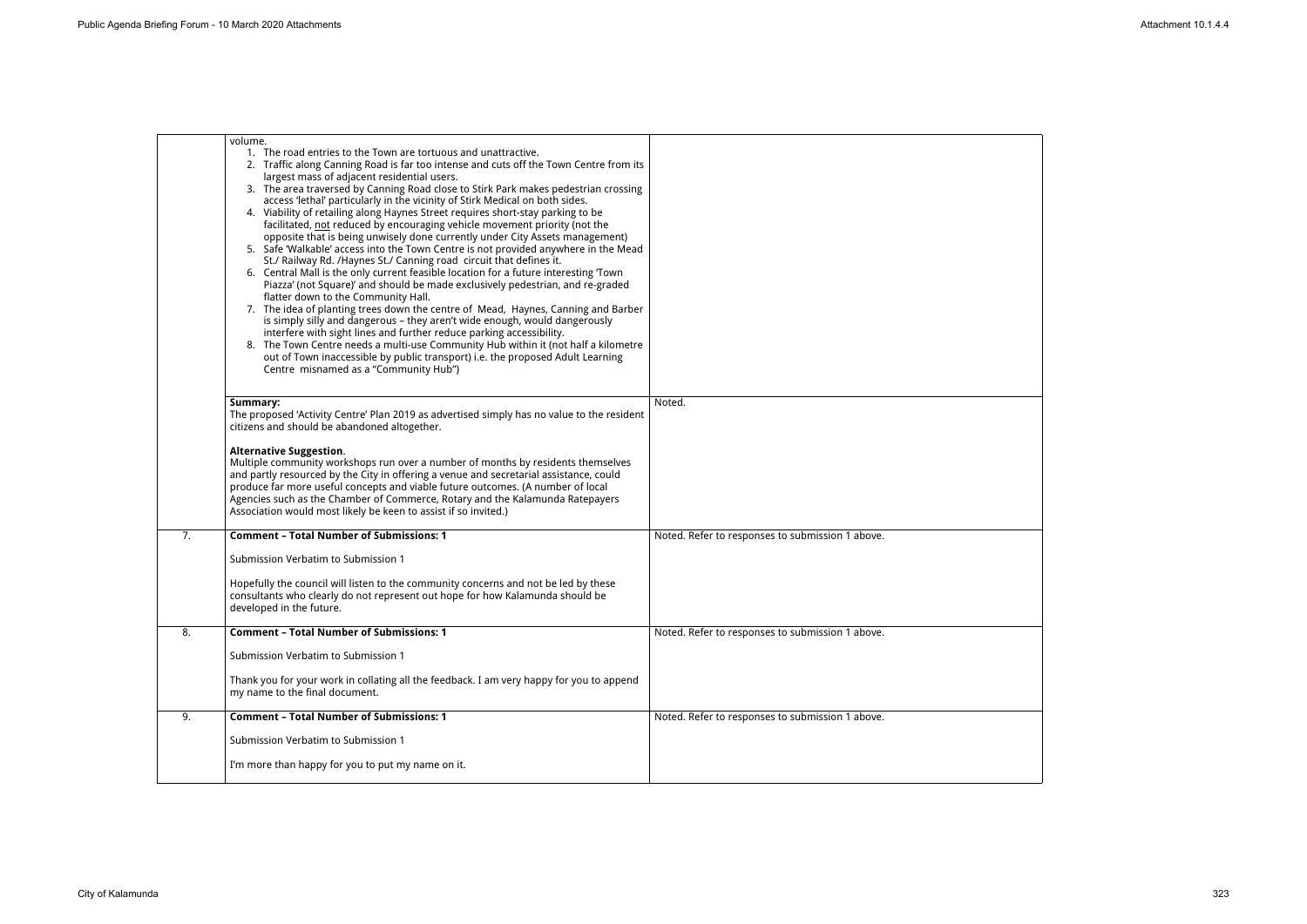| 10. | Comment - Total Number of Submissions: 2 (Both Verbatim to each other)                                                                                                                                                                                                                                                                                                                                                                                                                                                                                                                                                                                                                                                                                                                                                                                                                                                                                                                                                                                                                                                                                                                                                                                                                                                                                                                                                                                                                                                                                                                                                                                                                                                                                                                                                                                                                                                                                                                                                                                                                            | Noted.                                                                                                                                                                                                                                                                                                                                                                                                                                                                                                                                                                                                             |
|-----|---------------------------------------------------------------------------------------------------------------------------------------------------------------------------------------------------------------------------------------------------------------------------------------------------------------------------------------------------------------------------------------------------------------------------------------------------------------------------------------------------------------------------------------------------------------------------------------------------------------------------------------------------------------------------------------------------------------------------------------------------------------------------------------------------------------------------------------------------------------------------------------------------------------------------------------------------------------------------------------------------------------------------------------------------------------------------------------------------------------------------------------------------------------------------------------------------------------------------------------------------------------------------------------------------------------------------------------------------------------------------------------------------------------------------------------------------------------------------------------------------------------------------------------------------------------------------------------------------------------------------------------------------------------------------------------------------------------------------------------------------------------------------------------------------------------------------------------------------------------------------------------------------------------------------------------------------------------------------------------------------------------------------------------------------------------------------------------------------|--------------------------------------------------------------------------------------------------------------------------------------------------------------------------------------------------------------------------------------------------------------------------------------------------------------------------------------------------------------------------------------------------------------------------------------------------------------------------------------------------------------------------------------------------------------------------------------------------------------------|
|     | 1. What is your overall rating for the draft Kalamunda Activity Centre Plan                                                                                                                                                                                                                                                                                                                                                                                                                                                                                                                                                                                                                                                                                                                                                                                                                                                                                                                                                                                                                                                                                                                                                                                                                                                                                                                                                                                                                                                                                                                                                                                                                                                                                                                                                                                                                                                                                                                                                                                                                       |                                                                                                                                                                                                                                                                                                                                                                                                                                                                                                                                                                                                                    |
|     | The overall plan is a very positive step. There are however, some important<br>improvements that are outlined below. This is a very welcome initiative and a<br>transforming opportunity for the City, community and local businesses.                                                                                                                                                                                                                                                                                                                                                                                                                                                                                                                                                                                                                                                                                                                                                                                                                                                                                                                                                                                                                                                                                                                                                                                                                                                                                                                                                                                                                                                                                                                                                                                                                                                                                                                                                                                                                                                            |                                                                                                                                                                                                                                                                                                                                                                                                                                                                                                                                                                                                                    |
|     | 2. How much do you agree with the draft plan's vision statement?<br>This is not so much a vision, but a statement. Demonstrated of strong community spirit<br>is variable and connection to heritage is not in evidence in the streets, footpaths, public<br>spaces of the town centre.<br>Other than the History Village there is no evidence of acknowledgment of traditional<br>Aboriginal land use, cultural practice or sense of traditional place in the town centre.<br>Even the white-fella history is only on display in the HV [History village] behind the sturdy<br>wire fence. This is a very valuable community asset but there are no stories, images,<br>lighting representations, walking tours with digital commentaries, and other engagement<br>offerings that bring both traditional and more recent history to life for visitors. The<br>streets are named after men and there is almost no acknowledgement of the vital role<br>played by women (Indigenous and non-Indigenous) in evidence.<br>Past planning schemes have allowed developments take place that are completely out of<br>place with how the town looks and operates. The main shopping centre has provided<br>other local governments (Mundaring) with an example of what not to do, when<br>considering major central developments, the SAT [State Administrative Tribunal] created<br>Frankenstein's monster that is the Auto One is a very different building from the<br>significantly more sympathetic one originally proposed by the owner and the more<br>recent Barber St development next to the Town Hall is not a positive addition to the<br>centre.<br>The weekend markets, Friday night food markets are very welcome activities created by<br>local community groups but other events like Targa in the main street blocks the main<br>activity of the centre - business. Reconsidering how these events are presented in the<br>future does need to be part of the very positive proposed changes.<br>There is also little indication from the planning document that the City has brought | Section 4.7.2 of the report discusses Aboriginal Heritage and makes a number of<br>recommendations including undertaking a survey of Aboriginal Heritage and<br>exploring opportunities for interpretation of the heritage values of the area in the<br>future activity centre.<br>The Plan includes provisions to ensure future development is in keeping with the<br>desired character of the town centre.<br>Section 2.2 of the report documents the extensive community and stakeholder<br>engagement that has taken place. This information was made readily available on<br>the City of Kalamunda's website. |
|     | together the two vitally important groups: business owners and building owners - to<br>have input. This may well have happened, and it would have been useful to have this<br>information available for the respondent to Engage Kalamunda.                                                                                                                                                                                                                                                                                                                                                                                                                                                                                                                                                                                                                                                                                                                                                                                                                                                                                                                                                                                                                                                                                                                                                                                                                                                                                                                                                                                                                                                                                                                                                                                                                                                                                                                                                                                                                                                       |                                                                                                                                                                                                                                                                                                                                                                                                                                                                                                                                                                                                                    |
|     | 3. How do you rate the 'Built Form Design Guidelines' (Appendix A)?                                                                                                                                                                                                                                                                                                                                                                                                                                                                                                                                                                                                                                                                                                                                                                                                                                                                                                                                                                                                                                                                                                                                                                                                                                                                                                                                                                                                                                                                                                                                                                                                                                                                                                                                                                                                                                                                                                                                                                                                                               | Verandas, or awnings as they are known, are a requirement for development in                                                                                                                                                                                                                                                                                                                                                                                                                                                                                                                                       |
|     | This section provides some very positive proposals and solutions. However, there are a<br>number of missed opportunities in this section of the Plan.<br>Below are some detailed responses to Appendix A which include two important strategic<br>initiatives that will make the Town Centre a unique place to live, work, and visit. They are:<br>a. ADOPT KALAMUNDA TOWN CENTRE AS A VERANDA TOWN<br>b. CREATE HABITAT THAT ENCOURAGES AN ACTIVE AND HEALTHY<br><b>BANDICOOT (QUENDA) POPULATION IN THE TOWN CENTRE</b>                                                                                                                                                                                                                                                                                                                                                                                                                                                                                                                                                                                                                                                                                                                                                                                                                                                                                                                                                                                                                                                                                                                                                                                                                                                                                                                                                                                                                                                                                                                                                                         | the town centre. These are documented in section 3.8 of the Built Form Design<br>Guidelines.<br>Quendas already inhabit the vicinity of the town centre. We have recorded<br>sightings in the vicinity of the Town Centre. The City can consider this proposal<br>further in the context of future public realm improvements in the KACP area,<br>particularly the idea of facilitating wildlife friendly landscaping and revegetation<br>where appropriate.                                                                                                                                                       |
|     | In order for Kalamunda to create a distinct built environment and grow into a popular                                                                                                                                                                                                                                                                                                                                                                                                                                                                                                                                                                                                                                                                                                                                                                                                                                                                                                                                                                                                                                                                                                                                                                                                                                                                                                                                                                                                                                                                                                                                                                                                                                                                                                                                                                                                                                                                                                                                                                                                             |                                                                                                                                                                                                                                                                                                                                                                                                                                                                                                                                                                                                                    |

| number of<br>ige and<br>e area in the       |
|---------------------------------------------|
| ing with the                                |
| ikeholder<br>available on                   |
|                                             |
|                                             |
|                                             |
|                                             |
|                                             |
|                                             |
| opment in                                   |
| m Design                                    |
| orded<br>proposal<br>IP area,<br>vegetation |
|                                             |

 $\overline{\phantom{a}}$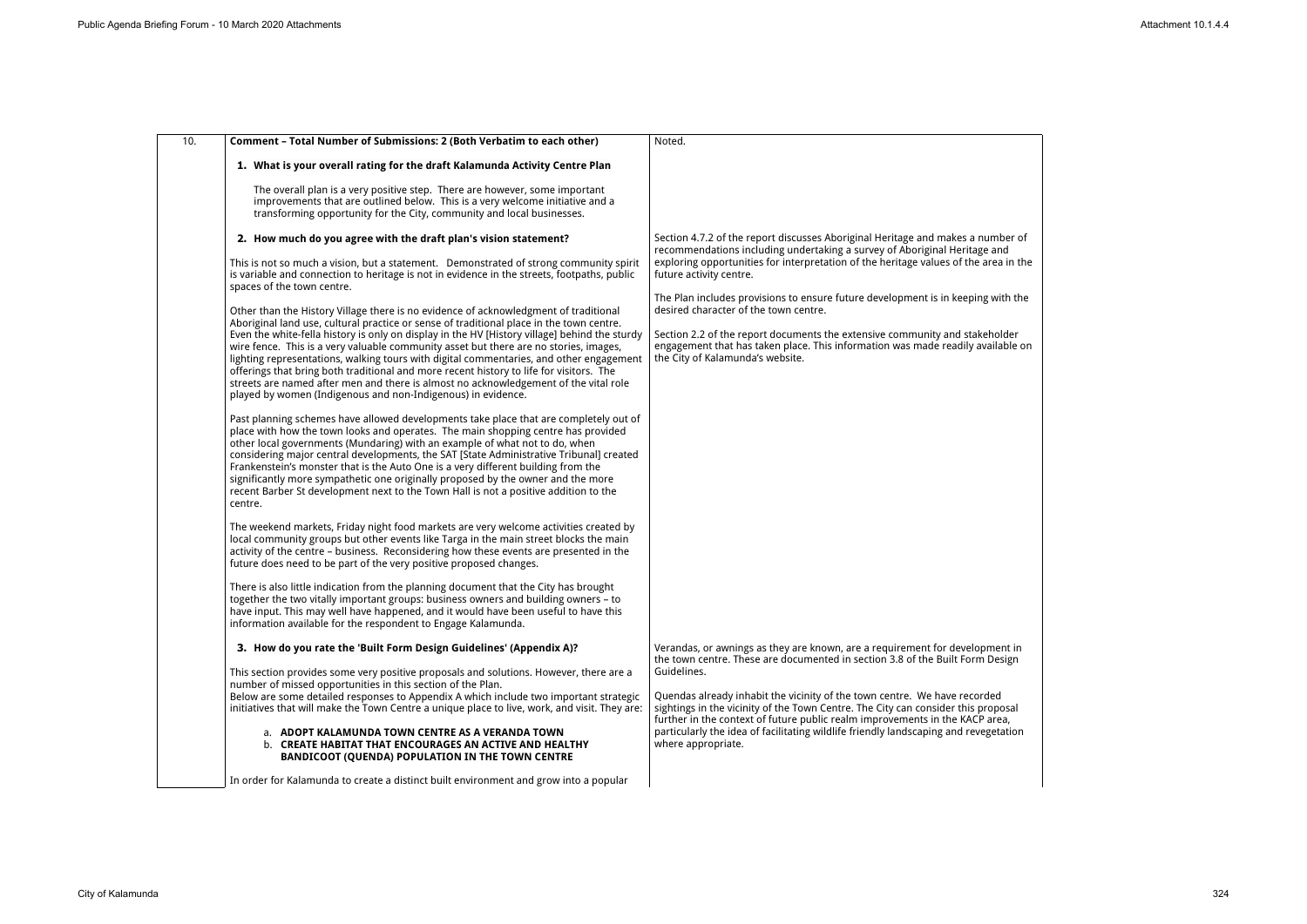destination for visitors that will sustain and uplift business success and community engagement, some bold ideas need to be adopted and then their objectives woven through the elements of the Plan.

## **4. CREATE KALAMUNDA TOWN AS A VERANDA TOWN**.

Use the built form to create a single line for the eye up and down Haynes and along other streets installed on existing and new developments. The lower south side of Haynes St as one example – ANZ bank, newsagent, chemist and so on up to the top of the street should all have 4-5m veranda areas with translucent (lets in the light on northsided buildings) and solid iron materials that face the street in one agreed line. City could incentivise the build of these with rate concessions and other incentives.

There are also other opportunities for verandas to be added to north and south facing building facades all the way up Haynes St, along Railway Road and for new buildings along Barber, Mead and other streets in the designated Activation Centre.

The depth of the awning is dependent on a number of considerations in the available footpath width, the impact on adjoining street trees, and structural requirements. The intent of the Built Form Design Guidelines create a minimum requirement for awnings, however the detailed design awnings for a particular location will be addressed at the development stage, having regard to the design guidance.

Natural light - Noted that there is no specific reference, however, the ob clear in relation to promoting better access to natural light and ventilation buildings.

This one change to the facades as sketched in Frontages 1-4 will make a big difference to the atmosphere, community activation, business success and destination tourism efforts. This is in contract to the ineffective proposed 2m awnings that do not reflect the visual nature of the town.

The verandas need not have street-side gutters – as is the case in the tropics – where it really rains. Saves materials and maintenance.

> Photos in the Built Form Design Guidelines will be reviewed and replace final version to be more reflective of building design envisaged in the Ka context.

#### **5. FURTHER NOTES ON APPENDIX A USING THAT DOCUMENT'S NUMBERING**

The Details in Appendix A also do not consider the difference of weather/sunlight on the south and north sides of the streets. This is an important design consideration particularly for façade window sizes. All south facing windows should be 100% glass (floor to ceiling) to maximise light from indirect sources. The 4.5m ceiling height shown in Fig 1 & 2 is commendable and will make for welcoming spaces – these should be continued for Fig 3 & 4 – as a way of providing future expansion for active businesses as developments take place. The 70% window for north facing windows the 70% window sizing will work but again – it will be best if glass is from floor height up – rather than ceiling down. Better natural light and protection from north facing sun, better spaces to attract customers.

Storey height for Figs 1-4 should also be no less than 3.5m to again take advantage of available light and create quality spaces with higher than normal ceilings that will make the properties worth more in rent and rates. This is best illustrated in the photo on page 16 – there are some very boxy and unattractive units in this building and it does not present well on to the street.

**NOTE**: on Page 7 of Appendix A is a small note at the foot of the drawing that says: *'No min. % lot build out*'. Is this correct – or should that read '*No max. % lot build out*'.?

Appendix A Page 15 – again no north/south side of the street considerations again.

Section 3 of Appendix A

### Noted.

The reference to "No min % lot build-out" is correct.

3.1 **Façade design** – modern façade is a welcome addition to the Centre, but these will need to include ground floor verandas to create the opportunity to expand activity options across the town centre.

Noted.

| ncluding<br>various<br>$s$ is to<br>gn of<br>application |  |  |
|----------------------------------------------------------|--|--|
| bjective is<br>ion within:                               |  |  |
|                                                          |  |  |
|                                                          |  |  |
|                                                          |  |  |
| ed in the<br>alamunda                                    |  |  |
|                                                          |  |  |
|                                                          |  |  |
|                                                          |  |  |
|                                                          |  |  |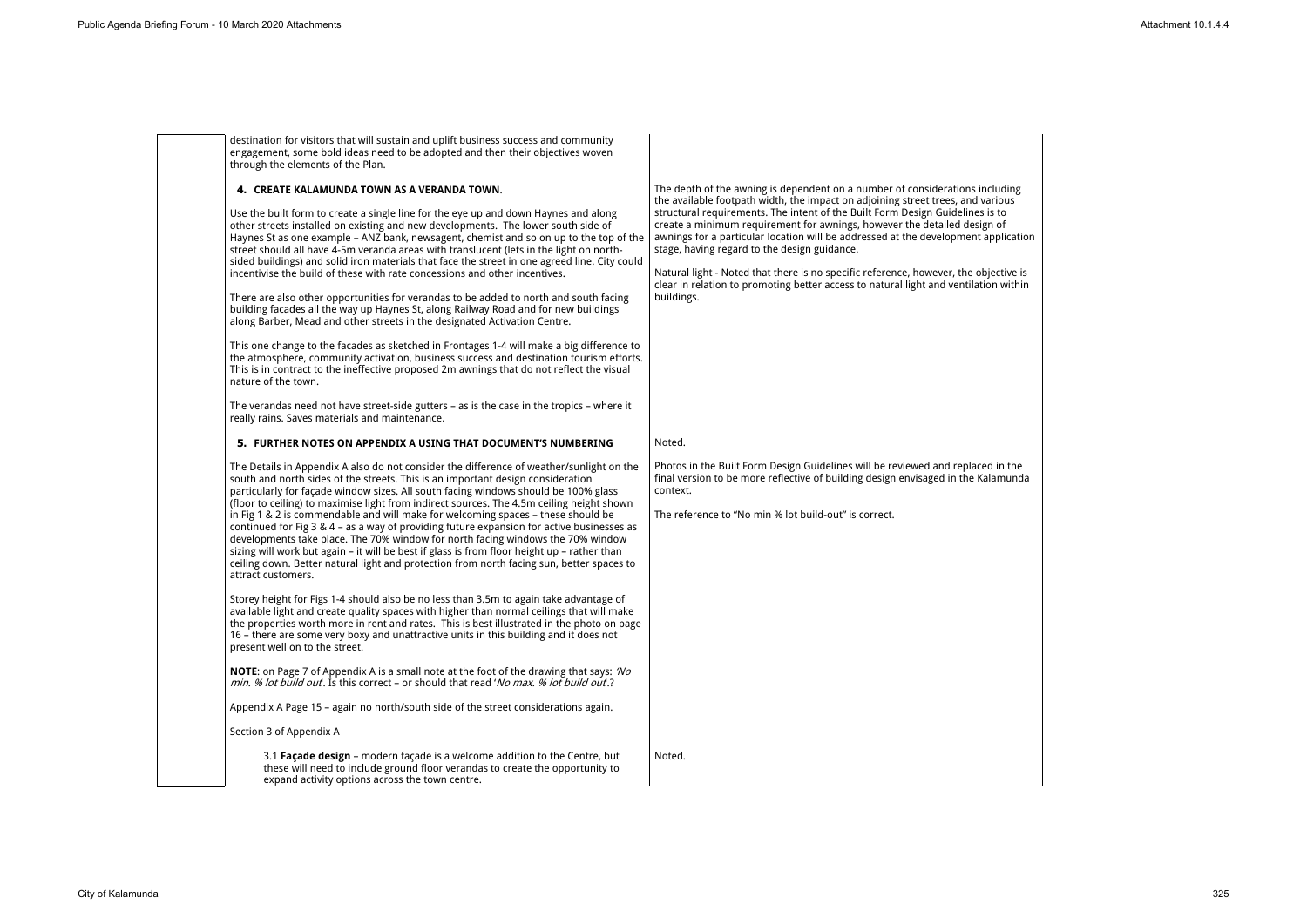| 3.2 Street Orientation - consideration to the strong easterly winds in summer<br>should also be made in this section. This is a major weather factor. The outdoor<br>room idea is welcomed, as is solar orientation.                                                                                                                                                                                                                                                                                                                                                                          | Noted.                                                                                                                                                                                                                                                               |
|-----------------------------------------------------------------------------------------------------------------------------------------------------------------------------------------------------------------------------------------------------------------------------------------------------------------------------------------------------------------------------------------------------------------------------------------------------------------------------------------------------------------------------------------------------------------------------------------------|----------------------------------------------------------------------------------------------------------------------------------------------------------------------------------------------------------------------------------------------------------------------|
| 3.3 - Prominent sites - some strong and positive statements here. These sites -<br>if well designed could also provide wall spaces for night time projection of<br>images, designs and other attracting digital material to add to the appeal of the<br>Town Centre. An annual exhibition of digital art, short movies, still images and<br>the like could also be part of the Kalamunda offering - more reason to come to<br>town and stay a while.                                                                                                                                          | Noted.                                                                                                                                                                                                                                                               |
| 3.4 - Roof form - all new developments and upgrades should include solar<br>power as a core requirement of the development. This is a growing important<br>consideration and the City will join many others in prioritising renewable power<br>as part of developments.<br>Also suggest the minimum 10-15-degree skillion roof pitch to be a little more -<br>the changes in how rain falls in large dumps rather in steady showers is now a<br>documented feature of our changing climate. This will save flooding.                                                                          | The Built Form Design Guidelines encourage sustainability features in all new<br>development.<br>The roof pitches will be considered in the context of current Building Code<br>requirements and adjusted where necessary to address changes in weather<br>patterns. |
| 3.5 - Entry legibility - Page 24 image of the use of colour is very welcome.                                                                                                                                                                                                                                                                                                                                                                                                                                                                                                                  | Noted.                                                                                                                                                                                                                                                               |
| 3.6 - Balconies - the balcony depths illustrated in Frontage Diagrams 1-4 are not<br>fit for purpose. They do not respond to the opportunity for outdoor areas above<br>the street. There is a unique opportunity of ensuring that balconies are at a<br>minimum of 4m deep and an indoor/outdoor entertainment area in all future<br>developments to again enliven the street from ground and elevated levels. If the<br>2m balcony is adopted, it creates all kinds of limits in attracting young people to<br>the heart of the town centre as residents.                                   | The balcony depth has been an established requirement through the Residential<br>Design Codes. While 2.5m is a minimum depth, there may be situations where<br>applicants can increase balcony size.                                                                 |
| 3.7 Ceiling Height see earlier comments. Ceilings lower than 3.5m should not be<br>approved. A decision to go below this height will limit access to light, creation of<br>engaging internal space-making and it will lower the value of the properties being<br>developed and make them less appealing to a growing in-town population.                                                                                                                                                                                                                                                      | Noted.                                                                                                                                                                                                                                                               |
| 3.8 Awnings. The Placemaking Appendix in the Draft Plan notes that "Many of the<br>public engagement comments relate to build form and pedestrian movement,<br>which are addressed within the Activity Centre Plan. Participants requested<br>stronger pedestrian access and connections, landscaping and public realm<br>treatments, including an identifiable central heart or town square." This is where<br>the veranda town idea comes into play.                                                                                                                                        | Refer to above comment regarding awnings.                                                                                                                                                                                                                            |
| Adoption of a Centre-wide veranda installation will add to usable space in most<br>seasons and for diverse events and activities as they spill from the street into<br>shops and cafes.                                                                                                                                                                                                                                                                                                                                                                                                       |                                                                                                                                                                                                                                                                      |
| The use of this term awning may be a contemporary technical term, but the<br>proposed 'veranda town' theme should mean that for the Centre Plan includes<br>this important change. Table 2 (p9) lists awnings at 2.5m. This is like having a cap<br>with no brim. It offers no protection for north facing facades, no inviting areas<br>for dining, socialising and activity. The above comments cover this section - if<br>accepted it will remove the opportunity to create strong and positive long-term<br>impact on the Town Centre. The image on page 26 illustrates the value of deep |                                                                                                                                                                                                                                                                      |

| II new              |  |  |
|---------------------|--|--|
|                     |  |  |
| ode<br>ither        |  |  |
|                     |  |  |
|                     |  |  |
|                     |  |  |
| esidential<br>where |  |  |
|                     |  |  |
|                     |  |  |
|                     |  |  |
|                     |  |  |
|                     |  |  |
|                     |  |  |
|                     |  |  |
|                     |  |  |
|                     |  |  |
|                     |  |  |
|                     |  |  |
|                     |  |  |
|                     |  |  |
|                     |  |  |
|                     |  |  |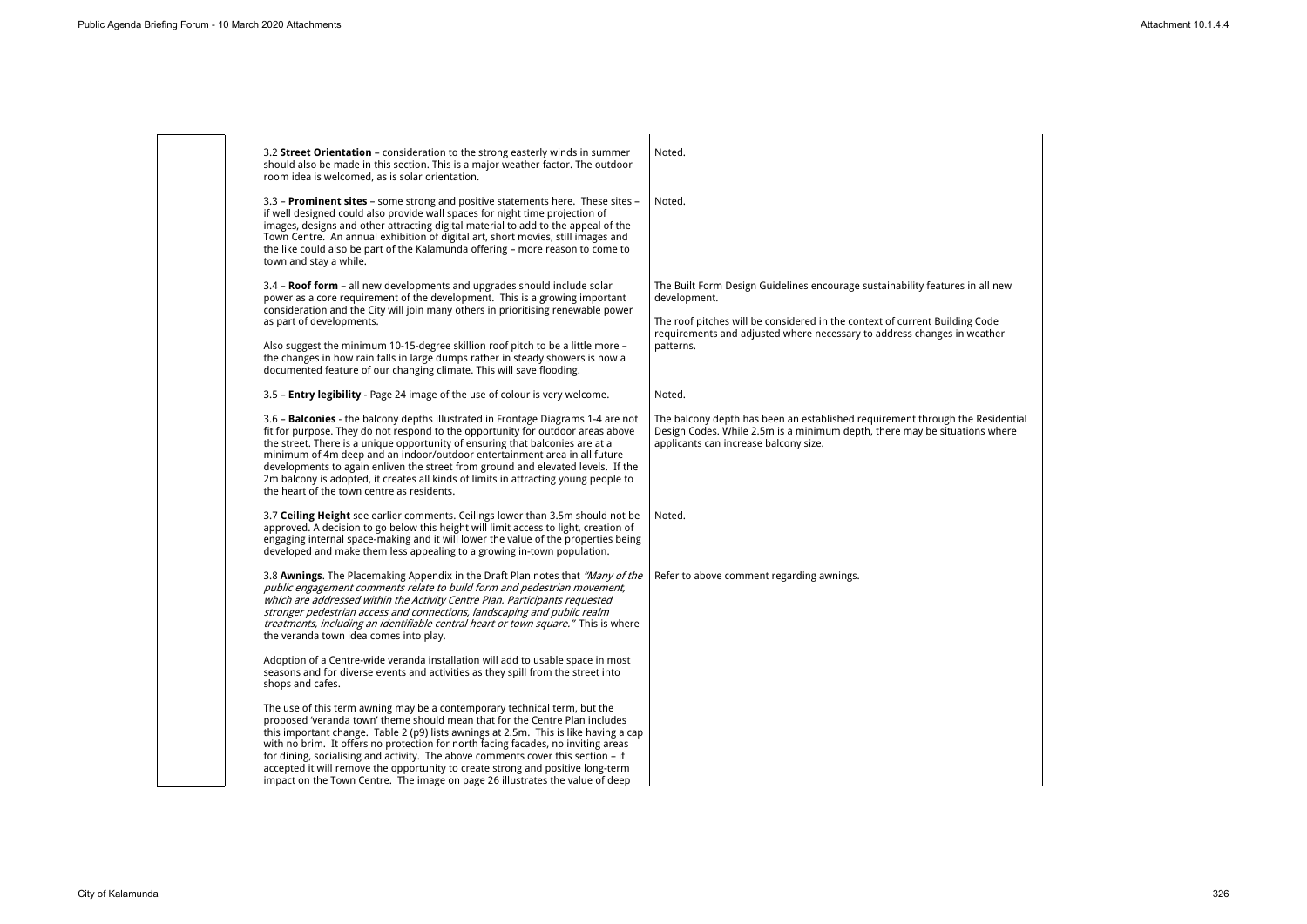verandas – 2.5m depth, if approved creates an own-goal of lost opportunity for the City - businesses and communities. 4.1 & 4.2 **Parking & Access**. The four frontage diagrams each show cars in front

of all four types of proposed building. This seems to be at odds with the intent of the statement in this section that says, "*car parking may not be between the building and the street'*. This statement would better serve the community and business if it was a bit more defined.

There appears to be little information in this appendix about the proposed parking configuration for the Activity Centre other than a lovely cobbled area somewhere in Europe, which probably won't be achievable in the Town Centre because of the cost of removing significant amounts of coffee-rock.

In order to achieve parking coherence and the 'behind the streetscape' objective mentioned a number of times in this Appendix and in the main draft there will need to be some considerable reconfiguration of back street parking down Stirk St, along Barber, Mead, Railway and Williams Road – (Main Street, Food and Beverage and Anchor Precincts).

Parking between the building and the street is not considered to be in ke with a town centre environment or the desired streetscape. There may be opportunities to incorporate some parking in Central Mall. This will be a consideration at a detailed design stage.

It is assumed that there will be no parking in the Central Mall area. Parking configuration may also be best if it's on an angle and into the deeper areas of verge in the town centre. If Haynes St was one way that would be a useful solution. Perhaps too if the parking areas were not kerbed (as recommended in the Landscape Masterplan), but by concrete that is the same level as the road (visual guide) and then slowly rising to the pavement level over one or two metres. The benefits would include:

The road network hierarchy, including Haynes Street, was considered in Transport Assessment. While the comments regarding a one way arrang Haynes Street are noted, it is not necessary to significantly change the pattern movement in the town centre to improve accessibility and amenity in the outlined in this comment. The Transport Assessment in the draft KACP d recommend any fundamental changes to the direction of movement of Haynes Street.

- Easy access for everyone from road to verge and vice versa
- Retains rainwater in the road easement
- Creates opportunities for special events to flow from the verge and into the road easement – safer and more visually pleasing
- Opens up the whole streetscape in a way that will create a unique view along all streets and again set the town square as a destination where people want to gather

Quendas already inhabit the vicinity of the town centre. The City has red sightings in the vicinity of the Town Centre. The City can consider this pro further in the context of future public realm improvements in the KACP area, particularly the idea of facilitating wildlife friendly landscaping and revegetation where appropriate.

4.4 **Bicycle Parking** – strong opportunity for bike park installations to be created by a great design artist Noted.

5.1 **Tree retention** – this is a must although one or two of the Qld Box Trees may need to be moved/replaced. Note earlier comments on deep root zones – hard to achieve in the Town Centre with the cap rock under the pavements and road easements. Heavy equipment and strong arborist advice needed to create these sites. Noted.

Lighting of large trees (like the ones outside the Zig Zag Centre) will also add to the placemaking impact as it will create a sense of connection and 'stickiness' for visitors – where people want remain, eat, drink and enjoy social events.

# **6. CREATE A BANDICOOT (QUENDA) FRIENDLY LANDSCAPE IN THE TOWN CENTRE.**

5.2 **Soft landscaping** – This is where clever native plantings of appropriate species to act as habitat to protect, encourage and grow a local population of bandicoots to populate the Town Centre. These are already in sections of the Centre up at the Zig Zag Centre and elsewhere.

Planned and well executed planting using local plants in deep cluster gardens

| eeping<br>be<br>Ì                                                      |  |
|------------------------------------------------------------------------|--|
| the<br>gement for<br>attern of<br>ie fashion<br>does not<br>traffic on |  |
|                                                                        |  |
|                                                                        |  |
|                                                                        |  |
|                                                                        |  |
| corded<br>oposal <sup>.</sup>                                          |  |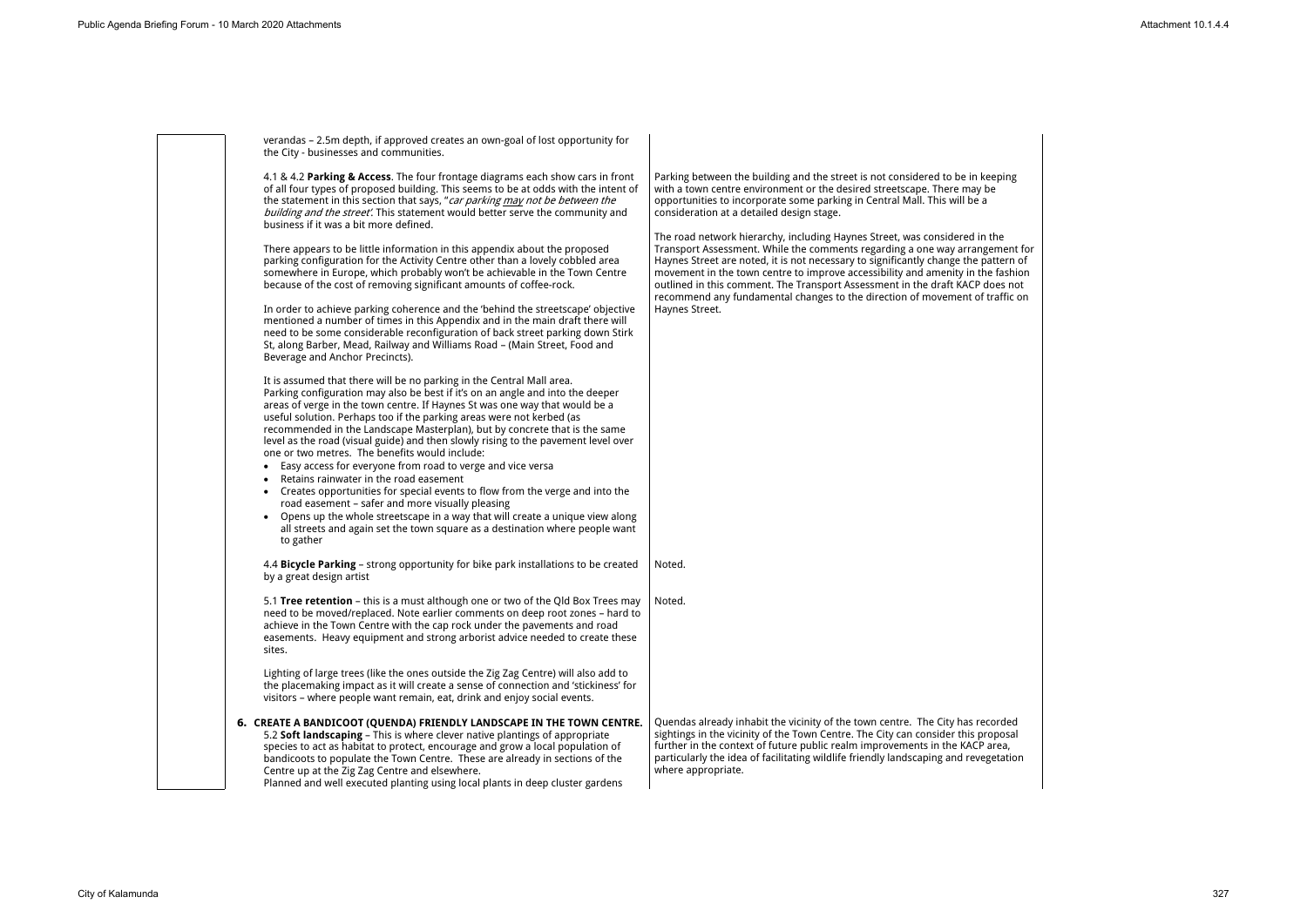

It is not clear what the submitter is referring to on Page 4. The illustration on page 48 includes a number of key themes that were identified through the early consultation phase of the KACP and are largely captured in the vision statement.

Refer to the above comment regarding bandicoots. With regard to the tree recommendation *Toona ciliata* is tree that potentiall grows 40-60m tall and therefore is not considered an appropriate tree species for an urban area due to the interference with utilities, expansive root growth and difficulty pruning. The City is currently considering a mixture of medium sized ornamental deciduous trees with seasonal blossoms and autumn colour, as well as a mixture of native trees to retain shade, biodiversity and habitat for native animals.

Comment regarding water permeable concrete is noted.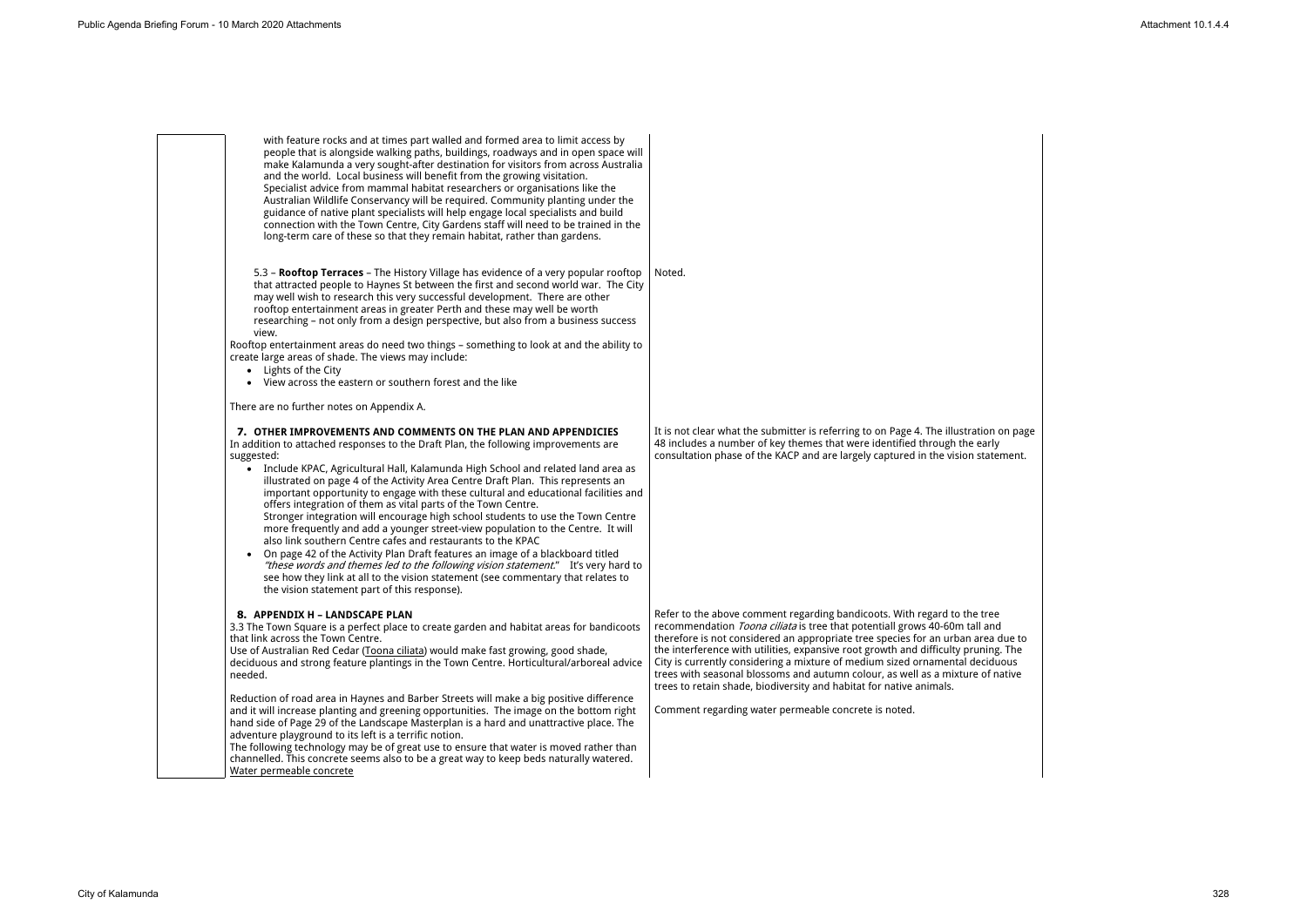|     | 9. PLACEMAKING AND ENGAGEMENT - Appendix B<br>• Some strong work here                                                                                                                                                                                                                                                                                                                                                                                                                                                                                                                                           | Noted.                                                                                                                                                                                                                                                                                                                                                                                       |
|-----|-----------------------------------------------------------------------------------------------------------------------------------------------------------------------------------------------------------------------------------------------------------------------------------------------------------------------------------------------------------------------------------------------------------------------------------------------------------------------------------------------------------------------------------------------------------------------------------------------------------------|----------------------------------------------------------------------------------------------------------------------------------------------------------------------------------------------------------------------------------------------------------------------------------------------------------------------------------------------------------------------------------------------|
|     | Well-structured plan<br>Useful comments from community in the back of the document<br>$\bullet$                                                                                                                                                                                                                                                                                                                                                                                                                                                                                                                 |                                                                                                                                                                                                                                                                                                                                                                                              |
|     |                                                                                                                                                                                                                                                                                                                                                                                                                                                                                                                                                                                                                 |                                                                                                                                                                                                                                                                                                                                                                                              |
|     | 10.HISTORICAL AND ABORIGINAL HERITAGE BASELINE ASSESSMENT - Appendix E                                                                                                                                                                                                                                                                                                                                                                                                                                                                                                                                          | As noted above, section 4.7.2 of the report discusses Aboriginal Heritage and<br>makes a number of recommendations which will be implemented once the plan                                                                                                                                                                                                                                   |
|     | Executive Summary states that it is based on desktop review. No on-site or face to<br>face research was undertaken with people involved with the History Centre or<br>Indigenous community                                                                                                                                                                                                                                                                                                                                                                                                                      | has been adopted.                                                                                                                                                                                                                                                                                                                                                                            |
|     | • Elements of the Indigenous sky - celebrated at the Perth Observatory - in the City<br>could be added or used for inspiration in the Town Centre                                                                                                                                                                                                                                                                                                                                                                                                                                                               |                                                                                                                                                                                                                                                                                                                                                                                              |
|     | • In addition to the findings of this document, the City's recently adopted<br>Reconciliation Action Plan as well as further studies and engagement with<br>Noongar Wadjuk elders should also inform ways of marking and bringing to life<br>within the Centre cultural practise and celebrations - including the six Noongar<br>seasons as part of the Centre's rebirthing.                                                                                                                                                                                                                                    |                                                                                                                                                                                                                                                                                                                                                                                              |
| 11. | <b>Comment - Total Number of Submissions: 1</b>                                                                                                                                                                                                                                                                                                                                                                                                                                                                                                                                                                 | Noted.                                                                                                                                                                                                                                                                                                                                                                                       |
|     | RE: SUBMISSION ON DRAFT KALAMUNDA ACTIVITY CENTRE PLAN 2019<br>LOT 51 (NO.32) HAYNES STREET, KALAMUNDA                                                                                                                                                                                                                                                                                                                                                                                                                                                                                                          |                                                                                                                                                                                                                                                                                                                                                                                              |
|     | We write on behalf of our client, Bunnings Group Ltd, occupiers of Lot 51 (No. 32) Haynes<br>Street, Kalamunda, in response to the City's advertising of its proposed Draft Kalamunda<br>Activity Centre Plan 2019 (KACP).                                                                                                                                                                                                                                                                                                                                                                                      |                                                                                                                                                                                                                                                                                                                                                                                              |
|     | Bunnings Kalamunda has been part of the local community for nearly 20 years and<br>employs more than 30 team members. Bunnings is keen to be able to offer more to the<br>community of Kalamunda.                                                                                                                                                                                                                                                                                                                                                                                                               |                                                                                                                                                                                                                                                                                                                                                                                              |
|     | Please accept this correspondence as a formal submission, advising of our client's<br>concerns regarding the proposed KACP. Specific matters within the proposed KACP,<br>some of which we consider require review, are identified below.                                                                                                                                                                                                                                                                                                                                                                       |                                                                                                                                                                                                                                                                                                                                                                                              |
|     | 1. Land use permissibility                                                                                                                                                                                                                                                                                                                                                                                                                                                                                                                                                                                      | Noted - The plan itself does not propose to alter the current permissibility of the<br>land use on this site under existing approvals. A Scheme amendment will be                                                                                                                                                                                                                            |
|     | We note the KACP indicates that the subject site is classified as 'Centre'. Land use<br>permissibility will be as per Table 1 Zoning Table within LPS3 for the corresponding zone.<br>In this regard, a 'Showroom' is a 'P' use within the District Centre zone. Our client<br>supports the proposed land use permissibility given that it is consistent with the current<br>City of Kalamunda Local Planning Scheme No.3 (LPS3). It should be noted that Bunnings<br>Warehouse is considered a 'Showroom' land use, and therefore any future plans to<br>modify or extend the site would be permitted by LPS3. | required to introduce a Centre zone. This will involve advertising and there will be<br>consideration of land use permissibility at that time.                                                                                                                                                                                                                                               |
|     | 2. Precincts<br>Bunnings Warehouse Kalamunda (the subject site) falls within the Main Street and<br>Tourism precincts under the KACP. We note that the precincts are intended to guide land<br>use and built form outcomes, and design standards vary for each precinct.<br>Our client is concerned that there are two (2) different precincts mapped over the subject<br>site. No other site within the KACP falls within two precincts. As such, we consider that                                                                                                                                             | The importance of the site to the town centre is noted, however the site clearly<br>falls within two areas identified in the Precinct Vision Statements and map with<br>distinctly different points of focus. A modification is proposed to remove the<br>precinct vision statements and map from Part 1 of the KACP given potentially<br>confusing implications on land use permissibility. |

| e and<br>the plan                      |  |
|----------------------------------------|--|
|                                        |  |
|                                        |  |
|                                        |  |
| ity of the<br>ill be<br>ere will be    |  |
| clearly<br>ap with<br>e the<br>ntially |  |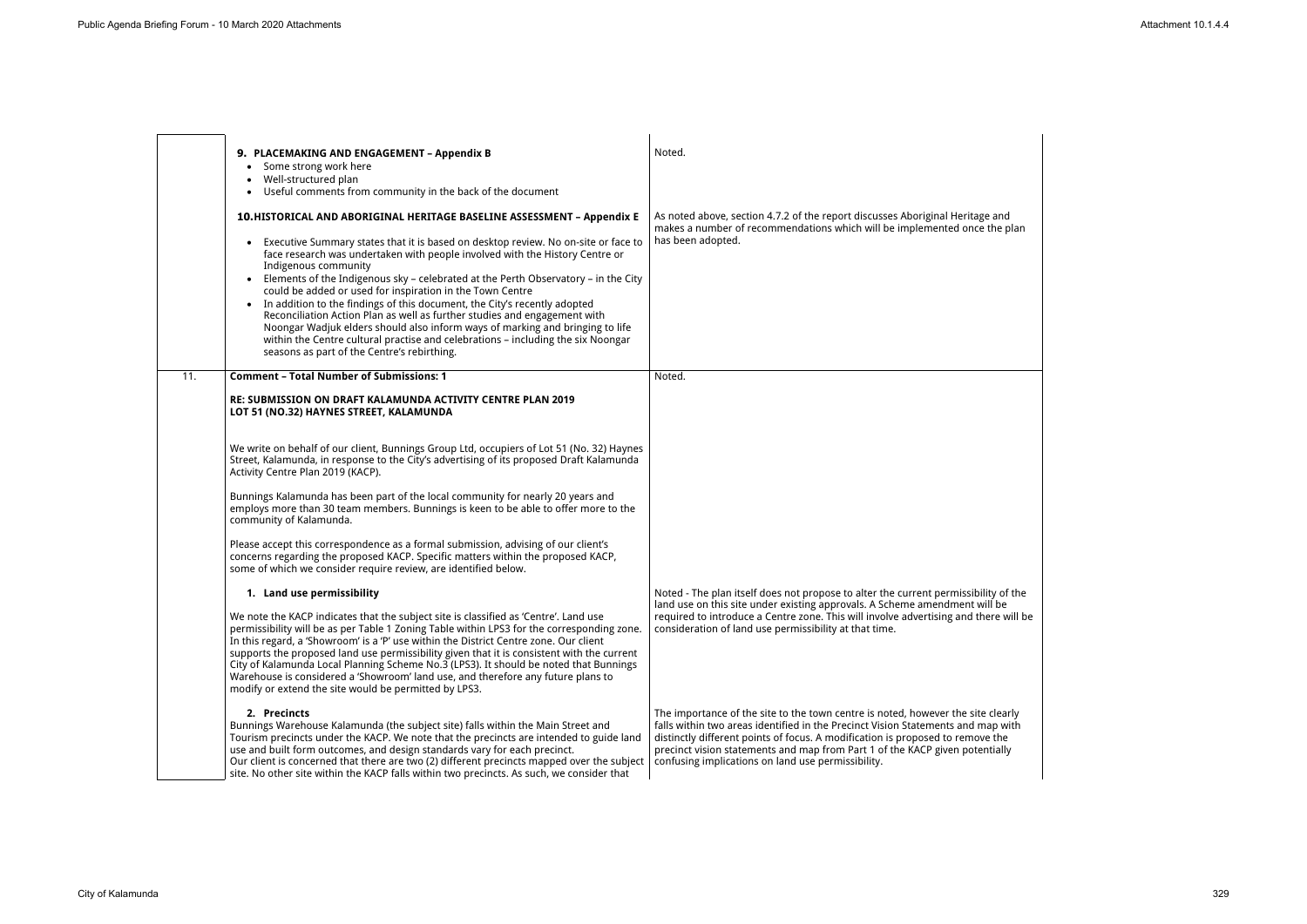the KACP should identify the subject site within one (1) precinct. Alternatively, we suggest that the City include a note to acknowledge that the site falls within two precincts and that the City's discretion to vary development standards may be considered to facilitate future development of the site. This is suggested to help reflect the importance of this site and its contribution to the activation of the townsite.

#### **3. Local Development Plan requirements**

Comprehensive and coordinated planning across this street block is estimated by achieve the desired outcomes for the town centre. Given the fragment ownership a Local Development Plan (LDP) is the most appropriate pla available to achieve the envisaged outcomes to consolidate land parcel possible, ensure pedestrian linkages in accordance with the Movement Plan, manage servicing access and topography challenges.

The KACP specifies that a Local Development Plan (LDP) will be required prior to any development. Our client strongly objects to this requirement given the complexity of preparing an LDP with fragmented ownership, multiple interests, and costs. Additionally, an LDP will unduly delay any modification or extension plans for the Bunnings Warehouse. We consider that Development Applications for extensions to existing buildings should not be delayed or refused if an LDP is not approved over the site.

> Noted. The City recognises the need for companies to display corporat and will have discretion to vary the colour pallet, however should the site redeveloped it would be reasonable for some compromise to be enter has been achieved in other local government jurisdictions.

#### **4. Activity centre objectives**

## Character – home in the forest

Our client is concerned that the heritage character requirements may restrict businesses from establishing within the town centre. The existing Bunnings colour pallet does not comply with the "home in the forest" materials and colours set out in the Built Form Design Guidelines (BFDG), such as stained or painted timber, stone, wrought iron, heritage brick, earthy colours, and simple roof forms found in vernacular agricultural buildings. We consider that an extension to the existing Bunnings building should not warrant a complete change in the design and colour pallet to comply with the KACP. As such, the KACP should allow the City discretion to consider and approve alternative materials and colours to those specified in the BFGP.

> Noted. A modification is proposed to remove the precinct vision state map from Part 1 of the KACP given potentially confusing implications on permissibility.

#### **5. Precinct vision statement**

We note that the subject site falls within the Main Street and Tourism Precincts under the KACP. We understand the City's approach to create a Main Street Precinct to encourage growth and intensification of retail, commercial and residential density; however, there are some fundamental aspects that must be considered.

The KACP Main Street Precinct vision should not limit or prohibit the modification or extension of existing uses. We consider that any applications to modify or extend uses should not be refused by the City on the basis that these larger scale commercial uses are no longer "preferred" within the Main Street Precinct.

Additionally, we are concerned that the KACP does not acknowledge the existing land uses within the Tourism Precinct (such as Bunnings, other showrooms, and fast food outlets). We note that the Anchor Precinct is envisioned to accommodate larger scale commercial uses. However, this precinct is small and there are limited sites available, if any, for Bunnings and other business to relocate to this Precinct. As such, the City should include provisions to integrate existing uses should they seek approval for modification and extensions.

#### **6. Built form controls**

We note that Haynes Street is classified as Frontage 1. The existing Bunnings Warehouse frontage largely complies with the Frontage 1 standards. We understand that any application to modify or extend the site will require improvements to create an active street front to Haynes Street.

Noted.

| ssential to<br>ted land<br>anning tool<br>ls where<br>t Network |  |
|-----------------------------------------------------------------|--|
| te colours<br>site be<br>tained. This                           |  |
|                                                                 |  |
| ments and<br>on land use                                        |  |
|                                                                 |  |
|                                                                 |  |
|                                                                 |  |

 $\overline{1}$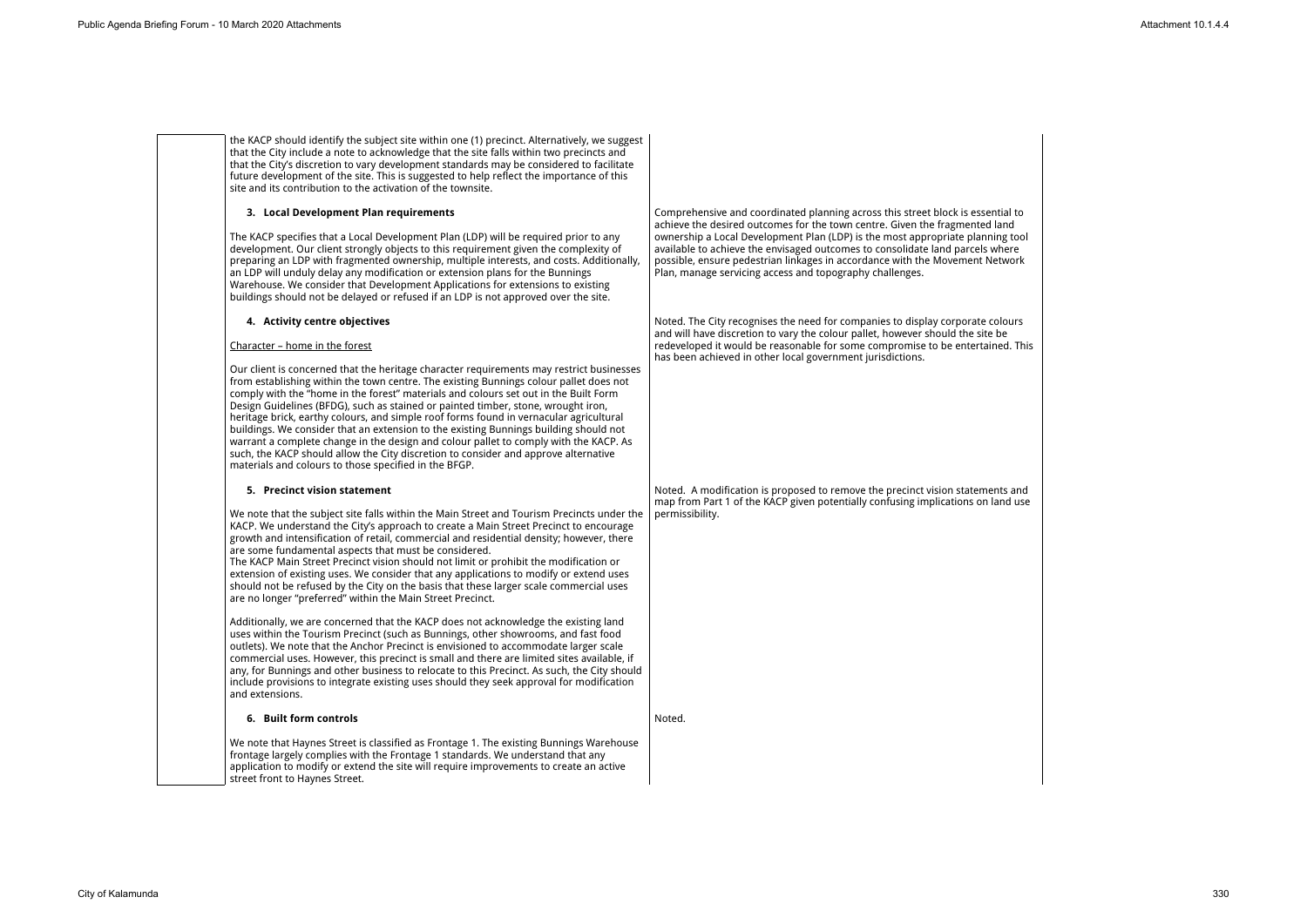|                  | We note that KACP states that onsite parking is discretionary on Stirk Street. Our client<br>supports this provision given that existing on-site parking for Bunning Warehouse is<br>between the building and Stirk Street. Discretionary on-site parking is necessary on Stirk<br>Street to ensure that Bunnings can continue to operate in this location. |                                                                                                                                                                                                                                                                                                                                       |
|------------------|-------------------------------------------------------------------------------------------------------------------------------------------------------------------------------------------------------------------------------------------------------------------------------------------------------------------------------------------------------------|---------------------------------------------------------------------------------------------------------------------------------------------------------------------------------------------------------------------------------------------------------------------------------------------------------------------------------------|
|                  | Conclusion                                                                                                                                                                                                                                                                                                                                                  | Noted.                                                                                                                                                                                                                                                                                                                                |
|                  | We trust the comments made in this submission assist the City and Council in<br>consideration of the proposed Draft Kalamunda Activity Centre Plan 2019.                                                                                                                                                                                                    |                                                                                                                                                                                                                                                                                                                                       |
| 12.              | <b>Comment - Total Number of Submissions: 1</b>                                                                                                                                                                                                                                                                                                             | Noted.                                                                                                                                                                                                                                                                                                                                |
|                  | The City of Gosnells has no comment to make on this document.                                                                                                                                                                                                                                                                                               |                                                                                                                                                                                                                                                                                                                                       |
| $\overline{13.}$ | <b>Comment - Total Number of Submissions: 1</b>                                                                                                                                                                                                                                                                                                             | Noted. Section 4.6.2.3 will be modified to reflect future connection requirements<br>for development.                                                                                                                                                                                                                                 |
|                  | DRAFT KALAMUNDA ACTIVITY CENTRE PLAN                                                                                                                                                                                                                                                                                                                        |                                                                                                                                                                                                                                                                                                                                       |
|                  | Thank you for your letter of 25 June 2019 requesting comment from the Department of<br>Health (DOH) on the above proposal. The DOH provides the following comment:                                                                                                                                                                                          | The comments regarding additional sound proofing/insulation, double glazing on<br>windows, or design aspects related to the location of air conditioning units, and<br>other appropriate building and construction measures are noted. The design<br>aspects regarding location of air conditioning units is addressed through the R- |
|                  | 1. Water Supply and Wastewater Disposal                                                                                                                                                                                                                                                                                                                     | Codes. However the other design recommendations will need to be considered on<br>a case by case basis having regard to the location of development in respect to                                                                                                                                                                      |
|                  | The activity plan should require that all development be connected to scheme water and<br>reticulated sewerage and be in accordance with the Government Sewerage Policy- Perth<br>Metropolitan Region.                                                                                                                                                      | noise generating land uses.                                                                                                                                                                                                                                                                                                           |
|                  | 2. Public Health Impacts<br>Enclosed is the DOH document 'Evidence supporting the creation of environments that<br>encourage healthy active living' which may assist you with Planning elements related to<br>this activity plan. Also available to download from:<br>https://ww2. heat IT. war. gov. au/Articles/F_1/H ear itch-risk-assessment            |                                                                                                                                                                                                                                                                                                                                       |
|                  | The City of Kalamunda (the City) should also use this opportunity to minimise potential<br>adverse impacts of the increased density and mixed-use development such as noise,<br>odour, light and other lifestyle activities.                                                                                                                                |                                                                                                                                                                                                                                                                                                                                       |
|                  | The City could consider incorporation of additional sound proofing/insulation, double<br>glazing on windows, or design aspects related to the location of air conditioning units,<br>and other appropriate building and construction measures.                                                                                                              |                                                                                                                                                                                                                                                                                                                                       |
|                  | The Activity Plan (the Plan) provides an opportunity to consider incorporating heatwave<br>mitigation initiatives. It is extremely important for cities to undertake heat-related risk<br>analyses and to devise plans for reducing and managing risks.                                                                                                     |                                                                                                                                                                                                                                                                                                                                       |
|                  | The 'Heatwave Guide to Cities' is intended to be a basic introduction to this topic and a<br>resource for cities to start planning for extreme heat, available at the following link:<br>https://www.climatecentre.org/downloads/files/IFRCGeneva/RCCC%20Heatwave%20Guid<br>e%202019%20A4%20RR%200NLINE%20copy.pdf                                          |                                                                                                                                                                                                                                                                                                                                       |
|                  | 3. Activity Plan Risk Assessment<br>It is noted within the Plan, that good public health is not specifically recognised. Good<br>public health outcomes require good planning strategies. The aim or goal of the Plan                                                                                                                                       |                                                                                                                                                                                                                                                                                                                                       |

| equirements                                                                                          |  |
|------------------------------------------------------------------------------------------------------|--|
| ble glazing on<br>g units, and<br>e design<br>e design<br>pugh the R-<br>considered on<br>respect to |  |
|                                                                                                      |  |
|                                                                                                      |  |
|                                                                                                      |  |
|                                                                                                      |  |
|                                                                                                      |  |
|                                                                                                      |  |
|                                                                                                      |  |
|                                                                                                      |  |
|                                                                                                      |  |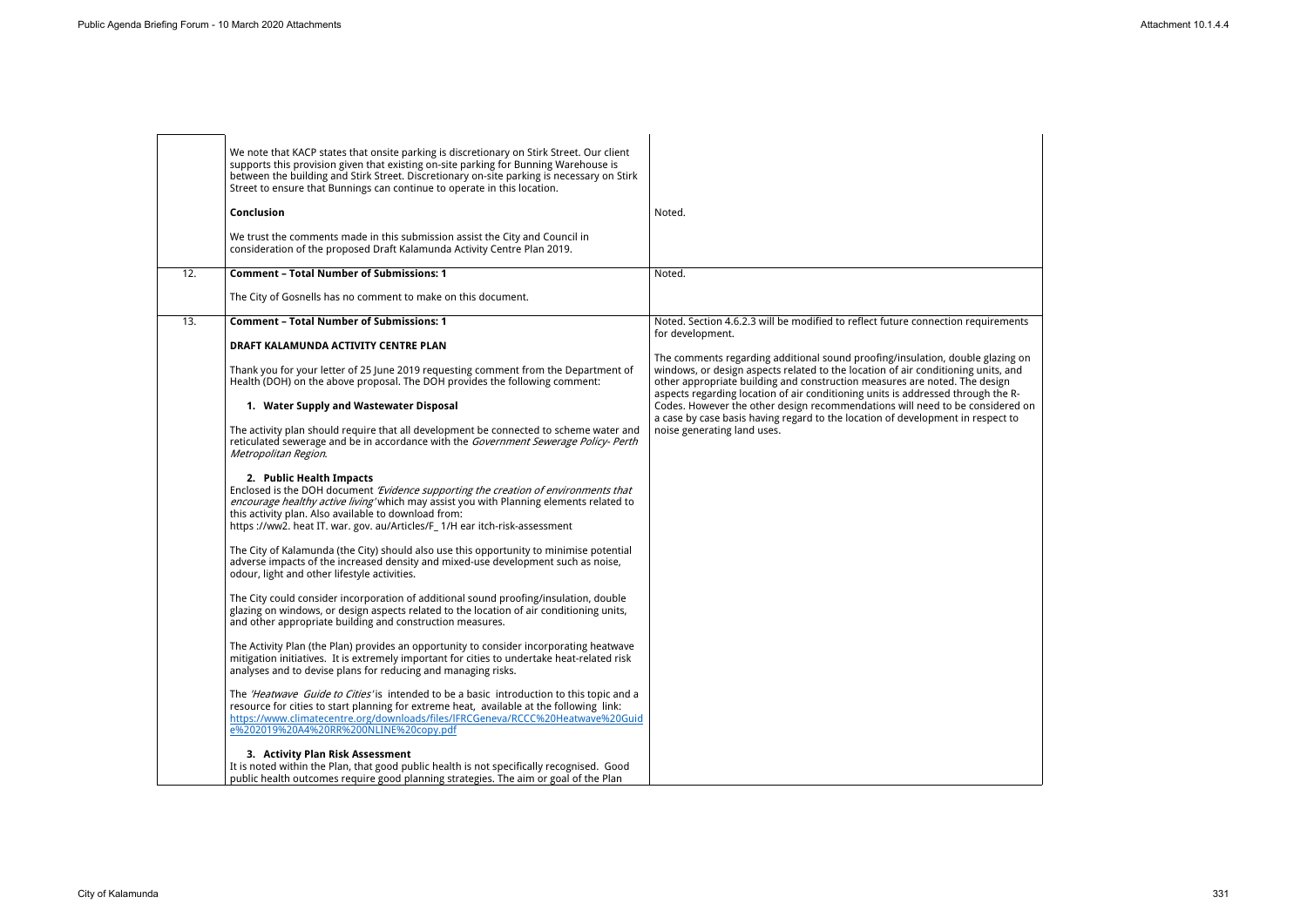|     | should include a direct reference to 'enhancing the public health of the community'.                                                                                                                                                                                                                                                                  |        |
|-----|-------------------------------------------------------------------------------------------------------------------------------------------------------------------------------------------------------------------------------------------------------------------------------------------------------------------------------------------------------|--------|
|     | Although the Plan focuses on positive outcomes for the City, it does not address or<br>incorporate mitigation of potential negative social and public health issues.<br>Consideration of such issues early in the planning of the Activity Centre may avoid<br>potential problem areas in the future.                                                 |        |
| 14. | Non-Objection - Total Number of Submissions: 1                                                                                                                                                                                                                                                                                                        | Noted. |
|     | RE: Draft Kalamunda Activity Centre Plan                                                                                                                                                                                                                                                                                                              |        |
|     | The Department of Communities (Communities) would like to thank you for the<br>opportunity to comment on the proposed draft Kalamunda Activity Centre Plan.                                                                                                                                                                                           |        |
|     | Communities Supports the City of Kalamunda in the preparation of this draft Kalamunda<br>Activity Centre Plan. Communities acknowledges the efforts to explore Kalamunda's<br>potential as a vibrant, attractive and functional town centre as envisioned by the KACP.                                                                                |        |
|     | Communities as landowners of Lot 608 (6) Dixon Road, Kalamunda support the rezoning<br>of the site from R30 to R60, and have no objections to the requirement of a Local<br>Development Plan across the site. In addition to this, Communities support the<br>consideration of aged care services to be provided as listed under Table 7 of the KACP. |        |
|     | Thank you again for the opportunity to comment on the draft Kalamunda Activity Centre<br>Plan.                                                                                                                                                                                                                                                        |        |
| 15. | Non-objection - Total Number of Submissions: 1                                                                                                                                                                                                                                                                                                        | Noted. |
|     | DRAFT KALAMUNDA ACTIVITY CENTRE PLAN - INVITATION TO COMMENT                                                                                                                                                                                                                                                                                          |        |
|     | Thank you for your letter dated 25 June 2019 inviting comment on the above proposal for<br>the Kalamunda town centre.                                                                                                                                                                                                                                 |        |
|     | The Department of Mines, Industry Regulation and Safety has determined that this<br>proposal raises no significant issue with respect to mineral and petroleum resources,<br>geothermal energy, and basic raw minerals.                                                                                                                               |        |
| 16. | Non-objection - Total Number of Submissions: 1                                                                                                                                                                                                                                                                                                        | Noted. |
|     | Draft Kalamunda Activity Centre Plan - A 10+ year vision for the Kalamunda Town<br>Centre                                                                                                                                                                                                                                                             |        |
|     | Thank you for providing the Department of Primary Industries and Regional<br>Development (DPIRD) the opportunity to comment of the City of Kalamunda's draft<br>Kalamunda Activity Centre Plan.                                                                                                                                                       |        |
|     | Given the urban nature of the Kalamunda Centre, DPIRD has no comments to make.                                                                                                                                                                                                                                                                        |        |
| 17. | <b>Comment - Total Number of Submissions: 1</b>                                                                                                                                                                                                                                                                                                       | Noted. |
|     | Re: Draft Kalamunda Activity Centre Plan - A 10+ year vision for the Kalamunda<br><b>Town Centre - Invitation to Comment</b>                                                                                                                                                                                                                          |        |
|     |                                                                                                                                                                                                                                                                                                                                                       |        |

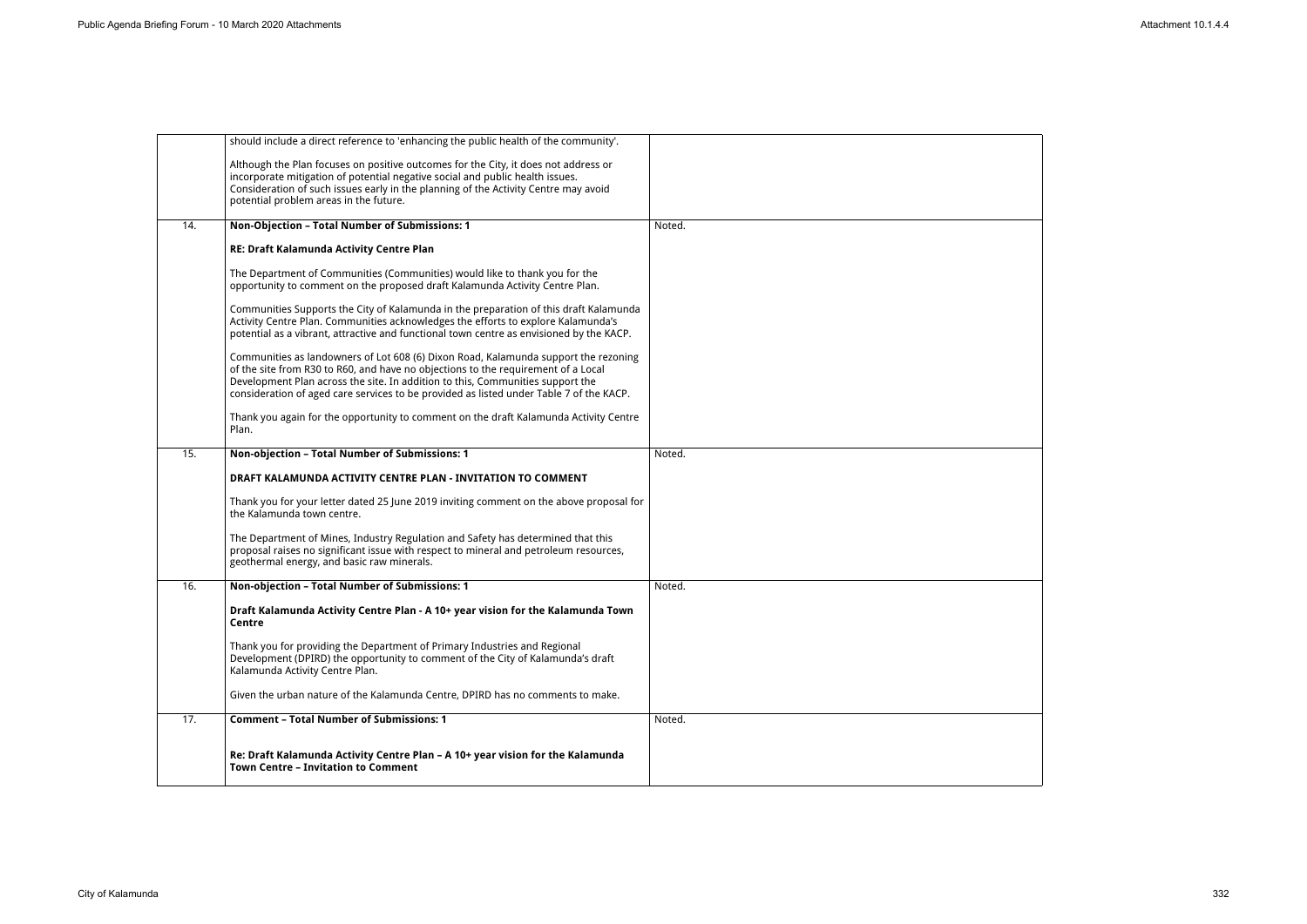| Thank you for the above referral dated 25 June 2019. The Department of Water and<br>Environmental Regulation (DWER) has assessed the referral and has the following<br>comments to provide:                                                                                                                                                                                                                                                                                                                                                                                                                                                                                                                                                                                                                                  |                                                                                                                                                                                                                |
|------------------------------------------------------------------------------------------------------------------------------------------------------------------------------------------------------------------------------------------------------------------------------------------------------------------------------------------------------------------------------------------------------------------------------------------------------------------------------------------------------------------------------------------------------------------------------------------------------------------------------------------------------------------------------------------------------------------------------------------------------------------------------------------------------------------------------|----------------------------------------------------------------------------------------------------------------------------------------------------------------------------------------------------------------|
| 1. Urban Water Management<br>Local government authorities play a critical role in the implementation of Better Urban<br>Water Management (BUWM) (WAPC, 2008) through the assessment of water<br>management reports, ensuring infrastructure is constructed in accordance with<br>approved urban water management plans and subdivision guidelines, and enforcing<br>requirements through their role in the State's planning process.                                                                                                                                                                                                                                                                                                                                                                                         | Noted. The Landscape Masterplan will be modified to include reference to Water<br>Sensitive Urban Design and Best Management Practices to be considered during<br>detailed design of streetscape improvements. |
| There are a number of actions the City of Kalamunda can take to move towards a more<br>water sensitive and climate resilient local government. These include ensuring that<br>appropriate consideration for total water cycle management is given at all stages of the<br>planning process and that Water Sensitive Urban Design (WSUD) and Best Management<br>Practices (BMP) are implemented within the local government boundaries by both the<br>council and private industry (i.e. developers, business, residents).                                                                                                                                                                                                                                                                                                    |                                                                                                                                                                                                                |
| The City of Kalamunda is in an ideal position to implement WSUD through residential,<br>commercial, industrial and rural development and renewal projects and retrofitting<br>ageing infrastructure. Retrofitting should be considered in existing developed areas<br>where the hydrologic, ecological and water quality requirements have not been<br>adequately addressed. Planning in advance creates opportunities for retrofitting in areas<br>reaching redevelopment potential. Improved water management can lead to improved<br>natural features and use of public open space, enhanced recreational opportunities and<br>reduced flooding risk.                                                                                                                                                                     |                                                                                                                                                                                                                |
| For more information regarding the implementation of BUWM that could be considered<br>and adopted to achieve best practice WSUD developments, please refer to Guidance note<br>5 - The role of local government which is available on the DoW's website under <i>Planning</i><br>for the future / Water and land use planning / Better urban water management.                                                                                                                                                                                                                                                                                                                                                                                                                                                               |                                                                                                                                                                                                                |
| Further information can also be accessed from the New Water Ways website<br>www.newwaterways.org.au under Policy and Regulations.<br>The DWER recommends, that in accordance with Water Sensitive Urban Design (WSUD)<br>principles, opportunities to infiltrate and treat the 1 hour 1-year ARI event (or 15 mm<br>rainfall depth) at source should be investigated. The DWER recommends the<br>minimisation of piped networks and encourages the use of road side and median swales,<br>tree pits and rain gardens to manage stormwater at source for the 1 year 1 hour ARI<br>events and overland flow via road reserve swales for up to the 5 year ARI event, to<br>reduce or eliminate the requirement for 'end-of-pipe' biofilters and thus increase the<br>functionality of public open space and conservation areas. |                                                                                                                                                                                                                |
| 2. Public Drinking Water Source Area Protection<br>The Middle Helena Public Drinking Water Source Area proclaimed under the<br>Metropolitan Water Supply, Sewerage and Drainage Act 1909 is located within the City of<br>Kalamunda area. The Middle Helena Catchment Area Land Use and Water Management<br>Strategy, available here, should be used to guide State and local government land use<br>planning decisions. It should be recognised in the relevant Shire's Town Planning<br>Schemes, consistent with the Western Australian Planning Commission's (WAPC)<br>Statement of Planning Policy No. 2.7 - Public Drinking Water Source Policy. The Plan<br>should also be used as a guide for protecting the quality of water in the Public Drinking                                                                  | Noted.                                                                                                                                                                                                         |

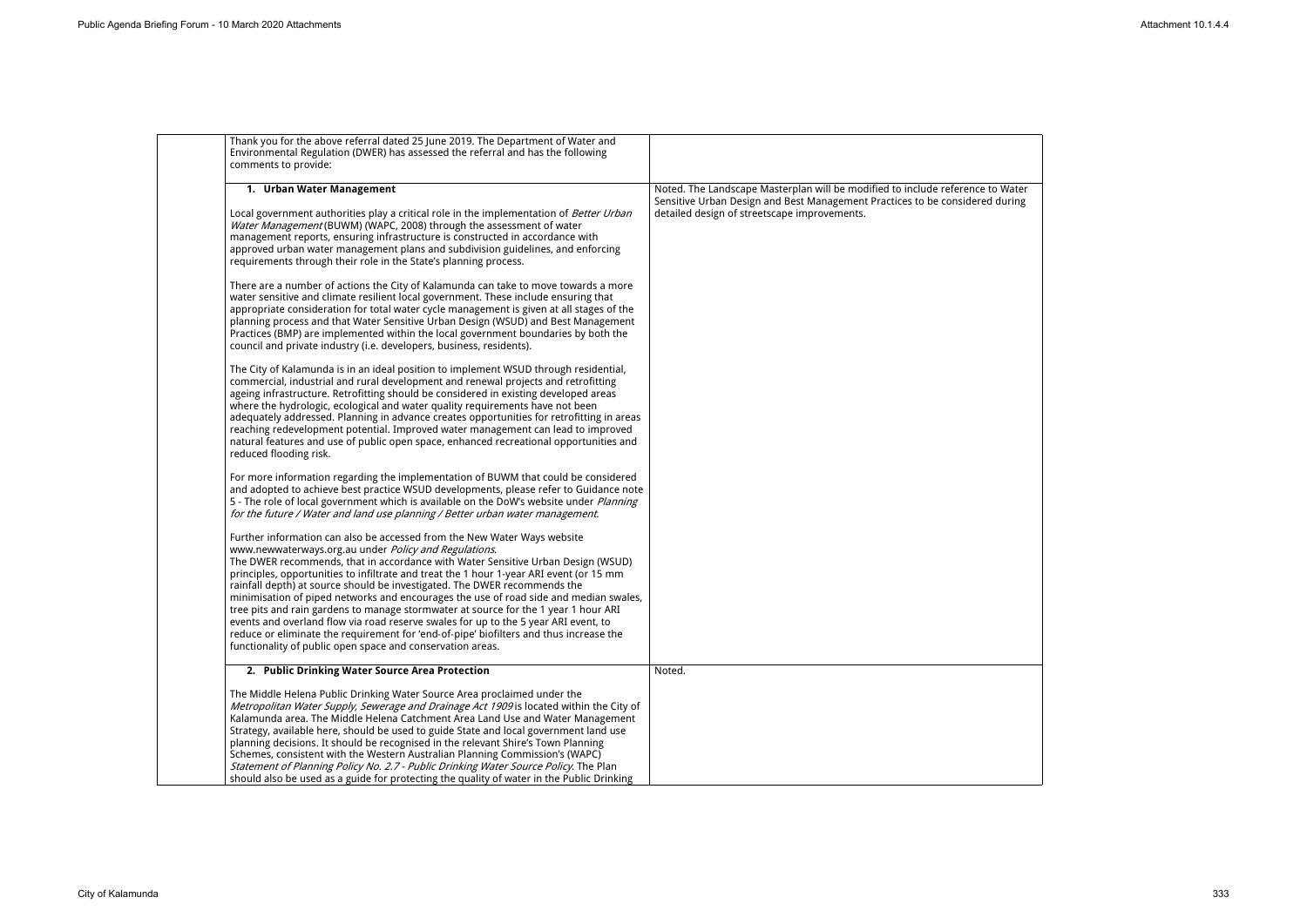|     | Water Source Area.<br>According to Water Quality Protection Note 25: Land use compatibility tables for Public<br>Drinking Water Source Areas (LUCT) (DWER, 2016) available here, land uses that are<br>incompatible within Public Drinking Water Source Area's (PDWSA) should be refused by<br>decision making authorities or referred to the Department of Water for advice.                                                          |        |
|-----|----------------------------------------------------------------------------------------------------------------------------------------------------------------------------------------------------------------------------------------------------------------------------------------------------------------------------------------------------------------------------------------------------------------------------------------|--------|
|     | Land uses that are considered compatible with conditions should be referred to the DoW<br>for advice on the conditions required. Acceptable land uses are considered to be<br>consistent with the management objectives of the applicable priority area and do not<br>require the Department's advice.                                                                                                                                 |        |
|     | For more information refer to the DWER website at www.dwer.wa.gov.au under Urban<br>water / Drinking water.                                                                                                                                                                                                                                                                                                                            |        |
|     | 3. Non-Potable Water Supply                                                                                                                                                                                                                                                                                                                                                                                                            | Noted. |
|     | The DWER encourages early consideration of water requirements and water source<br>availability for development, as well as the consideration of alternative fit-for-purpose<br>water sources and maximum efficiency of water use. For more information refer to the<br>DWER website under Urban water / Recycling and efficiency.                                                                                                      |        |
| 18. | Non objection - Total Number of Submissions: 1                                                                                                                                                                                                                                                                                                                                                                                         | Noted. |
|     | Re: Draft Kalamunda Activity Centre Plan - A 10+ year vision for the Kalamunda<br><b>Town Centre - Invitation to Comment</b>                                                                                                                                                                                                                                                                                                           |        |
|     | Thank you for your letter dated 25 June 2019 providing the Department of Education<br>(Department) the opportunity to comment on the Draft Kalamunda Activity Centre Plan<br>(KACP).                                                                                                                                                                                                                                                   |        |
|     | The Department has reviewed the KACP and wishes to advise the following:<br>It is noted that one of the objectives of the KACP is to introduce a diverse housing<br>typology to appeal to broader market segments and support growth in younger<br>age cohorts. In this regard, careful consideration needs to be given to the student<br>yield that is expected to be generated from the potential residential growth in the<br>KACP. |        |
|     | When the Department undertakes the school planning process, it needs to<br>consider the residential development in the area and the surrounding locality,<br>and the impact it will have on public student enrolments across all the schools in<br>the locality.                                                                                                                                                                       |        |
|     | Currently, the KACP is within student local intake areas of Kalamunda Primary<br>School and Kalamunda Senior High School and that there is limited<br>accommodation capacity for both schools to cater for future student population<br>growth in the locality.                                                                                                                                                                        |        |
|     | It is acknowledged that the KACP is planned for additional 400 dwellings and that<br>$\blacksquare$<br>the future redevelopment will be staged or occurred over a period of 10 years or<br>more given the fragmented landownership.                                                                                                                                                                                                    |        |
|     | Accordingly, it is expected that the incremental residential growth over the years<br>would not have significant impact on the student accommodation capacity of the<br>subject schools.                                                                                                                                                                                                                                               |        |
|     | In view of the above, the Department has no objection to the Draft KACP.<br>$\blacksquare$                                                                                                                                                                                                                                                                                                                                             |        |
|     | Notwithstanding this, the Department will closely monitor the residential development                                                                                                                                                                                                                                                                                                                                                  |        |

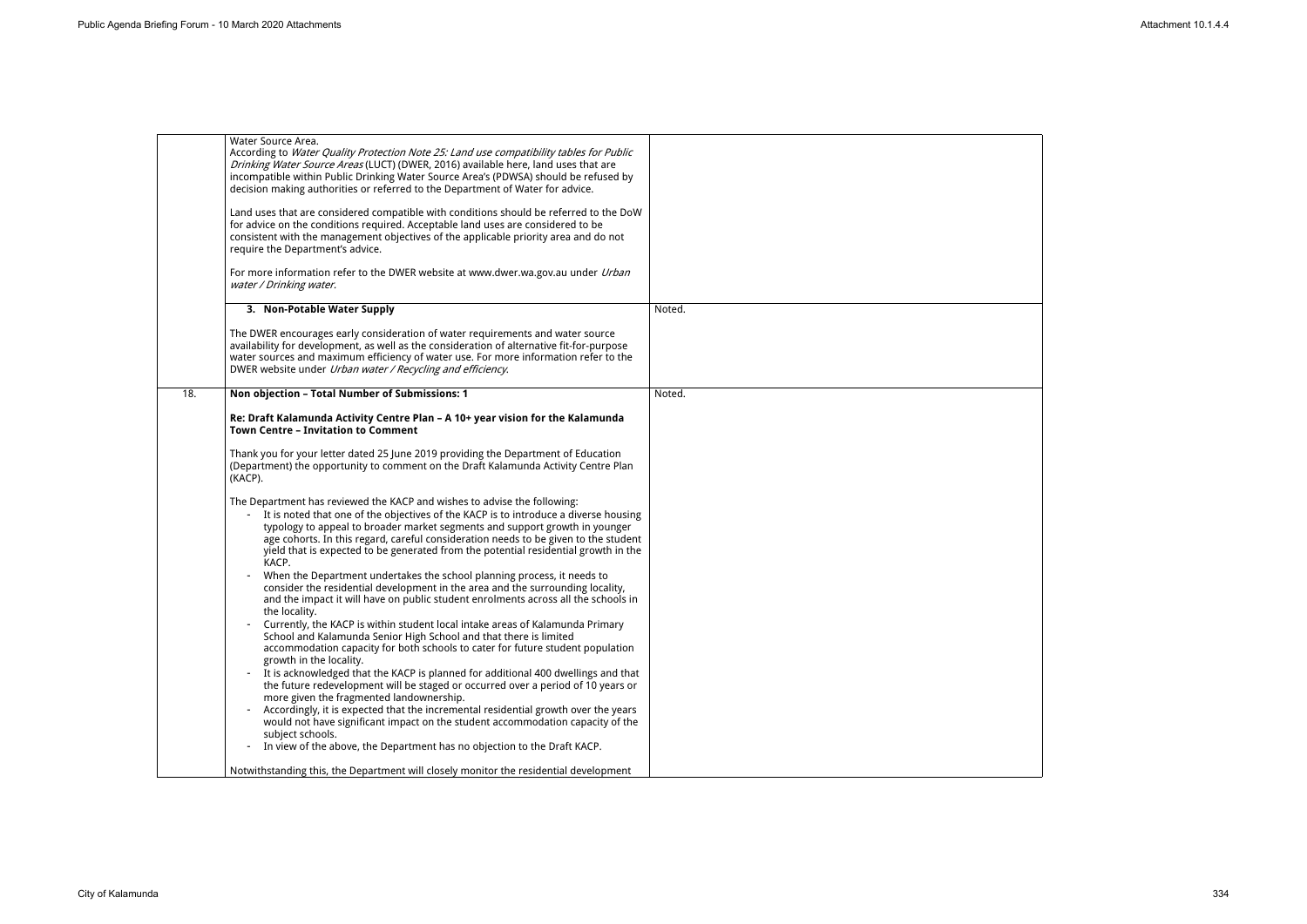|     | and student enrolment growth in KACP and surrounding locality and student enrolment<br>growth in the subject schools particularly in the context of assessing educational<br>requirements. The Department welcomes the opportunity to liaise with the City of<br>Kalamunda on this matter.                                                                                                                                                                                                                                                                                                                                                                                                                                                                                                                                                                                                                                                                                                                                                                                                                                                                                                                                                                                                                                                                                                                                                                                                                                                                                                                                                                                                                                                                                   |                                                                                                                                                                                                                                                                                                                                                                                                                                                                                                                                                                                                                                                                                                                                     |
|-----|------------------------------------------------------------------------------------------------------------------------------------------------------------------------------------------------------------------------------------------------------------------------------------------------------------------------------------------------------------------------------------------------------------------------------------------------------------------------------------------------------------------------------------------------------------------------------------------------------------------------------------------------------------------------------------------------------------------------------------------------------------------------------------------------------------------------------------------------------------------------------------------------------------------------------------------------------------------------------------------------------------------------------------------------------------------------------------------------------------------------------------------------------------------------------------------------------------------------------------------------------------------------------------------------------------------------------------------------------------------------------------------------------------------------------------------------------------------------------------------------------------------------------------------------------------------------------------------------------------------------------------------------------------------------------------------------------------------------------------------------------------------------------|-------------------------------------------------------------------------------------------------------------------------------------------------------------------------------------------------------------------------------------------------------------------------------------------------------------------------------------------------------------------------------------------------------------------------------------------------------------------------------------------------------------------------------------------------------------------------------------------------------------------------------------------------------------------------------------------------------------------------------------|
| 19. | <b>Comment - Total Number of Submissions: 1</b>                                                                                                                                                                                                                                                                                                                                                                                                                                                                                                                                                                                                                                                                                                                                                                                                                                                                                                                                                                                                                                                                                                                                                                                                                                                                                                                                                                                                                                                                                                                                                                                                                                                                                                                              | Noted.                                                                                                                                                                                                                                                                                                                                                                                                                                                                                                                                                                                                                                                                                                                              |
|     | SUBMISSION - KALAMUNDA ACTIVITY CENTRE PLAN<br>On behalf of Cagen Holdings Pty Ltd and XXX, as majority owners for strata lots on No.14<br>Central Mall, element would like to provide comments on the City of Kalamunda Draft<br>Activity Centre Plan (ACP). Firstly, we would like to acknowledge the quality of the<br>document prepared by the City and its consultants and thank the City for its initiative to<br>have the framework prepared that may act as the catalyst for a reinvigorated and well<br>planned City centre. A number of long term retailers and rate payers in the area have<br>been severely struggling in this current economic climate and if it were not for the<br>Kalamunda Markets ('Artisan', 'Night' and 'Farmers') then a number of retailers would not<br>exist. The City Centre is the heart of Kalamunda and we strongly support the City<br>investing in its future as outlined in the ACP.<br>The critical aspect of this submission is to ensure that the markets remain as an integral<br>part of the Central Mall. Without the markets, the businesses in the Central Mall simply<br>cannot survive. The population and spending capacity of the Shire is simply not sufficient<br>to sustain the small 'nonessential' retailers that provide the 'Kalamunda Village' with the<br>diversity and character synonymous with Kalamunda. They are the essential component<br>for extending the retail catchment well beyond the municipal boundary and what<br>enables the main street retailers outside the 'Kalamunda Central Shopping box' to<br>survive. The relocation of the markets away from the Central Mall would destroy the very<br>business which make the Kalamunda Village special.<br><b>Suggested Modifications</b> | The draft KACP does not propose to move the markets away from Centrall Mall.<br>Rather, the following relevant opportunity is envisaged in the draft KACP report:<br>Central Mall - "Support opportunities for community events such as market days<br>and fairs activating the street in the day and night". (Page 56)                                                                                                                                                                                                                                                                                                                                                                                                             |
|     | 1. Branding<br>Branding is a critical element to providing a point a point of difference and to provide a<br>common platform for all marketing and promotion to focus on, so one set of advertising<br>assists all. In this regard we strongly recommend that the Document be rebranded<br>"Kalamunda Village Activity Centre Plan" and Kalamunda Village be woven throughout the<br>report.<br>Recommendation 1: Rebrand the document "Kalamunda Village Activity Centre Plan".                                                                                                                                                                                                                                                                                                                                                                                                                                                                                                                                                                                                                                                                                                                                                                                                                                                                                                                                                                                                                                                                                                                                                                                                                                                                                             | While there are some comments which refer to the retention of the "village"<br>character Kalamunda town centre it is not clearly distinguishable as a village by<br>definition in contrast to other ways of describing the Centre, for example as a<br>"town". There are considered to be sufficient branding opportunities as a town<br>centre.                                                                                                                                                                                                                                                                                                                                                                                    |
|     | 2. Markets<br>As initially outlined, the importance of the retention of the markets in the Central Mall is<br>essential to sustain the very businesses that provide the Village its character. Whilst we<br>fully support the we are concerned that the 'Barber Street Piazza' has no mention of<br>being used for markets whatsoever. With the comments regarding Kalamunda Town<br>Square also including 'Market opportunities' we do not want this to be at the expense of<br>the markets being moved out of Barber Street Piazza'. The children's playground on the<br>flat area needs to be designed and located on the periphery of Lot 3669 (No. 5) Barber<br>Street owned by the State to allow the flat areas to still be used for markets, particularly<br>the night markets where a level area is essential for food vans and where families can<br>enjoy the food and beverages whilst watching their children play.                                                                                                                                                                                                                                                                                                                                                                                                                                                                                                                                                                                                                                                                                                                                                                                                                                             | Noted. While the role of the Activity Centre Plan makes reference to the continued<br>operation of the markets in the Central Mall and does not propose their<br>relocation. The proposed Town Square concept provides for other additional<br>opportunities, including the occasional market stalls, but is not seen as a<br>substitute for the Central Mall markets.<br>Rec 2 This is a detailed design matter to be considered when the public realm<br>areas are being designed.<br>Rec 3 Additional words are unnecessary as the town square precinct only makes<br>reference to "opportunities" amongst many other possible activities. The plan<br>shows that the main markets are envisaged to continue in the Central Mall |

| rall Mall.<br>P report:<br>arket days   |  |
|-----------------------------------------|--|
| lage"<br>illage by<br>le as a<br>a town |  |
| e continued<br>r<br>tional<br>a         |  |
| realm                                   |  |
| ily makes<br>e plan<br>vlall            |  |

 $\overline{\phantom{0}}$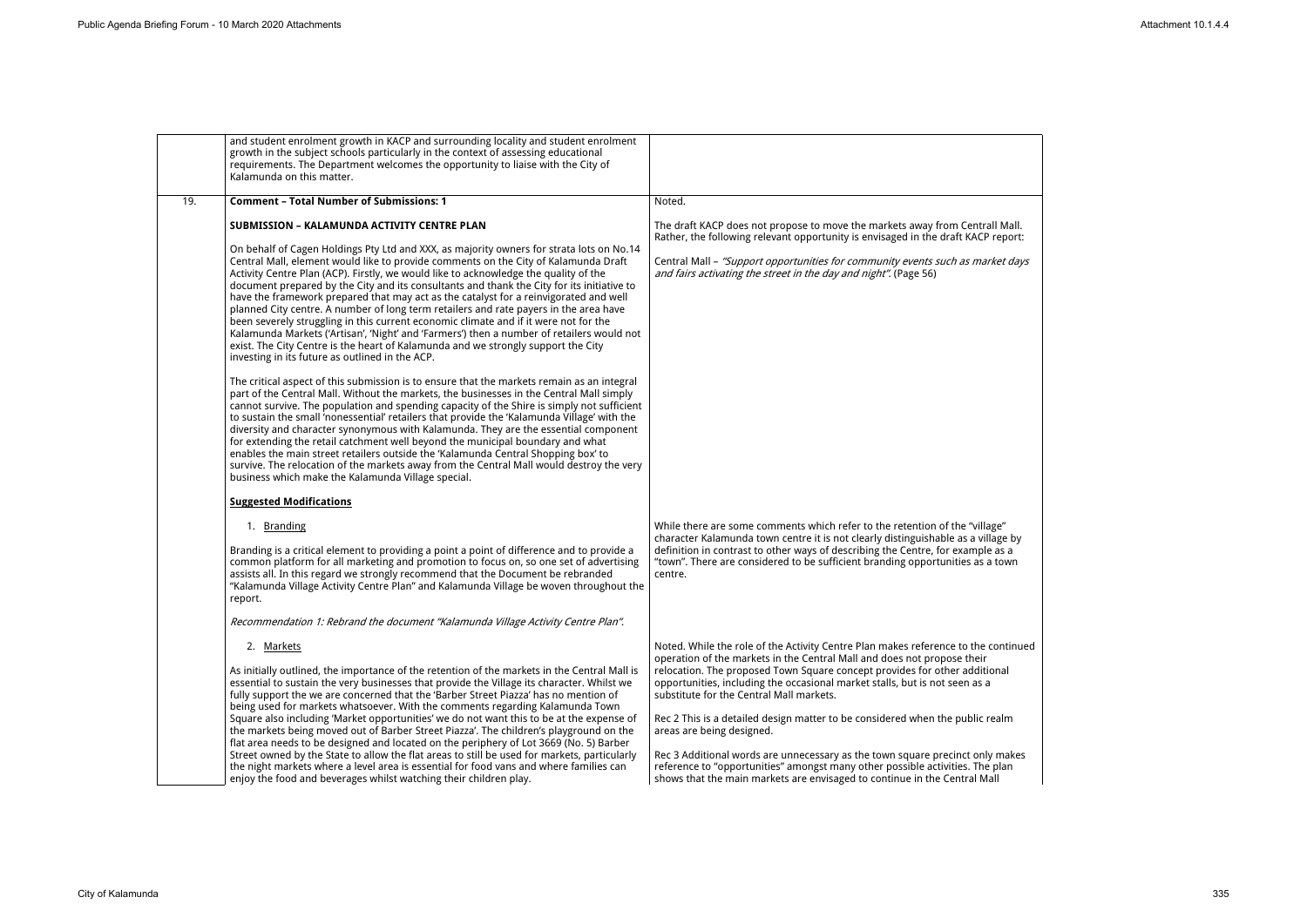Rec 4. The City's officers support this modification. The Landscape Master any references to parking within Central Mall in the KACP will be modif include "short term parking".

Rec 5. This concept is noted, however it will need to be considered at the design phase for Central Mall.

Comment regarding direction of traffic is noted. However no decisions made regarding the appropriate direction of traffic and it will not be w scope of the KACP to resolve this question.

*Recommendation 2: Insert statements referring to the retention of flat areas for events such as* markets, *food vans into the Barber Street Piazza Precinct. Recommendation 3: Insert the words 'secondary or supporting' before the word 'markets' in the description of the' Kalamunda Town Square' precinct.* location. 3. One Way road system and parking in Central Mall. My clients strongly support the introduction of the one way road system into the Central Mall, but only with the design statements as shown in the document aimed at creating a low speed shared pedestrian vehicle zone, flush paving/carriageway, on street parking and landscaping, but most importantly, allowing for temporary closure for market days and other community events such as the vintage car displays which regularly frequent the Mall. Convenient parking on non-market days is very important to business activities. During the detailed design of the Central Mall and the 'Barber Street Piazza' we would like to ensure that the number of parking bays is optimised and that these bays be managed bays with a '1 hour' cap to ensure a high turn over and that they are not used for all day staff parking. *Recommendation 4: Insert the words 'short term' before the 'parking' in the sixth dot point in the Central Mall Precinct.* We also believe that there is an opportunity to insert some angled bays just off the Central Mall in the 'Barber Street Piazza' which could be installed without intruding too far into the Piazza. This would allow for convenient parking particularly for parents with children using the children's playground. *Recommendation 5: Insert statements regarding the investigation of the provision of angled parking access via Central Mall as part of detailed design works.* With regard to the direction and flow of traffic in the one way system proposed for Central Mall, we can see merits for both directions in terms of feeding traffic into the Haynes Street, or providing a release for traffic stuck in Haynes Street and providing an 'uphill' traffic flow to help slow traffic down without the use of traffic calming devices. The flow of traffic requires detailed consideration from traffic engineers, planners and urban designers to make sure the correct decision is made. If there were a preference, it would be the direction towards Haynes Street with a left out only to ensure it does not bottleneck down Central Mall. 4. Creating a Food and Beverage Focus The document talks about creating a food and beverage focus for the Central Mall Precinct which we believe has some merit provided other retail uses aren't necessarily excluded. The biggest impediment to existing premises being converted into restaurants/bars /takeaway food outlets etc is satisfying the parking requirements under the Scheme. The parking rates for a 'shop' under the Scheme are 5 bays per 100m2 of NLA (proposed 4.5 bays per 100sqm under the ACP), but a Tavern requires 1 bay per 5m2 of bar/public area, Restaurant 1 per 4 persons and a 'Fast Food Outlet' (Takeaway) is 10 bays per 100m2 with a minimum of 6. As there is no reasonable ability for an existing premises to provide additional parking, this then becomes a cash in lieu burden and a

Rec 7. The City has progressed Amendment 96 to the Local Planning Scheme that introduced the small bar land use. The principle behind incentivising a land uses is agreed and noted, however the City already has the discretional parking standards under the Local Planning Scheme No. 3 and the mer particular proposal need to be assessed on a case by case basis.

significant impediment to a new business trying to establish itself. It is recommended

Rec 6. The City's officers acknowledge and agree with the intent of recommendation, however it is important that each application for dev is considered on its merits. It should be noted that the Local Planning ! provisions which allow for discretion to be exercised and that the objective KACP would be taken into consideration.

| sterplan and<br>fied to                                 |
|---------------------------------------------------------|
| he detailed                                             |
| s have been<br><i>rithin</i> the                        |
|                                                         |
|                                                         |
|                                                         |
|                                                         |
|                                                         |
|                                                         |
|                                                         |
|                                                         |
| velopment<br>Scheme has<br>ctives of the                |
| cheme that<br>appropriate<br>etion to vary<br>rits of a |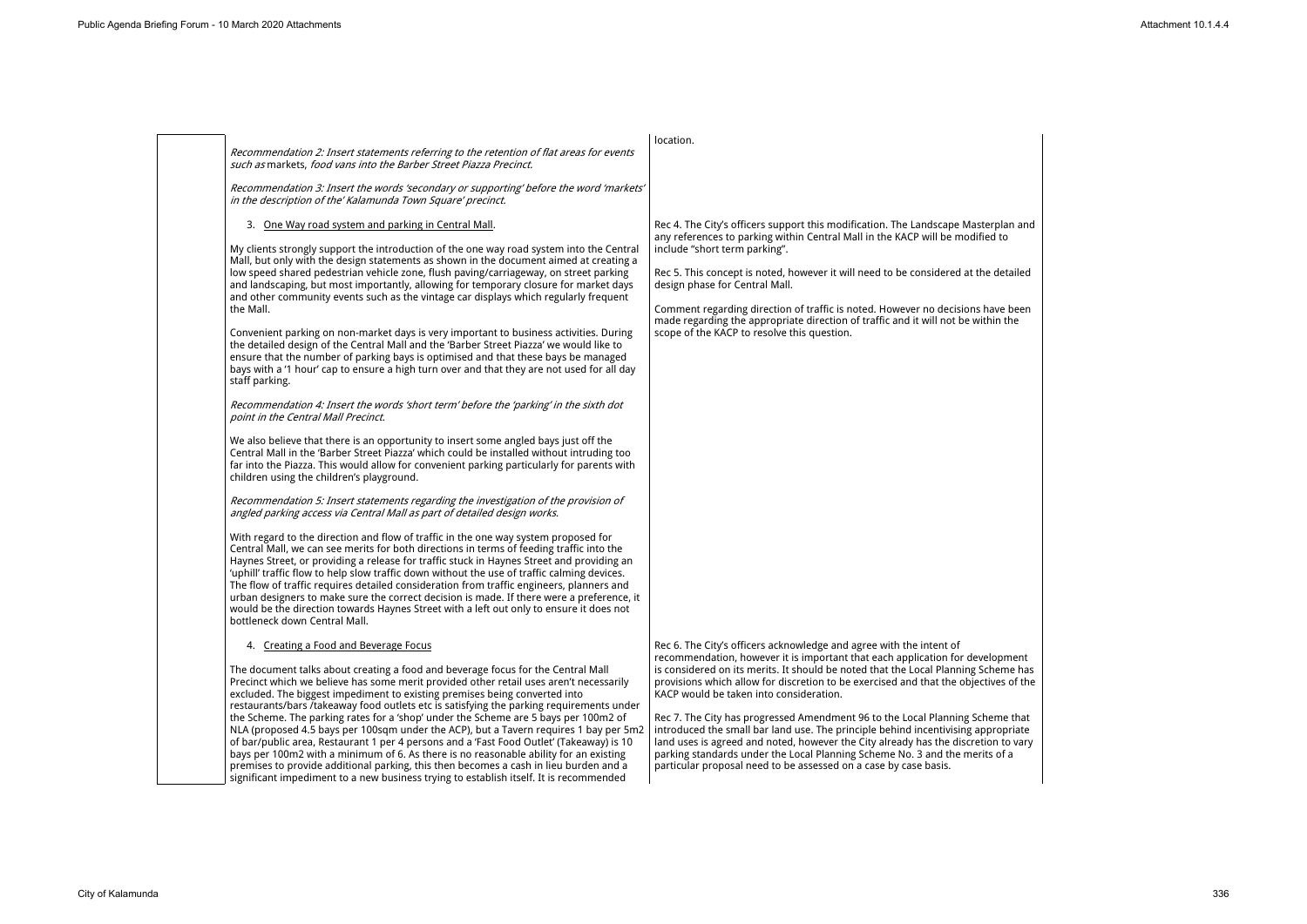that 'incentives' need to be provided to establish such premises that are in line with the vision of the ACP and that these incentives should extend to cash in lieu not being required for change of use applications where the proposed use in accordance with the vision of the ACP.

There are currently a number tenancies on the eastern side of the Central Mall which are vacant. Whilst this could be simply market conditions, it is essential for the creation of a vibrant 'main street' mall for both sides of the street to be activated. Providing the best planning environment possible to assist in encouraging the occupation of these tenancies is considered in everyone's best interest.

*Recommendation 6: Insert into Clause 11 of Part 1 provisions that where a change of use application is received that is consistent with the objectives of the ACP that Council may waive the need for any cash in lieu payments.*

It is also noted that the Scheme or ACP does not include any provisions regarding small bars where alcoholic beverages may be served without people needing to have a seat or a meal. These facilities are limited to 120 people and are a different dynamic to a much larger Tavern as they typically have a 'tapas'/small meal focus which would be ideal for the creation of a vibrant village. We believe that such a uses would currently be considered as a 'Use Not Listed' under the Scheme, but there is an opportunity in the ACP to insert provisions to encourage a small bar and then once approved, a Basic Scheme Amendment be initiated to insert the use into the Scheme.

> Other Points – modifications will be made to the Built Form Design Guidelines to include design guidance around the management of transitions betwe frontage types on a single property.

> These are maximum heights and the transition can ultimately be dealted part of the design and assessment process for a development application.

*Recommendation 7: That statements and car parking ratios be inserted into Part 1 of the ACP to encourage the provision of small bars in the precinct.*

5. Other points

The Kalamunda Activity Centre Plan will not directly control the order public realm improvements are undertaken in the town centre, howeven acknowledged that the Plan will have a guiding influence. This is ultim decision that needs to be made by the Council and subject to funding available to undertake streetscape improvements. The comments regarding in lieu funds available for improvements are noted and will need to be be considered in the context of prioritizing streetscape improvements.

We note that for my clients property at No. 14 Central Mall, that they have 3 different frontage requirements for the same property with permitted development ranging in height from 6 storeys down to 3 storeys. The Built Form Design Guidelines must provide clarity around the integration of the heights and the heights are simply those fronting the streets, with taller heights permitted behind when overshadowing is demonstrated not to be an issue. Whilst it may be difficult to address as part of the ACP, the property at 12 Mead Street on the corner of Central Mall owned by Mr Della Franca and High Vale Orchard Pty Ltd contains a vacant former medical centre with an undercroft parking that presents very poorly to the Mall. This vacant building and the anti-social behaviour it supports is a significant impediment to the activation of the Precinct and achieving Council's vision. We strongly encourage the City to look at initiatives to either get the property redeveloped, used as covered markets on market days, or boarded up with solid

fencing that is used as a public art piece to improve the presentation to the Mall until another development becomes viable. We strongly recommend that discussions be held with this land owner and Place makers to fix this blight on the gateway to the Mall.

#### 6. Implementation

Whilst this is the last point of our submission it is very important for Council to consider the implementation priorities and we strongly advocate for the Central Mall to be the first major works to occur, elevated above the Haynes Street works. The Haynes Street works will be very disruptive to local businesses already doing it tough and it could be the financial end of many businesses unless very well conducted.

| uidelines to<br>een different                                              |  |
|----------------------------------------------------------------------------|--|
| It with as<br>ition.                                                       |  |
|                                                                            |  |
|                                                                            |  |
| in which<br>ver it is<br>rach<br>nately a<br>phoing<br>arding cash<br>e be |  |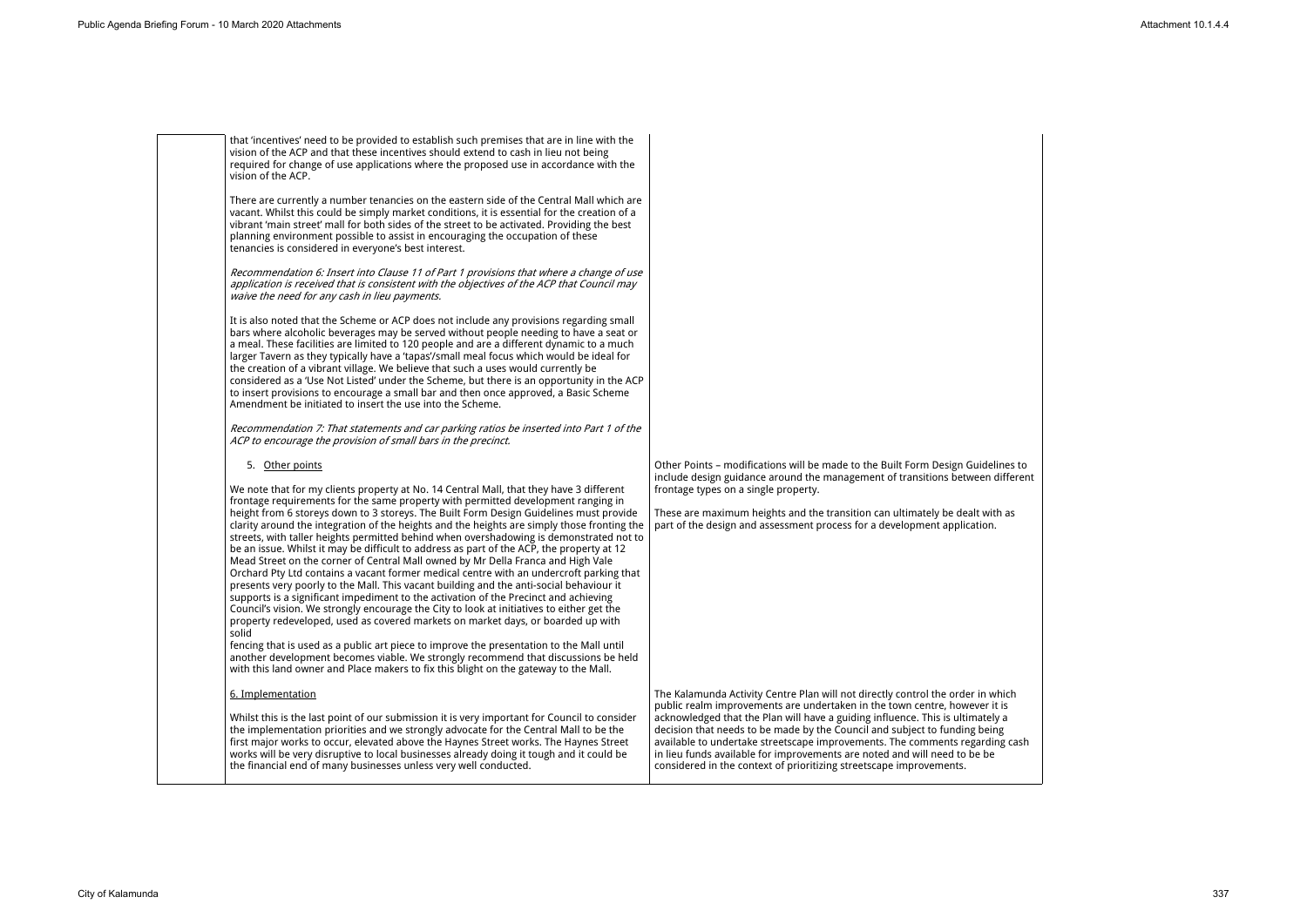|                   | It is considered that the 'quick win' is actually the Central Mall works that can then act as<br>a small relief valve for a closed Haynes Street on non-market days. The 'quick win' will<br>also make a significant statement that the Council is serious about the implementation of<br>the ACP that will be the catalyst for further private investment in the Village. It is also<br>noted that this is the works that is likely to have the least impact on the budget,<br>especially as there is money in the City's cash in lieu fund which can be directly used<br>towards the provision of parking in the Mall.<br>When my client undertook the development on 14 Central Mall, there was a cash in lieu<br>of providing parking requirement paid pursuant to Clause 5.7.4 of the Scheme in the<br>order of \$370,000. The Scheme required these funds to be set aside in the Carparking<br>Trust Fund and then requires such funds to be used for either the purchase of land for<br>parking, the provision of public transport, or "for the provision of parking in joint-use<br>facilities"[Clause 5.7.4 c)(ii)]. It would be highly appropriate for these funds to be spent<br>on the location that gives the maximum benefit to the property from which the funds<br>were generated, and, in this regard, my client strongly supports the funds being used for<br>the provision of parking in the Mall. This would effectively reduce the capital expenditure<br>of the first stage by some \$370,000. My client is more than willing to work with the<br>Council to spend some money on their building and its presentation to the Mall<br>concurrently with Mall works to further assist in the Council receiving the best return on<br>its capital. Again we than the City and its team for the preparation of this quality ACP and<br>we look forward to continuing to work with the City to achieve the best outcome for the<br>Kalamunda Village. We would really appreciate being involved further, particularly on the<br>detailed design of the Mall.<br>We trust the above points will be given due regard by the Council in its consideration of<br>the ACP. |                                                                                                                                                                                                 |
|-------------------|---------------------------------------------------------------------------------------------------------------------------------------------------------------------------------------------------------------------------------------------------------------------------------------------------------------------------------------------------------------------------------------------------------------------------------------------------------------------------------------------------------------------------------------------------------------------------------------------------------------------------------------------------------------------------------------------------------------------------------------------------------------------------------------------------------------------------------------------------------------------------------------------------------------------------------------------------------------------------------------------------------------------------------------------------------------------------------------------------------------------------------------------------------------------------------------------------------------------------------------------------------------------------------------------------------------------------------------------------------------------------------------------------------------------------------------------------------------------------------------------------------------------------------------------------------------------------------------------------------------------------------------------------------------------------------------------------------------------------------------------------------------------------------------------------------------------------------------------------------------------------------------------------------------------------------------------------------------------------------------------------------------------------------------------------------------------------------------------------------------------------------------------------------------------------------------|-------------------------------------------------------------------------------------------------------------------------------------------------------------------------------------------------|
| 20.               | <b>Comment - Total Number of Submissions: 1</b>                                                                                                                                                                                                                                                                                                                                                                                                                                                                                                                                                                                                                                                                                                                                                                                                                                                                                                                                                                                                                                                                                                                                                                                                                                                                                                                                                                                                                                                                                                                                                                                                                                                                                                                                                                                                                                                                                                                                                                                                                                                                                                                                       | Noted.                                                                                                                                                                                          |
|                   | How about spending some money on High Wycombe. Keep increasing the rates and get<br>nothing in return.                                                                                                                                                                                                                                                                                                                                                                                                                                                                                                                                                                                                                                                                                                                                                                                                                                                                                                                                                                                                                                                                                                                                                                                                                                                                                                                                                                                                                                                                                                                                                                                                                                                                                                                                                                                                                                                                                                                                                                                                                                                                                |                                                                                                                                                                                                 |
| $\overline{21}$ . | <b>Comment - Total Number of Submissions: 1</b><br>We have reviewed the 10yr forward plan and appreciate the future of Kalamunda.<br>As a "prominent site" client we would like to ensure the centre will continue to be in a<br>central location to the bus station with facilities encompassing hairdresser, podiatry,<br>exercise and computer classes including the many current regular users.<br>The hall requires adequate water/electricity points for the above clients in addition to a<br>lift/ramp (if the building is to be 2 storey) with suitable car-parking facilities.<br>We wish Urbis and WACP every success instigating the program.<br>We wish you well on your upcoming holiday and think an extra newspaper article re-<br>iterating the podiatry service would be beneficial in the short term as we have already<br>picked up 5 new clients this week                                                                                                                                                                                                                                                                                                                                                                                                                                                                                                                                                                                                                                                                                                                                                                                                                                                                                                                                                                                                                                                                                                                                                                                                                                                                                                       | Noted. It is not clear what site this submission is referring to however it appears<br>to be relating to the Jack Healey Centre with some misunderstanding as to the<br>nature of the proposal. |
| 22.               | <b>Comment - Total Number of Submissions: 1</b>                                                                                                                                                                                                                                                                                                                                                                                                                                                                                                                                                                                                                                                                                                                                                                                                                                                                                                                                                                                                                                                                                                                                                                                                                                                                                                                                                                                                                                                                                                                                                                                                                                                                                                                                                                                                                                                                                                                                                                                                                                                                                                                                       | Noted.                                                                                                                                                                                          |
|                   |                                                                                                                                                                                                                                                                                                                                                                                                                                                                                                                                                                                                                                                                                                                                                                                                                                                                                                                                                                                                                                                                                                                                                                                                                                                                                                                                                                                                                                                                                                                                                                                                                                                                                                                                                                                                                                                                                                                                                                                                                                                                                                                                                                                       |                                                                                                                                                                                                 |
|                   | <b>Draft Kalamunda Activity Coordinates</b>                                                                                                                                                                                                                                                                                                                                                                                                                                                                                                                                                                                                                                                                                                                                                                                                                                                                                                                                                                                                                                                                                                                                                                                                                                                                                                                                                                                                                                                                                                                                                                                                                                                                                                                                                                                                                                                                                                                                                                                                                                                                                                                                           |                                                                                                                                                                                                 |

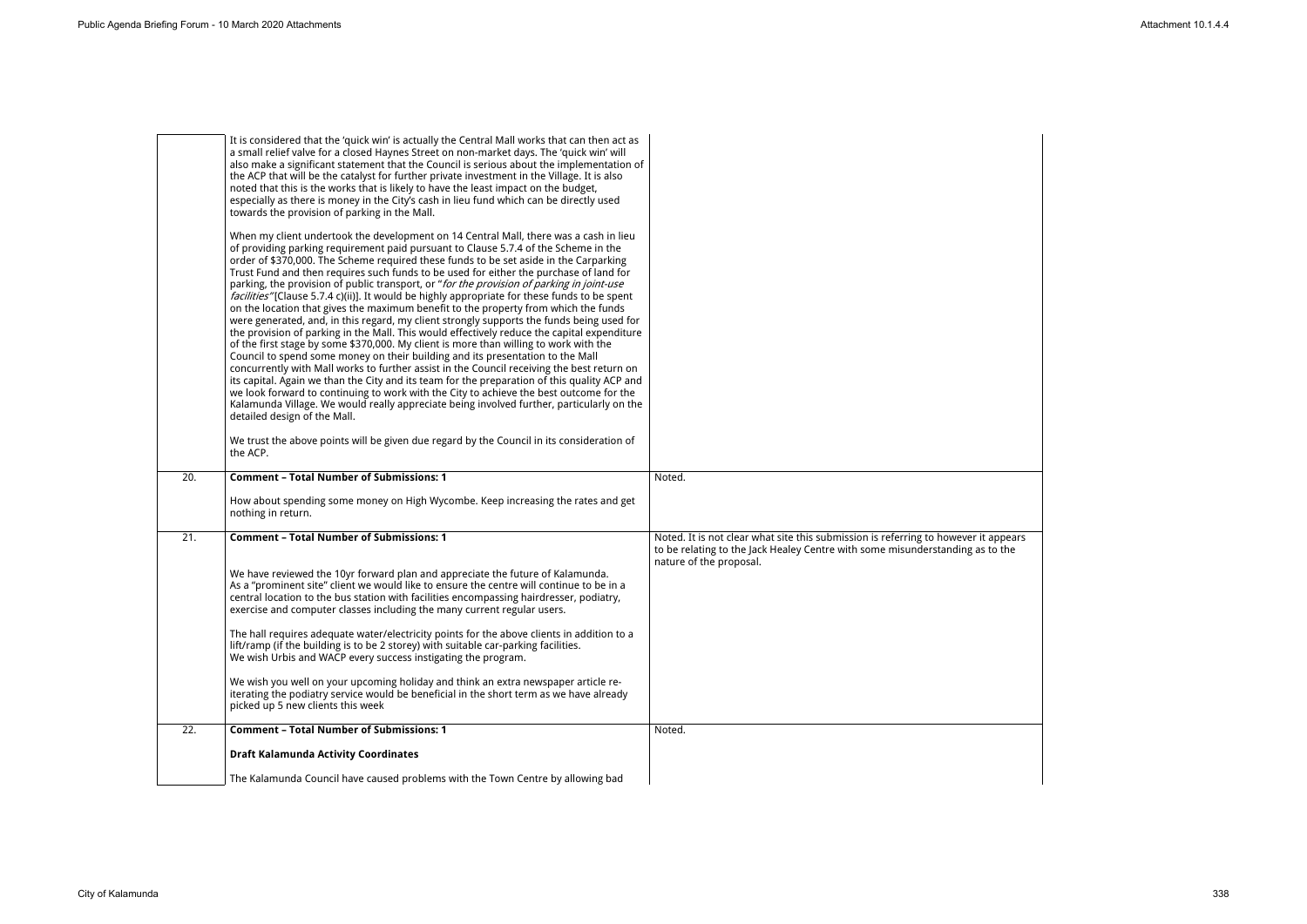| planning decisions. Auto One is a very ugly square box. It doesn't Blend in and is an<br>eyesore. It belongs down in midland where there is no rhyme or reason away, another is<br>the office block that has inroaded into the park between Barber Street and the Mall.<br>Have you noticed people don't sit there anymore?                                                                                                                                                                                                     |                                                                                                                                                                                                                                                                                                                                                                                                                                                                                                                                                                                                                                                                                                                                                                                                                                                                                                                                              |
|---------------------------------------------------------------------------------------------------------------------------------------------------------------------------------------------------------------------------------------------------------------------------------------------------------------------------------------------------------------------------------------------------------------------------------------------------------------------------------------------------------------------------------|----------------------------------------------------------------------------------------------------------------------------------------------------------------------------------------------------------------------------------------------------------------------------------------------------------------------------------------------------------------------------------------------------------------------------------------------------------------------------------------------------------------------------------------------------------------------------------------------------------------------------------------------------------------------------------------------------------------------------------------------------------------------------------------------------------------------------------------------------------------------------------------------------------------------------------------------|
| It's a thorough fare who wants to look at a huge brick wall. The vista has gone and<br>instead too look at he very ugly carpark between barber and canning road.                                                                                                                                                                                                                                                                                                                                                                |                                                                                                                                                                                                                                                                                                                                                                                                                                                                                                                                                                                                                                                                                                                                                                                                                                                                                                                                              |
| I have heard that there is talk of knocking down the Jack Healy Centre and making the<br>elderly people of Kalamunda go to Jorgensen Park. Please have some thought about this.<br>They would feel pushed out into the sticks, with no public transport and sloping grounds<br>and carpark.                                                                                                                                                                                                                                     | Noted.                                                                                                                                                                                                                                                                                                                                                                                                                                                                                                                                                                                                                                                                                                                                                                                                                                                                                                                                       |
| The Jack Healy Centre needs an overhaul. The rooms are awful and cold. I go there once<br>a month for a meeting. It needs to be made a lot more homely and friendly. The grounds<br>are a disgrace.                                                                                                                                                                                                                                                                                                                             |                                                                                                                                                                                                                                                                                                                                                                                                                                                                                                                                                                                                                                                                                                                                                                                                                                                                                                                                              |
| Another spot that could do with an overhaul is the children's playground in Stirk Park.<br>How about an adventure playground along the lines of the one in Albany on Middleton<br>beach road and flinders road, its fabulous.                                                                                                                                                                                                                                                                                                   | The City is investigating playground improvements for Stirk Park.                                                                                                                                                                                                                                                                                                                                                                                                                                                                                                                                                                                                                                                                                                                                                                                                                                                                            |
| If you want to keep the special feeling that is Kalamunda and that you are losing fast,<br>encourage small specialist shops rather than office blocks and shopping centres. The<br>mall is an unused area and that can be blamed on greedy landlords wanting higher rents.<br>Not sure how you can fix that problem. There are too many empty shops in the mall<br>area. Building more might cause businesses to shift but leave another empty space<br>somewhere else, which is what happened when the office block was built. | Noted.                                                                                                                                                                                                                                                                                                                                                                                                                                                                                                                                                                                                                                                                                                                                                                                                                                                                                                                                       |
| I have decided to write all of this down because after reading t Kalamunda Activity Centre<br>Plan, I was none the wiser, what a lot of waffle!                                                                                                                                                                                                                                                                                                                                                                                 | Noted. The KACP attempts to address many of the concerns raised.                                                                                                                                                                                                                                                                                                                                                                                                                                                                                                                                                                                                                                                                                                                                                                                                                                                                             |
| Instead of six pages of wasted papers and goodness knows how much funding, get to the<br>facts and tell us exactly what you have in mind for prominent places etc.                                                                                                                                                                                                                                                                                                                                                              | For Prominent Sites the KACP will support the City's assessment of development<br>on these sites, encouraging:<br>• An exemplary standard of architectural design, as determined by the City of<br>Kalamunda's Design Advisory Committee;<br>On corner sites, respond architecturally to the corner condition in a way that<br>emphasizes the corner. Examples of this include increased height, vertical<br>architectural element, corner entry, bay window, blade signage;<br>Provide special awning treatment, distinctive cladding material, etc. [17] Provide special awning treatment, distinctive cladding material, etc.<br>sites that terminate vistas, place vertical elements, bays or entries (elements<br>that are obvious at a distance) at the centre of the view line;<br>• Other solutions to both corner sites and sites that terminate vistas may be<br>appropriate and can be agreed with the Design Advisory Committee. |
| Looking at the plans everything looked exactly the same with a few more trees perhaps.<br>I've never read such a load of dribble and I think Kalamunda Council needs to<br>understand that we need some facts, and would you please stop your planning<br>department from approving ghastly buildings. I don't include Aldi's in the comment as it<br>oils nicely into surroundings.                                                                                                                                            | Noted.                                                                                                                                                                                                                                                                                                                                                                                                                                                                                                                                                                                                                                                                                                                                                                                                                                                                                                                                       |
| While I am in a roll could the pine trees in canning road be sorted, why haven't they had<br>new ones planted in places of the ones that we have been removed or dying. This would<br>show that the council really does care and has a vision!                                                                                                                                                                                                                                                                                  | The City undertook an assessment of the health and structural condition of the<br>pine trees on Canning Road in 2019 and has since undertaken works in an attempt<br>to improve the health of the trees.                                                                                                                                                                                                                                                                                                                                                                                                                                                                                                                                                                                                                                                                                                                                     |

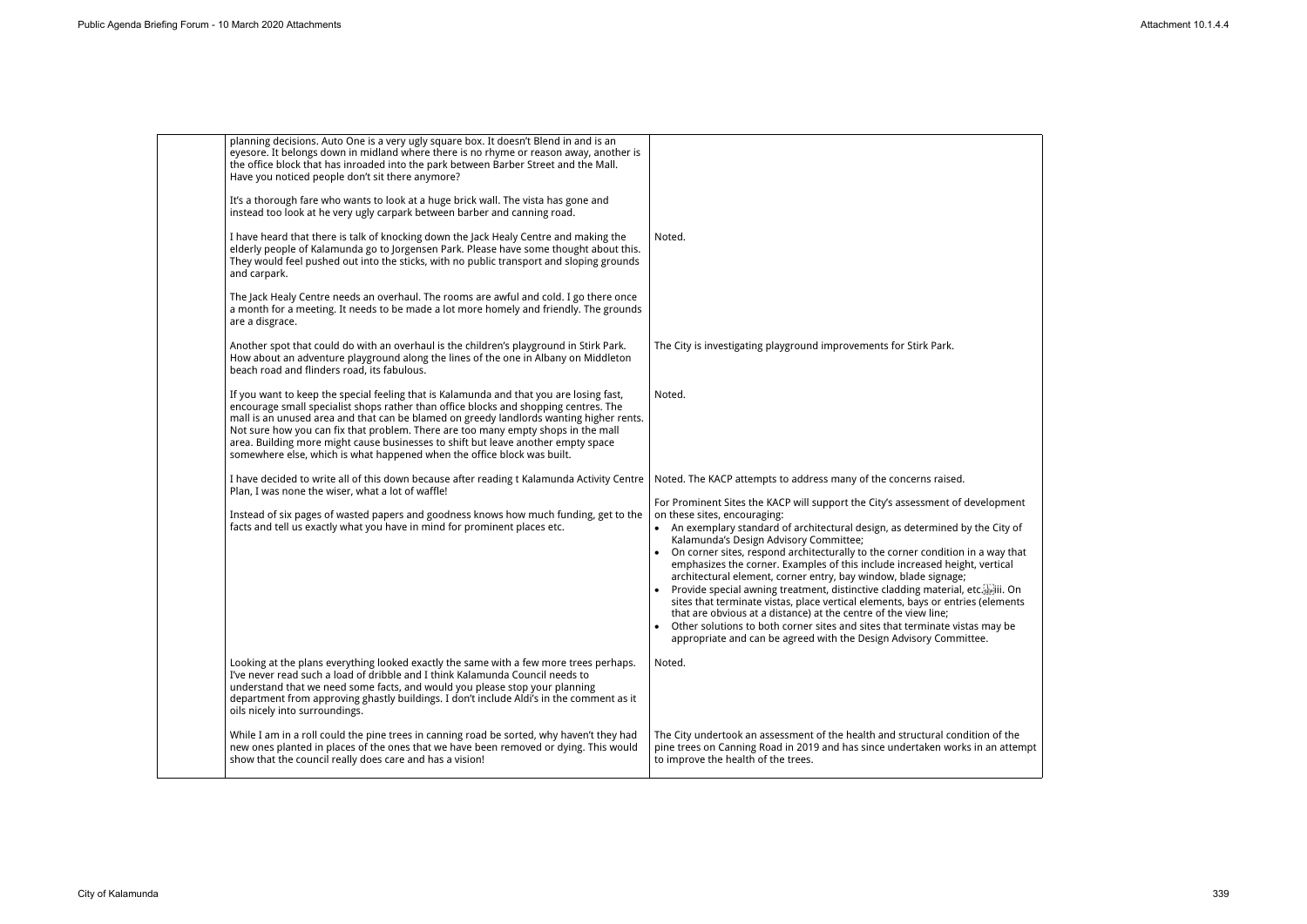|     |                                                                                                                                                                                                                                                                                                                                                                                                                                                                                                                                                                                                                                                                                                                                                                                                                                                               | More broadly the City is preparing an Urban Forrest Strategy and Local<br>Biodiversity Strategy this year, which will include recommendations regarding<br>urban tree management and planting.                                                                                                                                                                                                                                                                                                                                                                                                                                                                                                                                                                                                                |
|-----|---------------------------------------------------------------------------------------------------------------------------------------------------------------------------------------------------------------------------------------------------------------------------------------------------------------------------------------------------------------------------------------------------------------------------------------------------------------------------------------------------------------------------------------------------------------------------------------------------------------------------------------------------------------------------------------------------------------------------------------------------------------------------------------------------------------------------------------------------------------|---------------------------------------------------------------------------------------------------------------------------------------------------------------------------------------------------------------------------------------------------------------------------------------------------------------------------------------------------------------------------------------------------------------------------------------------------------------------------------------------------------------------------------------------------------------------------------------------------------------------------------------------------------------------------------------------------------------------------------------------------------------------------------------------------------------|
| 23. | Comment - Total Number of Submissions: 2 (Both Verbatim to each other)                                                                                                                                                                                                                                                                                                                                                                                                                                                                                                                                                                                                                                                                                                                                                                                        | Noted.                                                                                                                                                                                                                                                                                                                                                                                                                                                                                                                                                                                                                                                                                                                                                                                                        |
|     | Kalamunda Town Centre 'Activity Centre' Plan 2019.                                                                                                                                                                                                                                                                                                                                                                                                                                                                                                                                                                                                                                                                                                                                                                                                            |                                                                                                                                                                                                                                                                                                                                                                                                                                                                                                                                                                                                                                                                                                                                                                                                               |
|     | A Response incorporating community reactions compiled by the Kalamunda Ratepayers<br>Association (Inc). (Words in red italics are to progressively convey the essence of<br>community reactions.)                                                                                                                                                                                                                                                                                                                                                                                                                                                                                                                                                                                                                                                             |                                                                                                                                                                                                                                                                                                                                                                                                                                                                                                                                                                                                                                                                                                                                                                                                               |
|     | 1. The history of 'Statutory'-led Planning for central Kalamunda for over at least ten<br>years has been <i>disastrous from a creative and future conceptual perspective.</i> In<br>that there has been no attention to unified design or definition of a clear<br>functional framework, within which elected Councilors could consider the ad hoc<br>applications for mainly speculative development proposals.                                                                                                                                                                                                                                                                                                                                                                                                                                              | Noted.                                                                                                                                                                                                                                                                                                                                                                                                                                                                                                                                                                                                                                                                                                                                                                                                        |
|     | 2. This 'Activity Centre' Planning external consultancy project from the local<br>community view once again fails to adequately identify either the true nature of<br>existing activities or the particular needs of users that could be met more<br>effectively in the future.                                                                                                                                                                                                                                                                                                                                                                                                                                                                                                                                                                               | Analysis has been undertaken to consider current land use and various elements<br>that contribute towards the use of the town centre (both public and private), and<br>the associated needs of the District Centre as required under the planning<br>framework.                                                                                                                                                                                                                                                                                                                                                                                                                                                                                                                                               |
|     | Very few of these recommendations respond to either current needs or future<br>realities of this small and historically distinctive town centre.-                                                                                                                                                                                                                                                                                                                                                                                                                                                                                                                                                                                                                                                                                                             |                                                                                                                                                                                                                                                                                                                                                                                                                                                                                                                                                                                                                                                                                                                                                                                                               |
|     | The fundamental starting point for Urban Planning development is functional<br>analysis (put simply this doesn't mean simply asking users what they 'want' or<br>would like, but questioning and analysing what they currently do in this town<br>centre. That functional analysis was inadequate and has resulted in a misleading<br>and largely irrelevant set of planning proposals.                                                                                                                                                                                                                                                                                                                                                                                                                                                                       |                                                                                                                                                                                                                                                                                                                                                                                                                                                                                                                                                                                                                                                                                                                                                                                                               |
|     | 3. Clear evidence of this vital Planning mistake is absence of recognition that the<br>great majority of daily user-activity in this Town Centre is short stay; and failure<br>to identify the existing nature of both pedestrian and vehicular movement. For<br>example, the existing use of Haynes Street has been misunderstood - it is lined<br>either side with short-stay retail facilities - banks, newsagent, pharmacy dry-<br>cleaner, bottle shops, dress shops and some cafes. Those services require<br>immediately accessible short-stay high-turnover parking. (Note: The consultant's<br>so called 'analysis of parking requirements' was actually based on a "fly-over"!                                                                                                                                                                      | The comment regarding the nature of land use on Haynes Street is noted,<br>however it is not clear what aspects of the KACP this comment/objection is<br>referring to.                                                                                                                                                                                                                                                                                                                                                                                                                                                                                                                                                                                                                                        |
|     | 4. Specific aspects rejected by the user-community are as follows; -                                                                                                                                                                                                                                                                                                                                                                                                                                                                                                                                                                                                                                                                                                                                                                                          |                                                                                                                                                                                                                                                                                                                                                                                                                                                                                                                                                                                                                                                                                                                                                                                                               |
|     | a) Canning Road traffic as currently managed, effectively being intermittently very<br>high density 'nose to tail' moving at excessive speed, cuts off safe access to the<br>Town Centre from its largest adjacent residential user area. No proposals are<br>offered to address this important and long-neglected issue. (Partial diversion<br>of that, possibly by a one-way circuit via Railway Road and Elizabeth Street,<br>should be considered).<br>b) The important Kalamunda Road/ Canning Road entry to the Town at the<br>Boonooloo/ Elizabeth Street location should be a distinctive 'Gateway to<br>Kalamunda and the Hills, but is at present a confusing visual and unsafe 'mess'<br>as it approaches the Town Centre. That is made more unsafe by frequent<br>traffic entering and leaving the Stirk Medical locality and the retail premises | Noted. The road network hierarchy, including Canning Road, was<br>a)<br>considered in the Transport Assessment. While the concept of redirecting<br>traffic is notes, a change to the road network of this magnitude requires<br>detailed assessment that is not within the scope of the KACP preparation.<br>Furthermore, while the idea may represent an opportunity to improve one<br>part of the town centre, it has the potential to significantly impact other<br>important parts of the town centre (Railway Road). In this regard, no<br>fundamental changes to the direction of movement of traffic on Canning<br>Road are proposed.<br>b) Comments regarding the Stirk Medial entry are not clear. Regarding Stirk<br>Park whilst this park is included within the KACP area it does not substitute |

| arding                                                                                   |  |
|------------------------------------------------------------------------------------------|--|
| elements<br>ate), and<br>ng                                                              |  |
| d,<br>า is                                                                               |  |
| 5<br>directing<br>equires<br>paration.<br>prove one<br>.<br>t other:<br>l, no<br>Canning |  |
| ling Stirk<br>substitute                                                                 |  |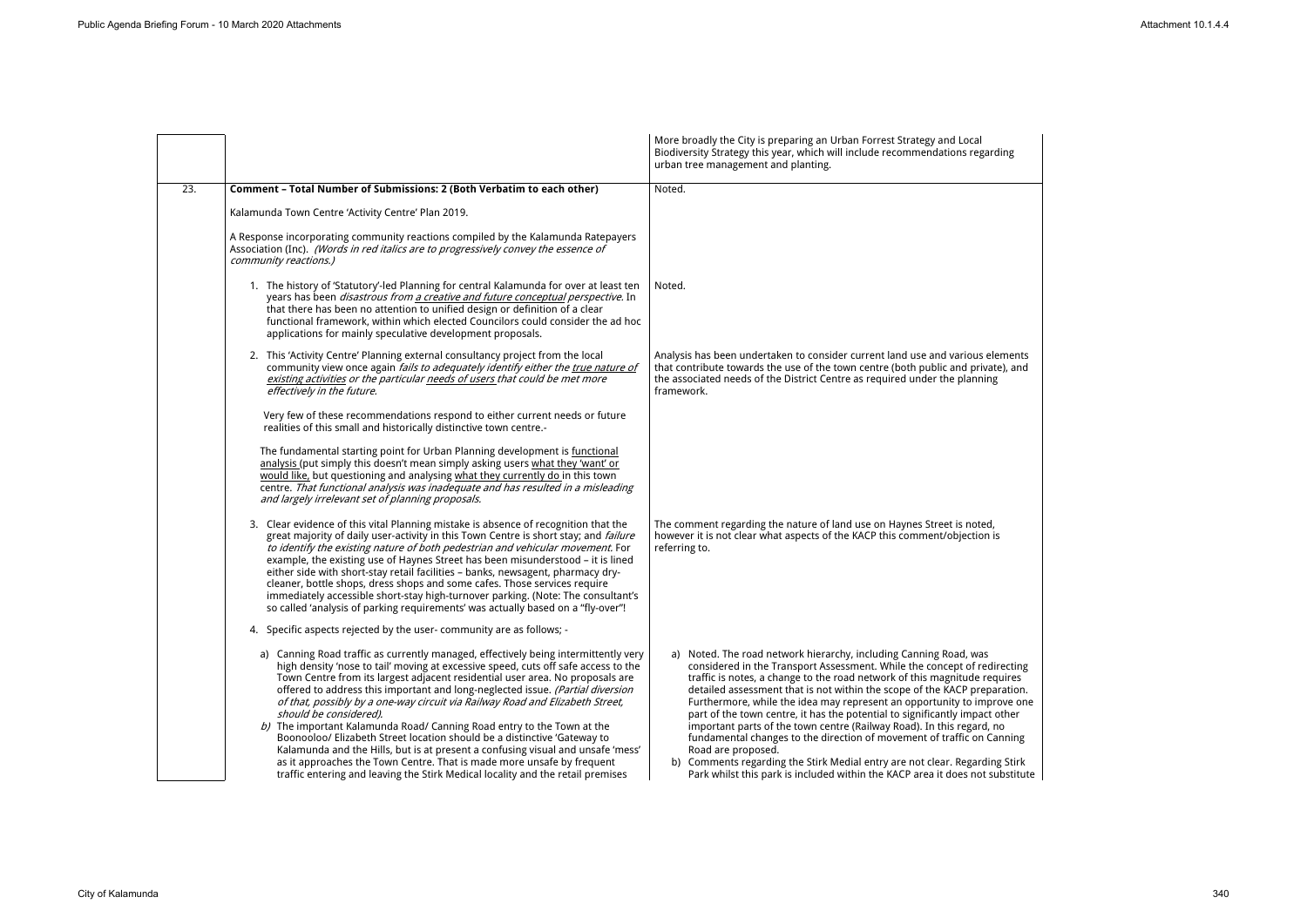the Stirk Park Master Plan, which will continue to provide an overarching framework for the development of Stirk Park. The KACP does hov consider the importance of Stirk Park to the town centre, particul regard to public realm improvements envisaged under the Lands

- c) The intent behind the Town Square concept was never to replace parking areas, but rather design the parking area as an adaptable that could be closed if necessary to facilitate events and community activities. The Landscape Masterplan will be modified in this rega
- d) The visioning workshops prior to the release of the draft KACP can the potential for buildings up to 4 storeys in the proposed town of AC3 area. The examples provided during visioning were well rece highlighted that building height of up to 4 storeys was not in itsel primary concern in a Kalamunda context, but rather the need for quality building design for multi-storey buildings. The draft Kalan Activity Centre Plan and Built Form Design Guidelines provide a f to ensure good quality design outcomes.
- e) The plan proposes to enhance the existing pedestrian areas and streetscapes that are currently not sufficiently activated. There is planning and urban design evidence that supports the recommer approach, including allowing vehicles to traverse Central Mall. Th of any pedestrian mall is highly dependent on large numbers of during the whole day and the evenings, as well as having the app land uses that generate pedestrian traffic to draw pedestrians through mall. This is not occurring in Central Mall at present and is unlike in the foreseeable future.
- f) Noted. The concept of pedestrian priority requires further consideration in the context of future streetscape improvement projects. At this sta general principle of facilitating pedestrian movement and safety addressed in the KACP.
- g) Noted. Refer to comment (f) above.

Noted. The KACP will be modified to consider the redevelopment at Jorg Park in the local context and more accurately depict pedestrian connections

opposite. That area, as well as Stirk Park that is the major outdoor entertainment area of Kalamunda has been given no attention whatsoever by the Consultants*. Why*? *(That is a further stark reminder of how little attention these external consultants have given to comprehending the current problematic aspects of vehicular movement and public safety.)* c) The choice of location for a" Town Square" adjacent to and inexplicably displacing parking for the Library etc. is rejected outright by the community. (*The Central precinct / old Community Hall area could be further developed and partially regraded for a similar purpose and is a better location.*). d) The proposal for 4 storey buildings in the Town Centre is also rejected by the community as unacceptably destroying the mainly single and two storey historical 'image' of Kalamunda *(that clearly does have future tourism attraction potential.)* e) The proposal along with 4 storey buildings, to allow Central precinct to become *other than exclusively for pedestrian access is also firmly rejected by the community. f)* Some modest increase in tree planting in the town centre is supported but certainly not down the centre of Canning Road, Mead Street, Stirk Street or Barber Street since that would obstruct sight- line safety and further reduce Activity by removing more short stay parking to the obvious detriment of users and businesses in adjacent retail premises. *(Furthermore, it is noticeable that the City has already started to reduce parking bays by 5 in Haynes Street; in a highly objectionable attempt to enhance vehicular priority in the Haynes/ Barber/ Mead circuit that must be immediately reversed to give full pedestrian crossing priority on that circuit. g)* The whole 'Activity area' as perceived involves actual users being isolated everywhere from safe access to the Town centre *by priority being given to moving traffic* - (Mead Street, Canning Road, Railway Road and Haynes Street). This is plainly counter-productive when attracting Tourism will be a key potential future employment and retailing driver; *since visitors to the Town will experience negative 'walkability'.* Masterplan. 5. These future Planning proposals do not, but surely must contemplate an enhanced 'community hub' to attract and accommodate intergenerational activity. WHY not? – A new Adult Learning Centre supported by the City, is half a Km out of the Town Centre, off Mundaring Road, was not even noted. Yet the building of it in that location (with no pedestrian access link to the Town Centre) will draw many current users of existing central facilities, away from incidental use of retail facilities in the Town Centre. The study does include some useful analysis of retail uses but alarmingly notes 3,000 square metres of currently empty retail space and why that has occurred; relating that to larger more comprehensive retailing facilities accessible in Midland. The consultant's conclusion is that this is not likely to change much. So with that preliminary conclusion, they then concentrate on increasing what they describe as *'desirability' e.g. by advocating spending over \$25 million on their version of 'Landscaping' that is clearly not affordable for the marginal benefit it may achieve.* the KACP area. *6.* The illustrations provided with this voluminous documentation are *highly misleading to the public since they represent modified spaces as being much larger in size and scale than reality; and also ignore the significant fact that most*  Noted.

| wever<br>larly with<br>scape                                                                                                         |  |
|--------------------------------------------------------------------------------------------------------------------------------------|--|
| the <u>ہ</u><br>e place<br>nity<br>ard.<br>anvassed<br>centre R-<br>eived and<br>If the<br>r high-<br>nunda<br><sup>:</sup> ramework |  |
| to enliven<br>ample<br>ndeḋ<br>e success<br>people<br>oropriate<br>rough the<br>ly to occur                                          |  |
| deration in<br>tage the<br>is                                                                                                        |  |
| renson<br>ions from                                                                                                                  |  |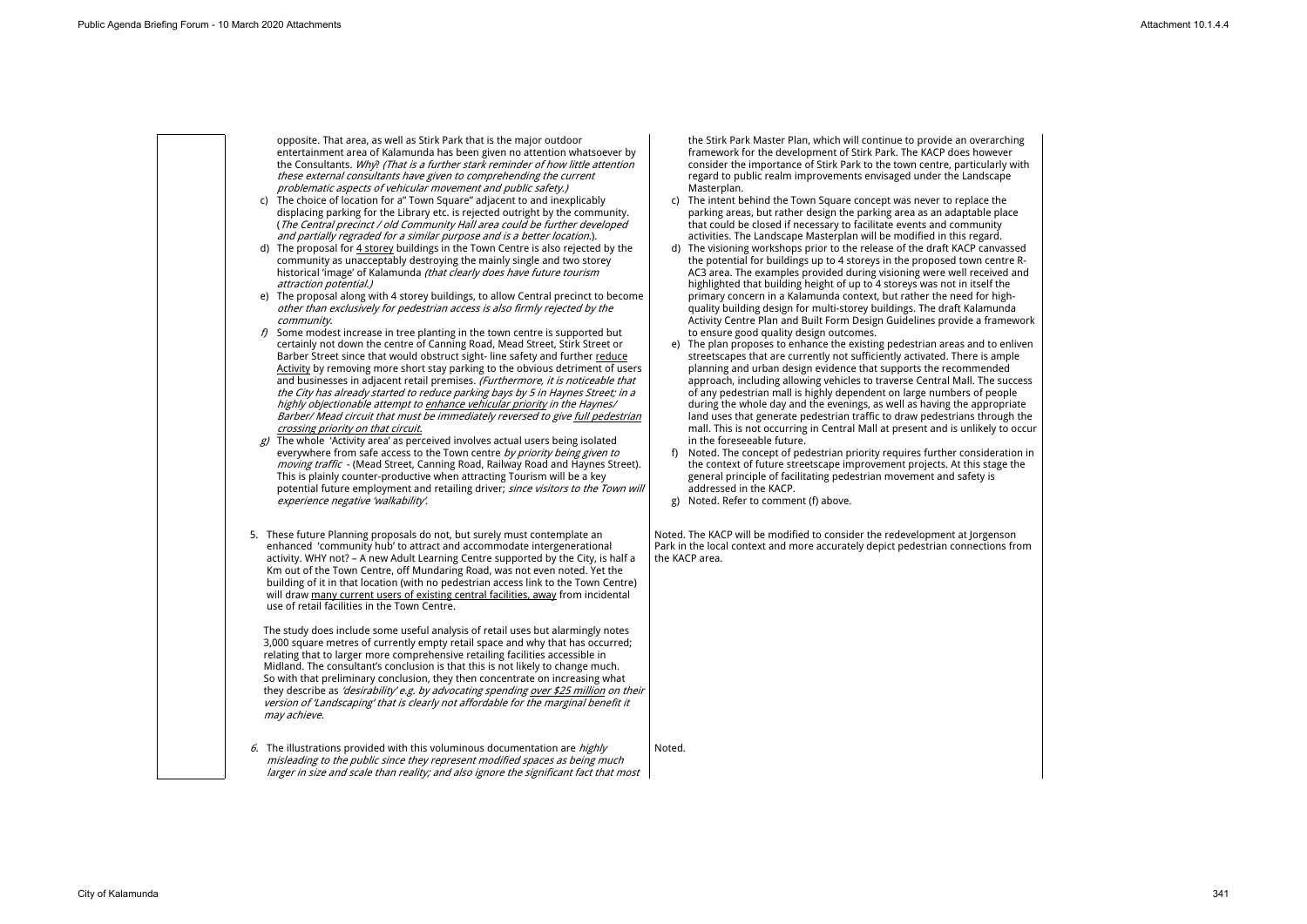|     | of the Town Centre exists on sloping ground.                                                                                                                                                                                                                                                                                                                                                                                                                                                                                                                                                                                                                                                                                                                                                                                                                                                                                                                                                                                                                                                                                                                                                                                                                                                                                                                                                                                                                                                                                                                                                                                                                 |        |
|-----|--------------------------------------------------------------------------------------------------------------------------------------------------------------------------------------------------------------------------------------------------------------------------------------------------------------------------------------------------------------------------------------------------------------------------------------------------------------------------------------------------------------------------------------------------------------------------------------------------------------------------------------------------------------------------------------------------------------------------------------------------------------------------------------------------------------------------------------------------------------------------------------------------------------------------------------------------------------------------------------------------------------------------------------------------------------------------------------------------------------------------------------------------------------------------------------------------------------------------------------------------------------------------------------------------------------------------------------------------------------------------------------------------------------------------------------------------------------------------------------------------------------------------------------------------------------------------------------------------------------------------------------------------------------|--------|
|     | Conclusions- (The essence of these have already been outlined progressively above in<br>the red italic wording.) -<br>7. This \$124,000 external consultancy 'Activity Centre' Planning supposedly for the<br>future of Kalamunda Town Centre, being incredibly extended to over 12 months,<br>has not succeeded in offering any worthwhile proposals for future enhancement.<br>8. Kalamunda does however have real potential as a base for attracting visitors in<br>increasing numbers to the extensive afforested Hills area. That could have a<br>positive effect on the local economy, but require its small scale historical origins<br>and evolution to be more prominent. Various types of new short-stay<br>accommodation and a free 'hop on/off bus circuit (similar to that on Rottnest<br>Island) based in Kalamunda connecting various attractions in the Hills region<br>would assist creative planning to achieve that objective.<br>9. The issues of safe 'pedestrian-friendly access and walkability' as well as much<br>improved 'special-purpose' traffic management will be vital.<br>10. Future conceptual Planning, substantially more detailed than is achievable by<br>'high-level' statutory means; and with extensive community consumer<br>engagement is henceforth required.<br>11. The Council is advised to abandon any further waste of time and expense on<br>external consultancy; to reject the very small Kalamunda town site as a suitable<br>singular focus for local urban 'Activity Centre' planning; and refocus constructive<br>effort by engaging much more closely than hitherto with the resident<br>community. | Noted. |
| 24. | <b>Comment - Total Number of Submissions: 1</b>                                                                                                                                                                                                                                                                                                                                                                                                                                                                                                                                                                                                                                                                                                                                                                                                                                                                                                                                                                                                                                                                                                                                                                                                                                                                                                                                                                                                                                                                                                                                                                                                              | Noted. |
|     | DRAFT KALAMUNDAACTIVITY CENTRE PLAN-A 10+ YEAR VISION FOR THE<br>KALAMUNDA TOWN CENTRE (KACP) CITY OF KALAMUNDA                                                                                                                                                                                                                                                                                                                                                                                                                                                                                                                                                                                                                                                                                                                                                                                                                                                                                                                                                                                                                                                                                                                                                                                                                                                                                                                                                                                                                                                                                                                                              |        |
|     | Thank you for your correspondence dated 25 June 2019 requesting Main Roads<br>comments on the above proposal.                                                                                                                                                                                                                                                                                                                                                                                                                                                                                                                                                                                                                                                                                                                                                                                                                                                                                                                                                                                                                                                                                                                                                                                                                                                                                                                                                                                                                                                                                                                                                |        |
|     | Canning Road/Kalamunda Road is designated as an "Other Regional Road" within the<br>Metropolitan Region Scheme, which is under the control of the Department of Planning,<br>Lands and Heritage.                                                                                                                                                                                                                                                                                                                                                                                                                                                                                                                                                                                                                                                                                                                                                                                                                                                                                                                                                                                                                                                                                                                                                                                                                                                                                                                                                                                                                                                             |        |
|     | As the proposal is not adjacent to, nor will it impact, any roads under Main Roads<br>control, Main Roads has no comment or objection to the proposal.<br>It is recommended the City contact the Department of Planning, Lands and Heritage,<br>Land Use Coordination (ILUC) Branch, for review and comment on this proposal.                                                                                                                                                                                                                                                                                                                                                                                                                                                                                                                                                                                                                                                                                                                                                                                                                                                                                                                                                                                                                                                                                                                                                                                                                                                                                                                                |        |
|     | The City is advised, local traffic treatments will require further approval from Main Roads<br>under the Road Traffic Code 2000. Main Roads requests a copy of the City's final<br>determination on this proposal to be sent to XXX quoting the file reference above.                                                                                                                                                                                                                                                                                                                                                                                                                                                                                                                                                                                                                                                                                                                                                                                                                                                                                                                                                                                                                                                                                                                                                                                                                                                                                                                                                                                        |        |
| 25. | Non Objection - Total Number of Submissions: 1                                                                                                                                                                                                                                                                                                                                                                                                                                                                                                                                                                                                                                                                                                                                                                                                                                                                                                                                                                                                                                                                                                                                                                                                                                                                                                                                                                                                                                                                                                                                                                                                               | Noted. |
|     | Draft Kalamunda Activity Centre Plan                                                                                                                                                                                                                                                                                                                                                                                                                                                                                                                                                                                                                                                                                                                                                                                                                                                                                                                                                                                                                                                                                                                                                                                                                                                                                                                                                                                                                                                                                                                                                                                                                         |        |
|     | I refer to the letter dated 25 June 2019 inviting comment on the above proposal. Perth<br>Airport has reviewed the documentation and provides the following response.                                                                                                                                                                                                                                                                                                                                                                                                                                                                                                                                                                                                                                                                                                                                                                                                                                                                                                                                                                                                                                                                                                                                                                                                                                                                                                                                                                                                                                                                                        |        |

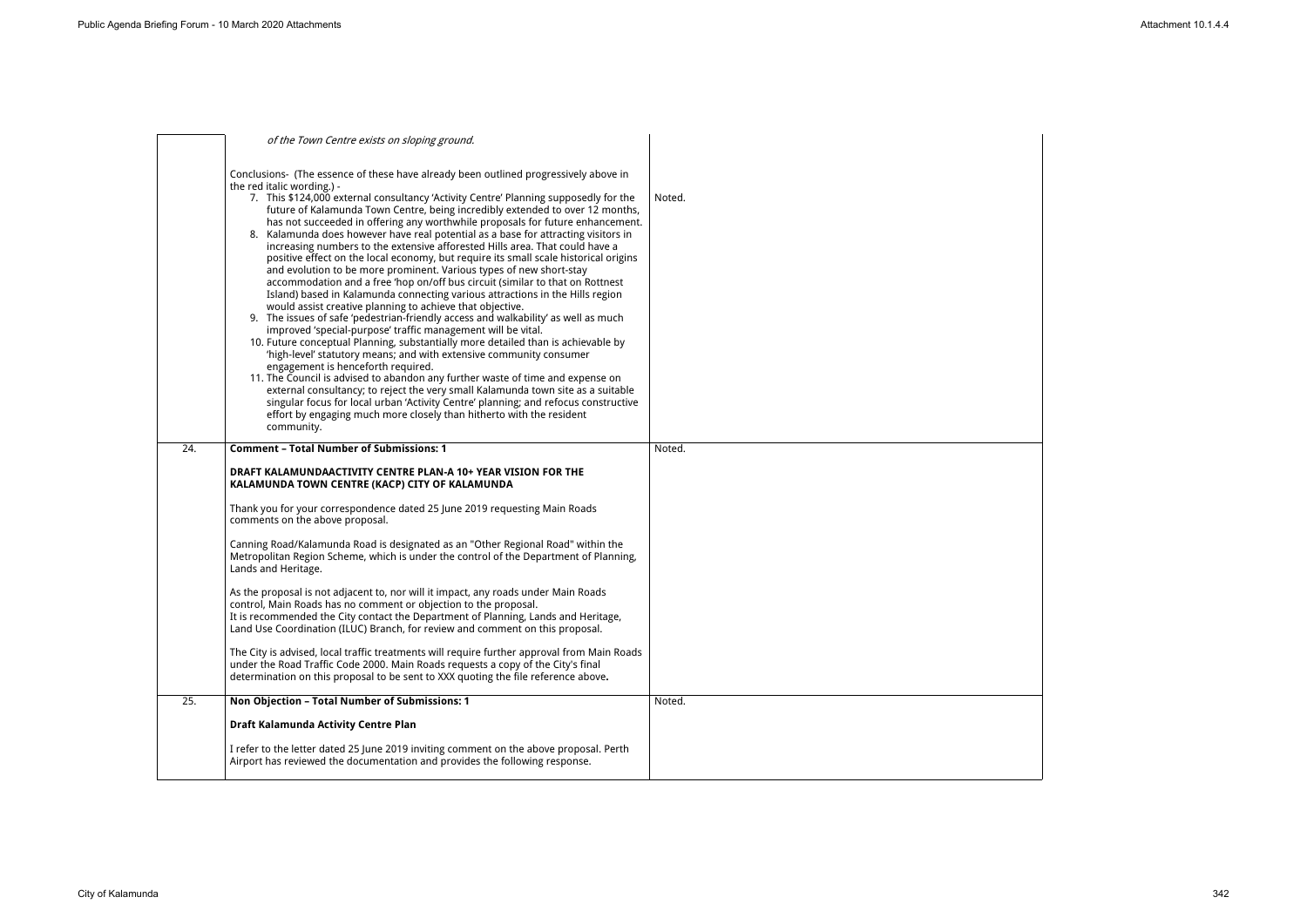|     | <b>COMMENTS ON DRAFT PLAN</b>                                                                                                                                                                                                                                                                                                                                                                                                                                                                                                                                                                                                                                                                                                                                                                                                                                                                                                                                                                                                                                                                                                                                                                                                      |                                                                                                                                                                      |
|-----|------------------------------------------------------------------------------------------------------------------------------------------------------------------------------------------------------------------------------------------------------------------------------------------------------------------------------------------------------------------------------------------------------------------------------------------------------------------------------------------------------------------------------------------------------------------------------------------------------------------------------------------------------------------------------------------------------------------------------------------------------------------------------------------------------------------------------------------------------------------------------------------------------------------------------------------------------------------------------------------------------------------------------------------------------------------------------------------------------------------------------------------------------------------------------------------------------------------------------------|----------------------------------------------------------------------------------------------------------------------------------------------------------------------|
|     | Perth Airport acknowledges the Kalamunda town centre is a vital hub which connects<br>visitors to the wider Perth hills region. Protection of its character and promotion of<br>tourist-based land uses and the area as a region for tourism is greatly encouraged. As a<br>potential driver of air traffic this has positive impacts on the local and WA economy.<br>Perth Airport supports the draft noting the intention to promote the local area for<br>tourism purposes.                                                                                                                                                                                                                                                                                                                                                                                                                                                                                                                                                                                                                                                                                                                                                     |                                                                                                                                                                      |
|     | The suburb of Kalamunda is not local within the 2019 Australian Noise Exposure Forecast<br>(ANEF) or within the 'Noise Above' N65 or N60 night time contours. It is worth noting that<br>these contours do not capture every aircraft movement flying through that area. There<br>may be a significant number of events below 65 and 60 decibels which may also annoy<br>some people. There may also be aviation activities in the area that are not associated<br>with Perth Airport. As the Kalamunda Activity Centre is located lateral to the main and<br>planned new runway there are a few flight corridors that traverse overhead. However,<br>aircraft may use the airspace above Kalamunda when conducting operations to and from<br>Perth Airport and other aerodromes. These operations are accompanied by a volume of<br>airspace that must be kept clear of obstacles to ensure aircraft following them can do so<br>safely. Further, the procedures associated with the proposed parallel runway have not<br>yet been designed. Nonetheless it is critical that the airspace that will be required is<br>safeguarded to ensure aircraft can operate safely and efficiently when arriving to or<br>departing from it. |                                                                                                                                                                      |
|     | There are three types of airspace that Perth Airport protects; the OLS, PANS-OPS and<br>CNS.                                                                                                                                                                                                                                                                                                                                                                                                                                                                                                                                                                                                                                                                                                                                                                                                                                                                                                                                                                                                                                                                                                                                       |                                                                                                                                                                      |
|     | The Obstacle Limitation Surfaces (OLS) protect aircraft operating under visual<br>meteorological conditions. These surfaces can at times be infringed following an<br>assessment by Air services Australia and the Civil Aviation Safety Authority and the<br>Department of Infrastructure, Transport, Cities and Regional Development. Any approval<br>will generally be accompanied with conditions such as conspicuous colour schemes and<br>lighting to ensure the obstacle is visible to pilots.                                                                                                                                                                                                                                                                                                                                                                                                                                                                                                                                                                                                                                                                                                                              |                                                                                                                                                                      |
|     | The Procedures for Air Navigation Services - Aircraft Operations (PANS-OPS) protect<br>aircraft operating under instrument meteorological conditions. As pilots in these<br>conditions do not have visual reference to the ground, infringement of these surfaces is<br>strictly prohibited.                                                                                                                                                                                                                                                                                                                                                                                                                                                                                                                                                                                                                                                                                                                                                                                                                                                                                                                                       |                                                                                                                                                                      |
|     | The Communications, Navigation and Surveillance (CNS) surfaces protect the operation<br>of infrastructure that facilitates air traffic control such as radars and microwave<br>communications links. Infringement to these surfaces is sometimes allowable following<br>assessment by Air services Australia.                                                                                                                                                                                                                                                                                                                                                                                                                                                                                                                                                                                                                                                                                                                                                                                                                                                                                                                      |                                                                                                                                                                      |
|     | Technically, all development that is proposed to be located under Perth Airport's airspace<br>should be referred to Perth Airport for comment, however it is acknowledged that this<br>may be onerous for both parties. Engagement is key in achieving mutually beneficial<br>planning outcomes. It is therefore recommended for City Officers engage with Perth<br>Airport early in the planning process, to determine whether a specific development<br>should be formally referred to Perth Airport for initial assessment, and for management<br>of any further agency referrals.                                                                                                                                                                                                                                                                                                                                                                                                                                                                                                                                                                                                                                              |                                                                                                                                                                      |
| 26. | <b>Comment - Total Number of Submissions: 1</b>                                                                                                                                                                                                                                                                                                                                                                                                                                                                                                                                                                                                                                                                                                                                                                                                                                                                                                                                                                                                                                                                                                                                                                                    | Noted. Cross Section C-C will be modified to address Public Transport Authority's<br>comments. The road widths can again be reviewed at the detailed design stage in |

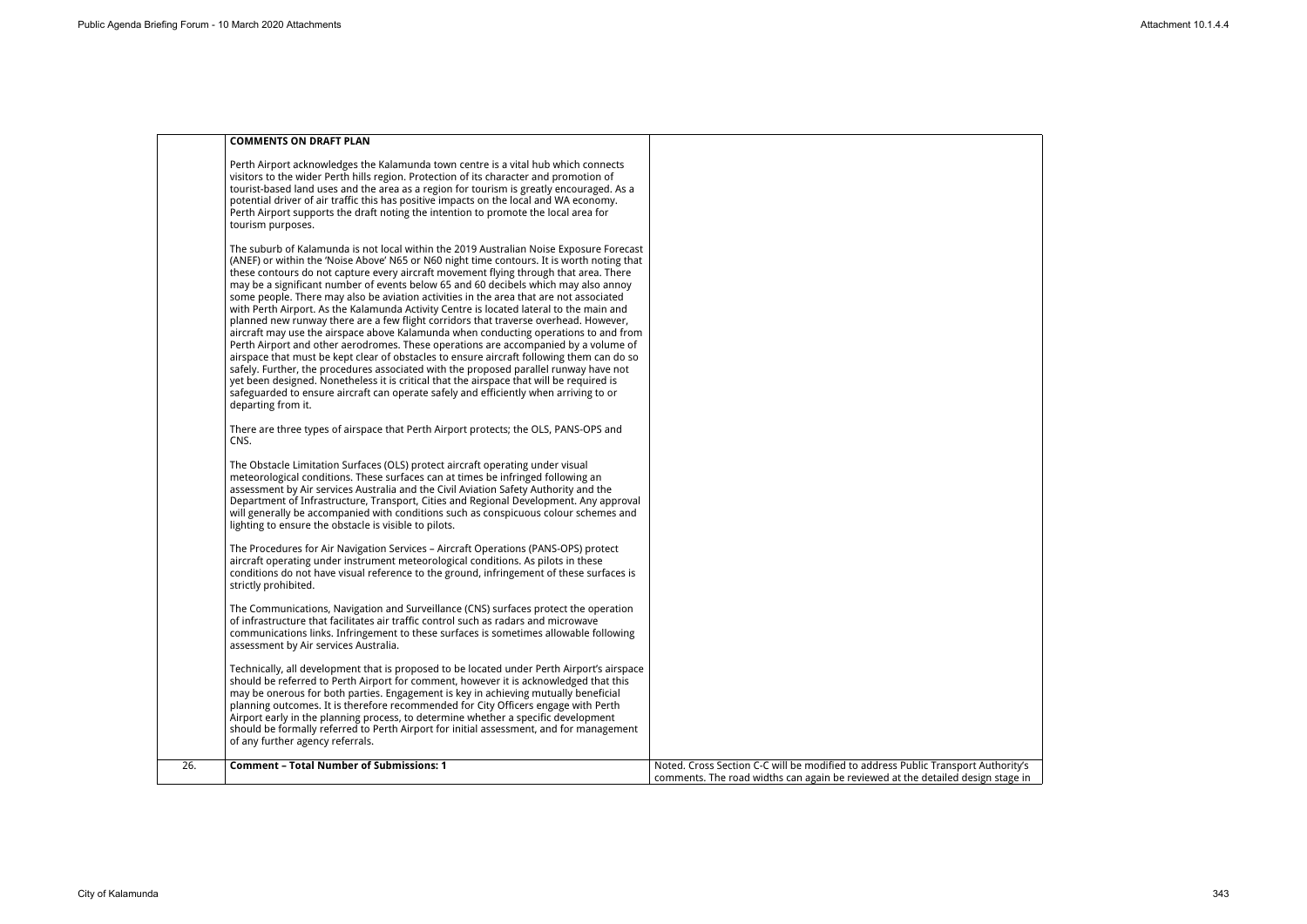|     | With regard to the Kalamunda Activity Centre Draft Plan, Transperth (Public Transport<br>Authority) has the following specific comments:                                                                                                                                                                                                                                                                                                                                                                                                                                                                         | liaison with the Public Transport Authority. |
|-----|------------------------------------------------------------------------------------------------------------------------------------------------------------------------------------------------------------------------------------------------------------------------------------------------------------------------------------------------------------------------------------------------------------------------------------------------------------------------------------------------------------------------------------------------------------------------------------------------------------------|----------------------------------------------|
|     | Pg. 63: Transperth supports the signalisation of Canning Rd and Mead St to<br>manage capacity as a restricted right turn from Mead St would prevent bus<br>operations.                                                                                                                                                                                                                                                                                                                                                                                                                                           |                                              |
|     | Road Network Cross sections - Cross Section C-C (Railway Road) appears to have only a<br>6.1m proposed road carriage width. With buses operating along this road section a<br>minimum of 7m is required (3.5m lane widths).                                                                                                                                                                                                                                                                                                                                                                                      |                                              |
| 27. | <b>Comment - Total Number of Submissions: 1</b>                                                                                                                                                                                                                                                                                                                                                                                                                                                                                                                                                                  | Noted.                                       |
|     | RESIDENTS FEEDBACK TO THE CITY'S DRAFT KALAMUNDA ACTIVITY CENTRE PLAN                                                                                                                                                                                                                                                                                                                                                                                                                                                                                                                                            |                                              |
|     | Pages 12-15 of the draft KACP says many of the right things but the eventual "Centre<br>Plan Overview" contains some summations as well as omissions that should be<br>essential, such as the section headed "Built Form". "How the plan will improve<br>Kalamunda Town Centre".                                                                                                                                                                                                                                                                                                                                 |                                              |
|     | The KACP Overview says that "generally heights range from 2-3 stories at the edge, up<br>to 4 stories in the core of the Town Centre". That surely is code for suggesting large<br>concrete squares painted in vibrant colours maximizing the building sites potential<br>use, such as the new building in Barber Street.                                                                                                                                                                                                                                                                                        |                                              |
|     | There are areas other than the Town Centre within the City that may be suitable for<br>that purpose, yet still within walking distance of the Town Centre, also an essential<br>objective.                                                                                                                                                                                                                                                                                                                                                                                                                       |                                              |
|     | The Report mentions but the Overview does not, the resident's preference for<br>Kalamunda's character retention and preservation of its hills identity.                                                                                                                                                                                                                                                                                                                                                                                                                                                          |                                              |
|     | The draft KACP talks extensively about Community and Festivals and Vibrancy and<br>Connectivity and Entertainment yet Council has not sought any input from Perth's<br>largest street festival management organization even though it recently managed<br>a festival in Kalamunda. When that organization is asked to manage street festivals,<br>the first thing it does is examine the environment in which the festival is to be held<br>and hence has had the opportunity to look at the community environment<br>available to many Shires all over Perth. You would think their input was worth<br>seeking. |                                              |
|     | Page 15 of the draft KACP correctly states that the Town Centre is defined by a<br>number of great places including Stirk Park. There is a disconnect between Stirk Park<br>and the Town Centre due to the considerable traffic flow south to west and reverse on<br>Canning and Kalamunda Roads. Any future plan should provide for this junction to be<br>closed to motor vehicles allowing for the best two elements of Kalamunda to be<br>connected for Community use and enjoyment rather than being held hostage to the<br>motor vehicle.                                                                  |                                              |
|     | The lack of community engagement with cafes and restaurants in Kalamunda<br>should be of great concern to Council. So many have closed, and it is a sign of a dying<br>economic centre. Inviting more and more food trucks in, certainly does not enhance<br>the prospect of success for permanent rate payingestablishments.                                                                                                                                                                                                                                                                                    |                                              |
|     | Updating the existing streetscapes will certainly help but any future plan must                                                                                                                                                                                                                                                                                                                                                                                                                                                                                                                                  |                                              |

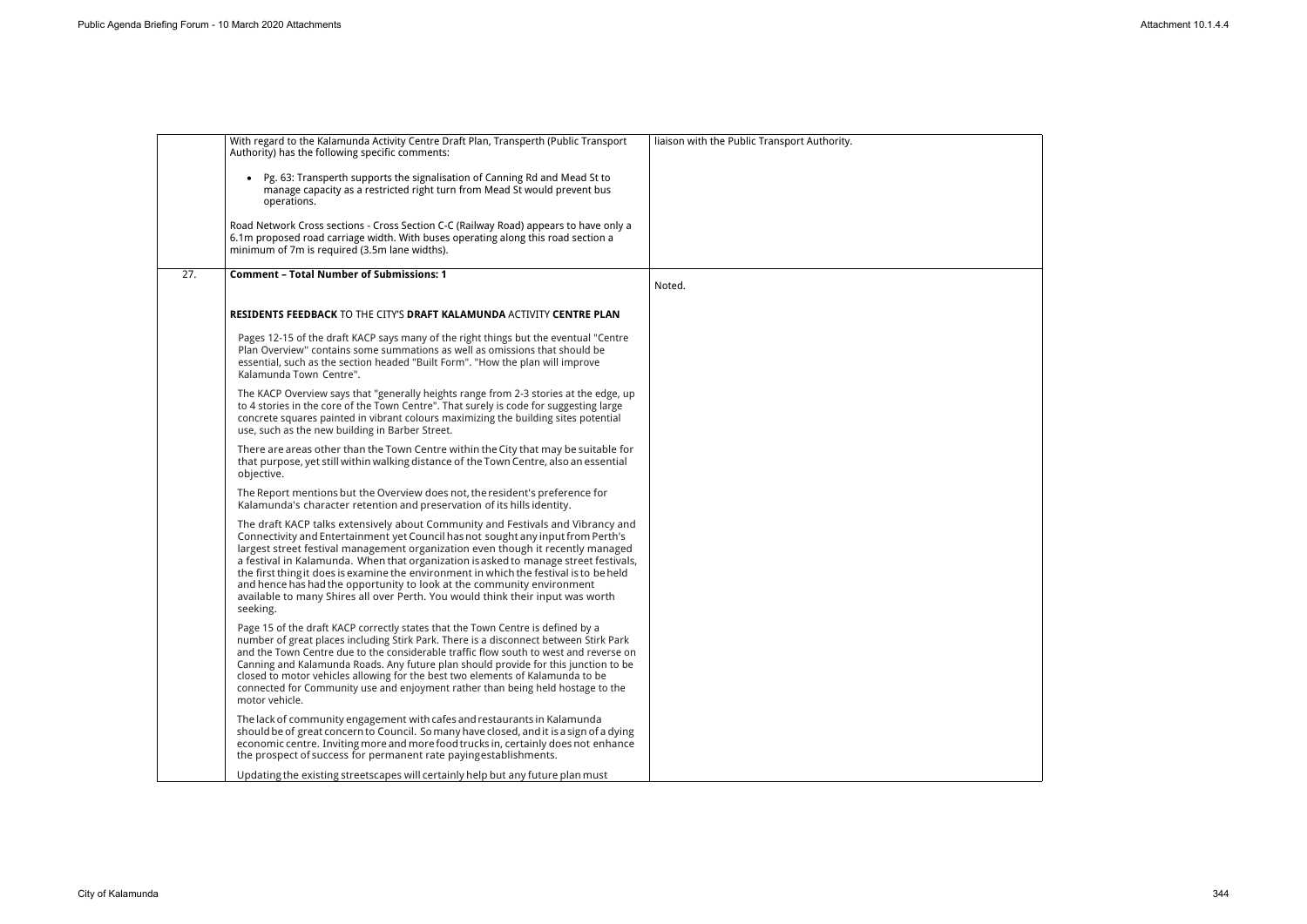| embrace the stated aim of a village concept and gateway to the Bickley Valley.<br>That cannot be achieved by a lick of paint, changing the paving and opening a mall<br>to traffic.                                                                                                                                                                                                                                                                                             |  |
|---------------------------------------------------------------------------------------------------------------------------------------------------------------------------------------------------------------------------------------------------------------------------------------------------------------------------------------------------------------------------------------------------------------------------------------------------------------------------------|--|
| Take a look at the Transport Assessment done by SLR with the KACP in mind. The<br>Transport Assessment Scope at point 1.3 plainly states its purpose is to determine<br>the impact of the traffic generated by the Activity Centre Plan on surrounding land<br>uses and surrounding transport networks. Surely the object would be to assess the<br>effects of traffic and land use on the viability of a properly considered "Activity<br>Centre" and not the other way round. |  |
| In effect the Plan's recommendations conclude that the proposed KACP won't have<br>much impact on the traffic! Traffic, it seems, is more important than people.<br>Plainly, that is because the Kalamunda townsite is already captive to the motor<br>vehicle.                                                                                                                                                                                                                 |  |
| Pathetically the draft KACP states that the opening of Central Mall to traffic would<br>"seek to improve amenity and vibrancy in the Activity Centre core". What<br>absolute claptrap!                                                                                                                                                                                                                                                                                          |  |
| The introduction to the draft KAC Vision Report speaks of "the Town Centre is<br>at the crossroad". In my view long before "its future and function to enable<br>relevance and commerciality whilst retaining character and identity", an<br>effective vision report must consider whether Kalamunda is at the stated<br>crossroad. Or in the crosshairs?                                                                                                                       |  |
| Consider this. The Town Centre sits plumb in the middle of the major road<br>systems heading west/east and south/north rather like a rabbit in the<br>crosshairs of a gun. Run quickly! Or death may be inevitable.                                                                                                                                                                                                                                                             |  |
| It is, but should not be, difficult to start any plan with a concept to re-jig the road<br>system to bypass the Town Centre. Plainly that cannot be done tomorrow, but<br>why waste funds tinkering with things that must eventually change without first<br>visioning an effective future road and transport design to bypass the Town Centre.<br>The creation of a connected Community around main intersecting arterial roads is<br>an absolute impossibility.               |  |
| Plainly the north/south expansion of the metropolitan area is coming rapidly to an<br>end, and especially from Kalamunda's point of view, with the introduction of a<br>railway link to the City from High Wycombe, it will surely result in greater<br>population pressure for the hills.                                                                                                                                                                                      |  |
| Apart from the crosshair issue consider the following. It is too easy for trucks and<br>vehicles heading to Walliston and the Bickley Valley to travel up Kalamunda Road<br>and canning Road, rather than use the revamped Welshpool Road.                                                                                                                                                                                                                                      |  |
| Great Eastern Hwy from Midland to Mundaring is a four-lane engineered highway<br>limited to 80 kph but Kalamunda Road is a 3 lane bituminized cow track generously<br>granted a 70 kph limit. Sometimes its traffic level is not much different to GEH.                                                                                                                                                                                                                         |  |
| Calming measures could be relatively easily introduced to the road system to<br>discourage those blighted with the "tear through" mentality.                                                                                                                                                                                                                                                                                                                                    |  |
| There is plenty of information available indicating that discouraging passing<br>through traffic does NOT reduce commercial activity but rather enhances it. Take<br>a look at the New York City Department of Transport report on the Economic<br>Benefits of Sustainable Streets - examine case study number four on Willoughby<br>Plaza, Brooklyn. You should also listen to Jeff Speck's audio book, The Walkable City.                                                     |  |

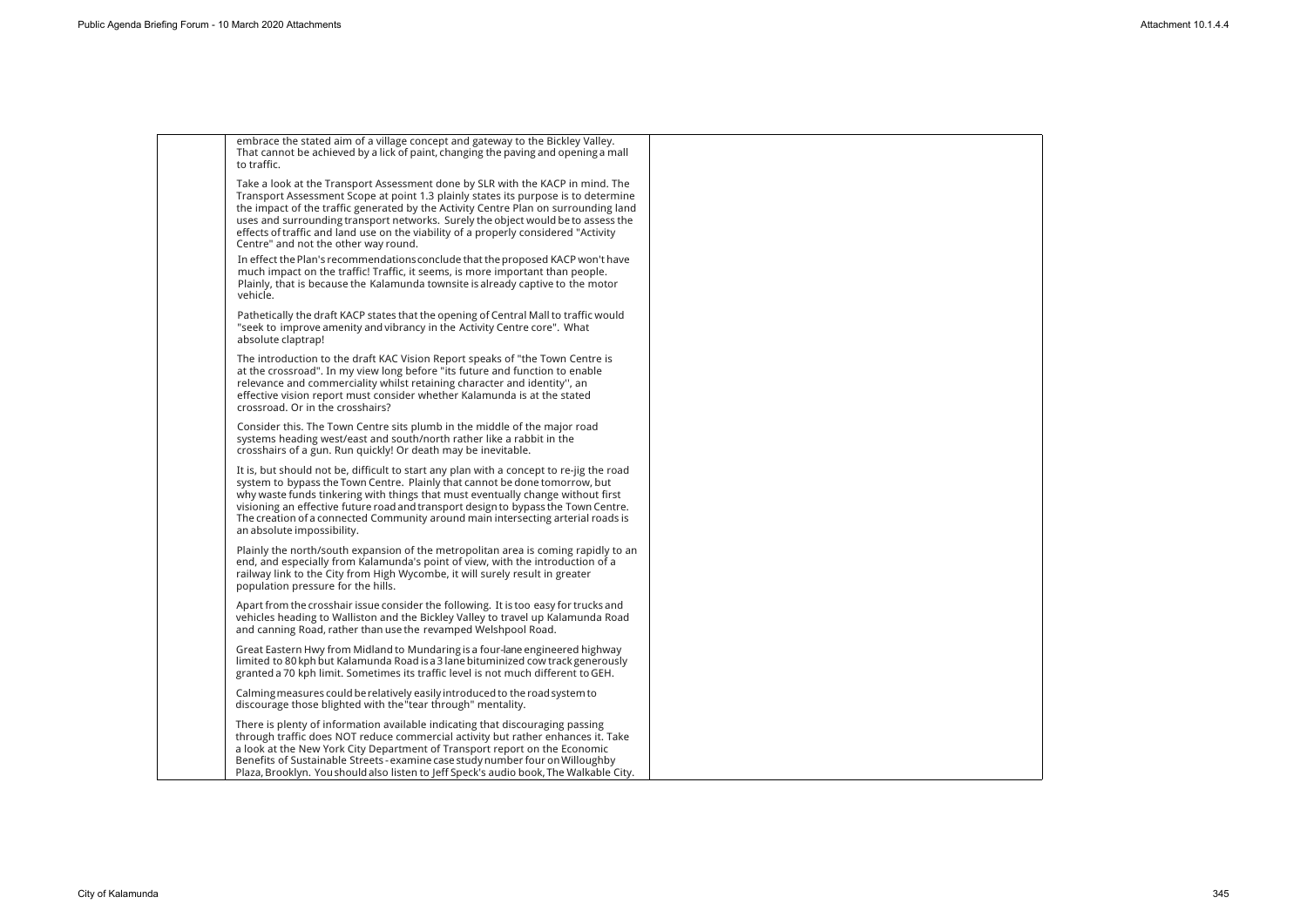| Maybe a sensible road system would be for traffic originating south of Woolworths<br>and heading west be directed to Welshpool Road and traffic originating north of Stirk<br>Park and heading west be directed to join Kalamunda Road north of Stirk Park.                                                                                                                                                                                                                                                                              |        |
|------------------------------------------------------------------------------------------------------------------------------------------------------------------------------------------------------------------------------------------------------------------------------------------------------------------------------------------------------------------------------------------------------------------------------------------------------------------------------------------------------------------------------------------|--------|
| The distance between Canning and Railway Roads on Mead and Haynes Streets is about<br>200 metres. What genius thinks we need four parallel road systems in that space?                                                                                                                                                                                                                                                                                                                                                                   |        |
| Abandon ill-conceived ideas about opening Central Mall to traffic, in fact extend the<br>Mall through to Haynes Street and revamp it. There may be a need to resume a small<br>amount of space from some properties for the existing lane to create business access<br>from Barber Street, but that should not be considered a deterrent. And turn Barber<br>Street into a no through road by sealing it off between Hawleys and the Gazebo in our<br>perfectly good existing Town Centre.                                               |        |
| It is a dereliction of duty and absolutely irresponsible for Council to continue even for<br>one more minute to insist pedestrians give way to traffic at crossings. What defense<br>could Council possibly have if an action was to be brought against it in the event of an<br>unfortunate accident at such a crossing. A silly signpost is no protection.                                                                                                                                                                             |        |
| Keep the Town Centre where it is but definitely upgrade it to something residents can<br>be proud of and visitors and tourists want to come and see and more importantly, can<br>truly act as a gateway to the Bickley Valley. If we do not do this properly then<br>neighbouring Shires to the south may just beat us to it!                                                                                                                                                                                                            |        |
| Everywhere in the draft KACP the consultants to this report hide behind past studies by<br>other Consultants, State Planning Policy and Transport Assessment Guidelines. The City<br>of Kalamunda Planning Scheme is also mentioned, but nowhere is it pointed out that<br>the City can change its planning scheme to improve the livability and community of<br>the Kalamunda townsite. That Scheme is not a strait jacket.                                                                                                             |        |
| The more you examine the draft Kalamunda Activity Centre Plan and its Overview, the<br>more difficult it is to believe that it is part of a genuine attempt to create a vision for the<br>future of Kalamunda in the short term that ties in with a long term plan and vision that<br>will see Kalamunda poised to reveal its true community potential rather than a very<br>glossy, poorly researched document worked up by providing residents with scant and<br>difficult access to the necessary information to have relevant input. |        |
| To summarise.                                                                                                                                                                                                                                                                                                                                                                                                                                                                                                                            |        |
| Plan to sort out the road network and inherent traffic issues concurrently with<br>considering the draft KACP.                                                                                                                                                                                                                                                                                                                                                                                                                           |        |
| Re-consider 3 and 4 story options in "Built Form" lest the opportunity to create a village<br>and a gateway to the Valley be lost. Avoid the prospect of Kalamunda looking like<br>Bassendean at all costs!                                                                                                                                                                                                                                                                                                                              |        |
| Lift your game Council and consider better options                                                                                                                                                                                                                                                                                                                                                                                                                                                                                       |        |
| <b>Comment - Total Number of Submissions: 1</b>                                                                                                                                                                                                                                                                                                                                                                                                                                                                                          | Noted. |
| Enclosed please find completed survey for the proposed Kalamunda Activity Centre<br>Plan.                                                                                                                                                                                                                                                                                                                                                                                                                                                |        |
| I think the whole idea is excellent and will hopefully increase the number of visitors<br>to the town. Living in Gooseberry Hill, I am registered with the City of Kalamunda as<br>a Bed and Breakfast and have been since 2016. However business has not been<br>good but this is probably due to the increased number of Airbnb accommodation                                                                                                                                                                                          |        |
|                                                                                                                                                                                                                                                                                                                                                                                                                                                                                                                                          |        |

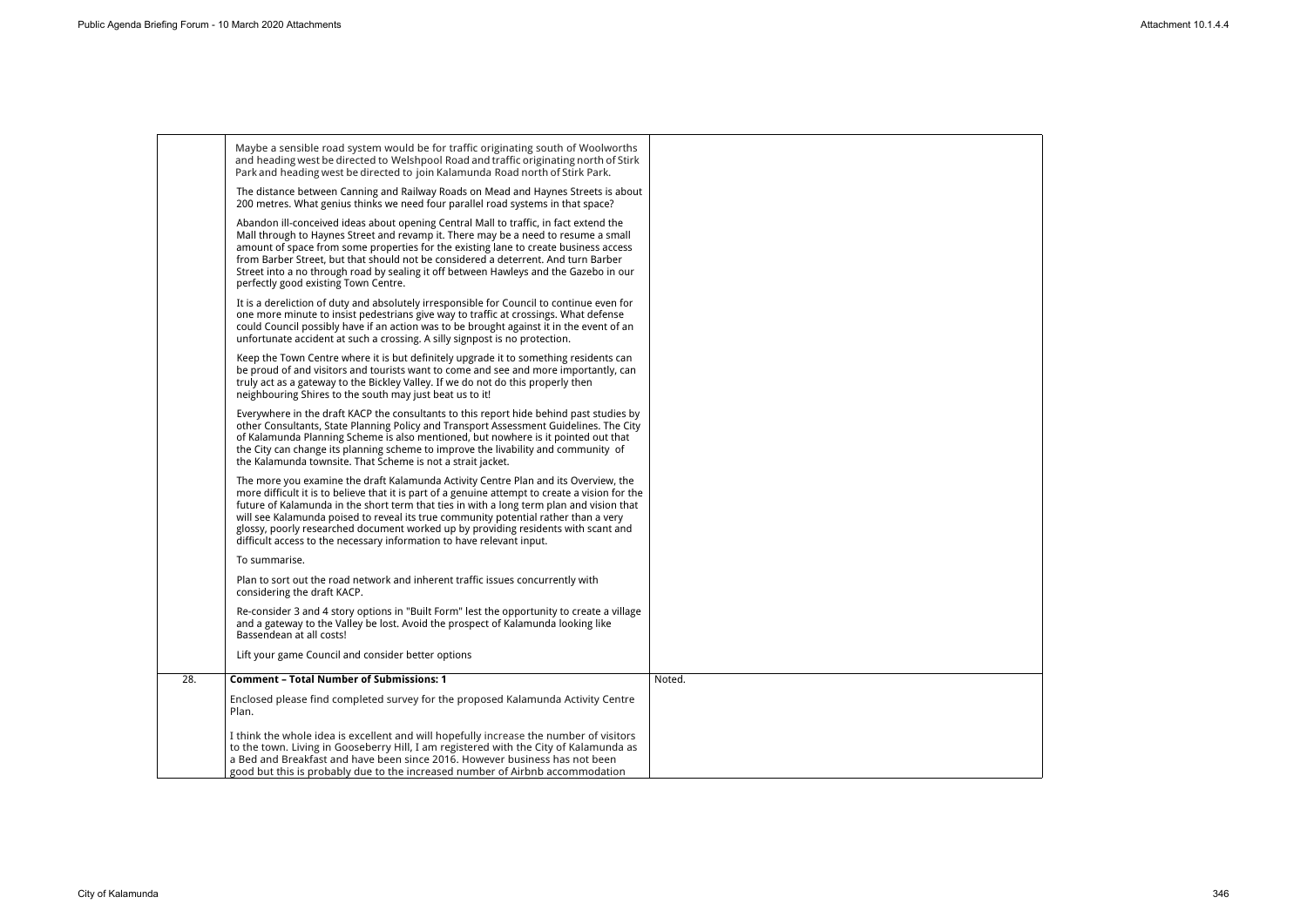

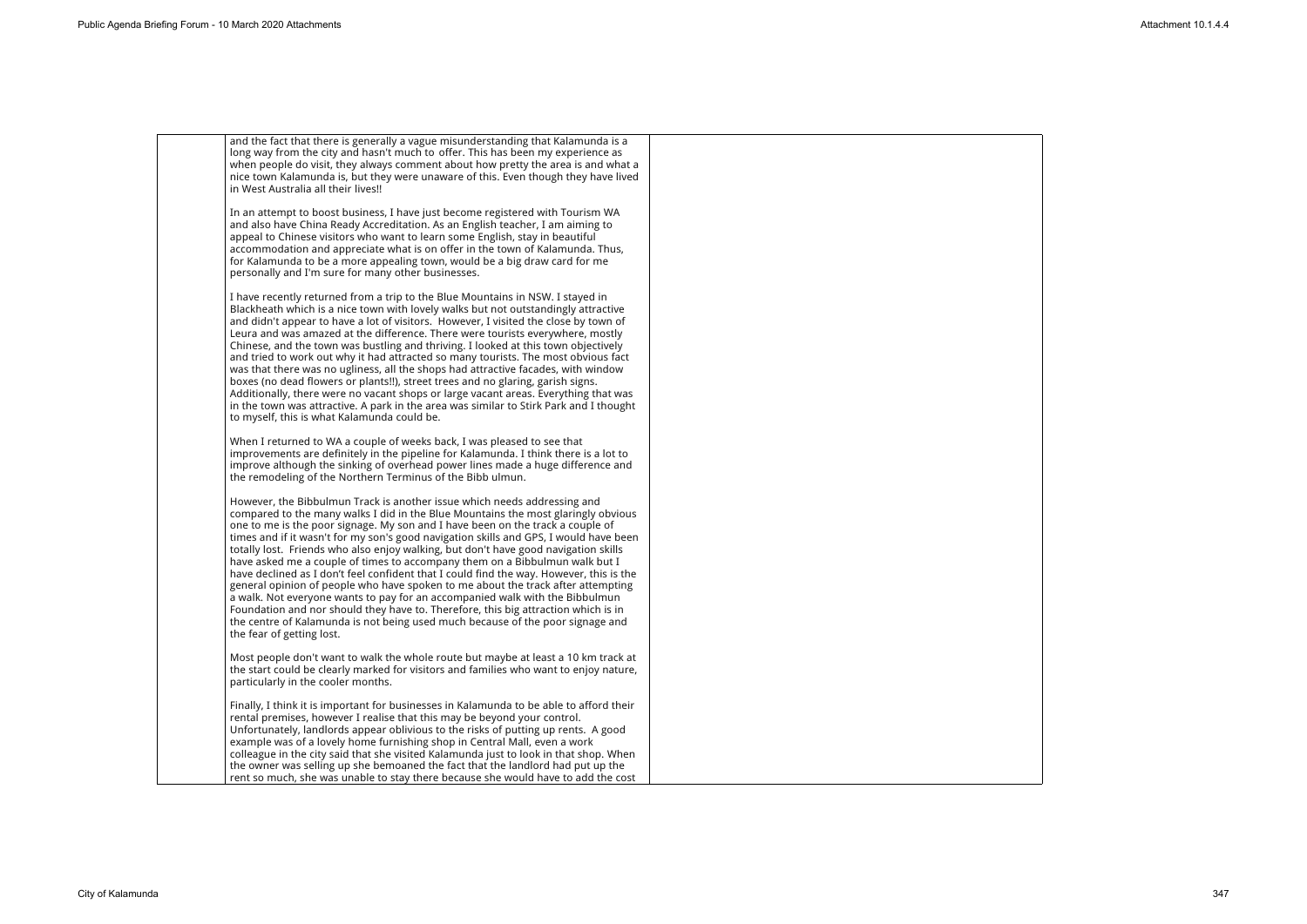|     | of the increased rent onto her goods and she knew people wouldn't buy. The<br>vacated shop left a large space which to my knowledge hasn't yet been filled by a<br>new business. Kalamunda has so much potential and the Draft Kalamunda Activity<br>Centre Plan has been given a lot of thought by someone with insight and good<br>ideas. Hope my views will be considered and I appreciate the City of Kalamunda's<br>offer to the residents to put forward their views.                                                                                                                                                                   |                                                                                                                                                                                                                                                                                                                                                             |
|-----|-----------------------------------------------------------------------------------------------------------------------------------------------------------------------------------------------------------------------------------------------------------------------------------------------------------------------------------------------------------------------------------------------------------------------------------------------------------------------------------------------------------------------------------------------------------------------------------------------------------------------------------------------|-------------------------------------------------------------------------------------------------------------------------------------------------------------------------------------------------------------------------------------------------------------------------------------------------------------------------------------------------------------|
| 29. | <b>Comment - Total Number of Submissions: 1</b>                                                                                                                                                                                                                                                                                                                                                                                                                                                                                                                                                                                               | Noted.                                                                                                                                                                                                                                                                                                                                                      |
|     | KALAMUNDA ACTIVITY CENTRE DRAFT PLAN 2019                                                                                                                                                                                                                                                                                                                                                                                                                                                                                                                                                                                                     |                                                                                                                                                                                                                                                                                                                                                             |
|     | Please accept this submission from Kalamunda Rotary on the City's Activity Centre<br>Draft Plan (ACP). Our comments relate mainly to matters pertaining to the operation<br>of the monthly Artisan Market, which for almost twenty years has attracted<br>significant visitation and interest to the City. The markets are also the Club's primary<br>source of revenue used to fund our local and international community projects, and<br>the Club would be extremely resistant to any initiatives that would detract or<br>undermine their continued, successful operation.                                                                |                                                                                                                                                                                                                                                                                                                                                             |
|     | By way of general observations on the ACP proposals:                                                                                                                                                                                                                                                                                                                                                                                                                                                                                                                                                                                          | Noted. The City has held discussions with the Department of Planning, Lands and                                                                                                                                                                                                                                                                             |
|     | 1. The spatial extent of the ACP is too broad. The focus of the ACP should be<br>activation of the core of the town centre - the street blocks comprising Haynes<br>St and the Central Mall. Central Kalamunda is not large enough to dilute activity<br>and investment and ACP initiatives should be targeted at improving the town<br>centre core as the City's number one priority.                                                                                                                                                                                                                                                        | Heritage regarding the KACP boundary (the spatial extent of the ACP) and has<br>concluded that the area represented in the advertised version of the draft KACP is<br>appropriate.<br>However, as can be seen with the area depicted in the Landscape Masterplan, the<br>focus of public realm improvements is on the core of the town centre. The priority |
|     |                                                                                                                                                                                                                                                                                                                                                                                                                                                                                                                                                                                                                                               | of improvements envisaged in the Landscape Masterplan will need to be<br>determined by the Council having regard to funding available.                                                                                                                                                                                                                      |
|     | 2. In this regard, the specific and detailed recommendations included in the<br>existing Kalamunda Town Centre Townscape Improvement Concept (April 2010)<br>included numerous beneficial, micro-level initiatives that merit consideration as<br>part of the ACP. It is not clear that the Draft ACP has considered this previous<br>report, which is a deficiency.                                                                                                                                                                                                                                                                          | The Landscape Masterplan will be modified to include reference to previous<br>Townscape Improvement Plans and acknowledge the initiatives outlined<br>previously.                                                                                                                                                                                           |
|     | The ACP should focus more on the elements of the centre that are really in<br>need of work (of which there are many), rather than focusing too much on<br>new initiatives, such as the proposed 'Town Square'.                                                                                                                                                                                                                                                                                                                                                                                                                                | The KACP and Landscape Master Plan will be modified to place greater emphasis<br>on existing spaces in the town centre that require improvement.                                                                                                                                                                                                            |
|     | 4. To this point, the City already has a Town Square, which is the civic precinct<br>incorporating KADS and the Central Mall. This is the civic heart of<br>Kalamunda but has suffered for many years from a lack of attention and<br>investment. This under- utilised space could do with significant upgrades in<br>landscaping, connectivity, wayfinding and the introduction of supporting<br>civic uses - all of which are proposed for the new 'Town Square'. The<br>proposed 'Town Square' investment should be redirected to the centre of<br>town where activity is directly adjacent to and reinforces the success of<br>Haynes St. | As noted above, modifications will be made to the Landscape Masterplan to place<br>greater emphasis on improvements to existing spaces, including Central Mall.                                                                                                                                                                                             |
|     | 5. Rotary supports the proposed upgrading of the Central Mall as a priority<br>and subject to thorough and specific consultation about the specifics of the<br>upgrade. As a key stakeholder we would like further information on the<br>proposed timing and duration of works required to effect the upgrade.<br>Given the significant disruption to the operation of the markets, we would                                                                                                                                                                                                                                                  | Noted.                                                                                                                                                                                                                                                                                                                                                      |

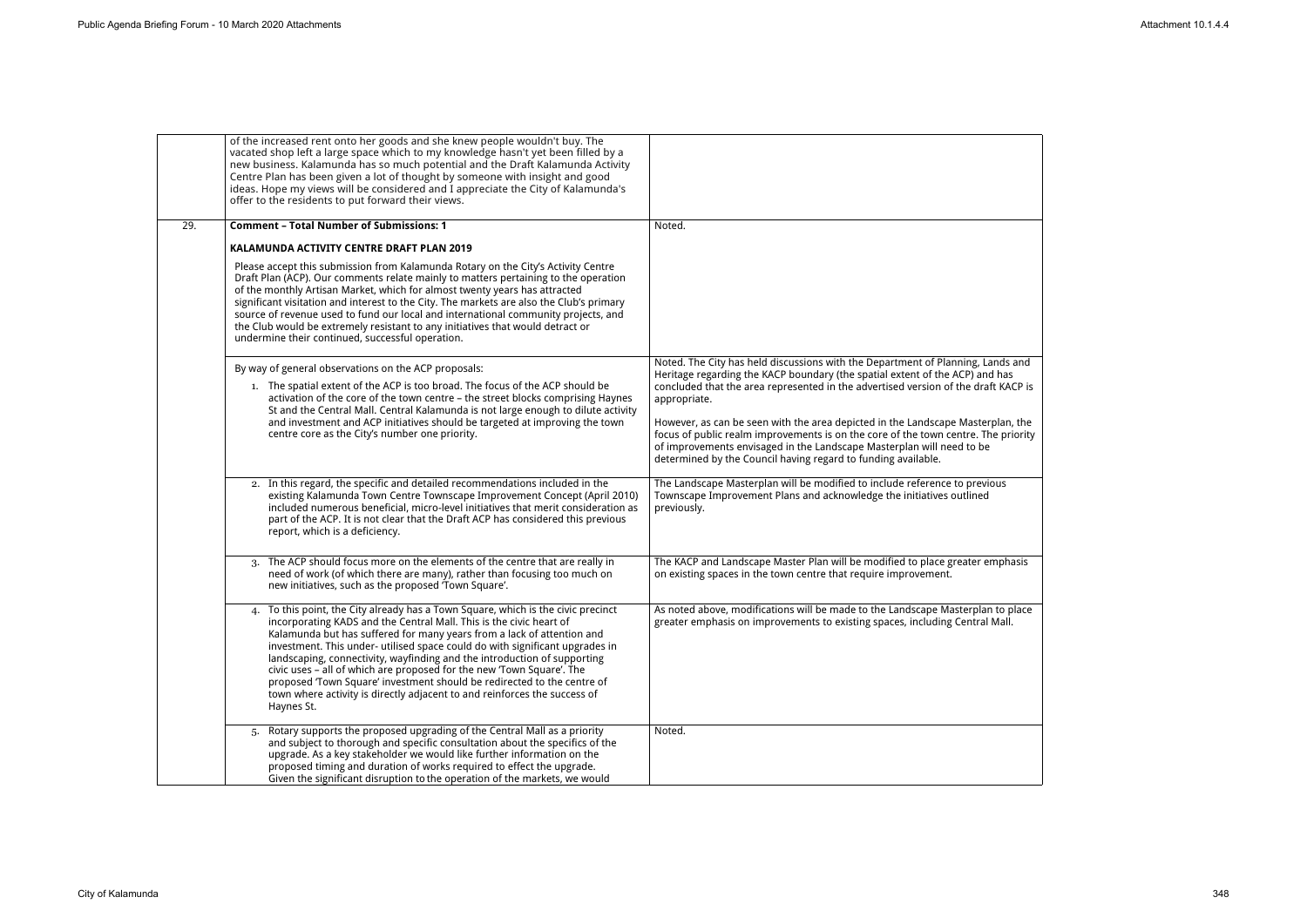| seek an interim solution to ensure the markets can continue unaffected (at<br>least in terms of the number of stallholders) i.e. by a potential, temporary<br>relocation to incorporate portion of Haynes St while upgrade works are<br>undertaken.                                                                                                                                                                                                                                                                                      |                                                                                                                                                                                                                                                                            |
|------------------------------------------------------------------------------------------------------------------------------------------------------------------------------------------------------------------------------------------------------------------------------------------------------------------------------------------------------------------------------------------------------------------------------------------------------------------------------------------------------------------------------------------|----------------------------------------------------------------------------------------------------------------------------------------------------------------------------------------------------------------------------------------------------------------------------|
| 6. A new civic precinct for special events that links the 'Tourism Precinct' is a<br>nice idea, but low priority in the list of things that need to be done to<br>activate the centre. Ideas like this contained in the ACP are really a<br>distraction in terms of attention and funding, whereas specific initiatives<br>needed to improve the amenity and functionality of the core are not treated<br>as fully as they could be. This is a function of the ACP being too broad in its<br>spatial scope.                              | Noted. Refer to above comments.                                                                                                                                                                                                                                            |
| Furthermore, Rotary Kalamunda is resistant to any consideration that the<br>7.<br>Artisan Markets would be relocated to this new location on a permanent<br>basis. The new location is too far from the town centre and therefore misses<br>a valuable opportunity for the markets to add passing trade to local                                                                                                                                                                                                                         | The draft KACP does not propose to move the markets to the library area. Rather,<br>the following relevant opportunities and outcomes are envisaged in the draft<br><b>KACP</b> report:                                                                                    |
| businesses on Haynes St (and surrounding streets). The idea needs<br>reconsideration.                                                                                                                                                                                                                                                                                                                                                                                                                                                    | Kalamunda Town Square - "Redeveloping the existing library and co-locating this<br>with additional community uses such as performance space, function spaces etc.<br>will assist in consolidating a civic focus for the town centre". (Page 53)                            |
|                                                                                                                                                                                                                                                                                                                                                                                                                                                                                                                                          | Central Mall - "Support opportunities for community events such as market days<br>and fairs activating the street in the day and night". (Page 56)                                                                                                                         |
|                                                                                                                                                                                                                                                                                                                                                                                                                                                                                                                                          | Notwithstanding, the comments above and recommended modifications<br>regarding the focus of public realm improvements should address concern<br>raised in this submission                                                                                                  |
| Specific matters that should be considered include:                                                                                                                                                                                                                                                                                                                                                                                                                                                                                      | A modification has been proposed to include reference to "strengthen and                                                                                                                                                                                                   |
| 8. ACP Objectives - Community (page 3): The aim of the ACP should be to<br>strengthen and support existing markets and events (of which the City already<br>has an enviable number) rather than, or in addition to, creating opportunities<br>for new ones. The ACP must strike the right balance in protecting and<br>enhancing what works - such as the Artisan Markets - rather than seeking to<br>create competition in an already competitive space.                                                                                | support" in the KACP objectives, first dot point under the Community theme.                                                                                                                                                                                                |
| Movement - Central Mall Shared Street (page 15): Upgrading of the Central<br>$Q_{\star}$<br>Mall should ensure that existing trees are retained to maintain its character,<br>while removing more recent infrastructure that inhibits the use of the space,<br>such as the central planting islands.                                                                                                                                                                                                                                     | This modification is supported. The Landscape Masterplan and relevant parts of<br>the KACP report will be modified to encourage the retention of vegetation in<br>Central Mall. The extent to which tree retention is possible will be a detailed<br>design consideration. |
| 10. Table 7 (page 18): The selection of sites requiring an LDP lacks a coherent basis.<br>For instance, why is the Central precinct (bounded by Haynes St, Barber St,<br>Mead St and Central Mall) omitted when the range of landownership and the<br>complex interplay of frontages, orientation, parking and civic spaces requires<br>coordinated and careful treatment. The development of the 'Central Heights'<br>and its failure to properly interface with the Town Square demonstrates why an<br>LDP for this area is necessary. | The frontage requirements and design guidance proposed in the Built Form<br>Design Guidelines will adequately address the concerns raised in this comment.                                                                                                                 |
| 11. Placemaking / Social Infrastructure (page 39):<br>a. Should include reference to strengthening and supporting existing                                                                                                                                                                                                                                                                                                                                                                                                               | A modification has been proposed to include reference to "strengthen and<br>support" existing markets and events.                                                                                                                                                          |
| markets and events;                                                                                                                                                                                                                                                                                                                                                                                                                                                                                                                      |                                                                                                                                                                                                                                                                            |

| ea. Rather,<br>e draft                   |
|------------------------------------------|
| cating this<br>spaces etc <mark>.</mark> |
| arket days                               |
| ns<br>cern                               |
| $\overline{\mathsf{and}}$<br>heme.       |
|                                          |
| t parts of<br>ion in<br>tailed           |
| Form<br>omment.                          |
|                                          |
| and                                      |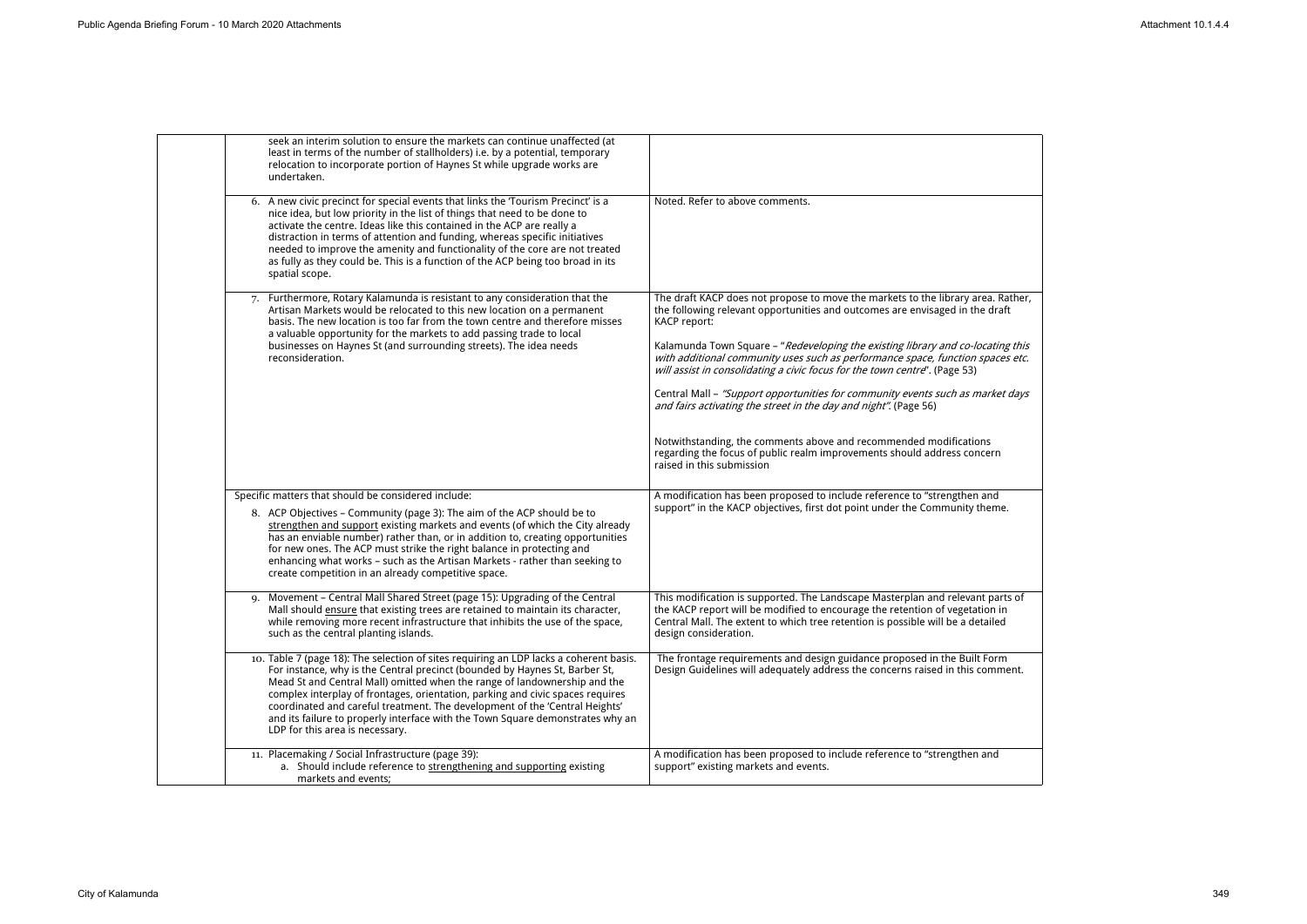|     | b. Support the creation of a 'brand' for Kalamunda town centre, but who will<br>take the lead on this, and who else will be involved?                                                                                                                                                                                                                                                                                                                                                                                                                                                                                                                                                                                                                                                                                                                                                                                                                                                                                                                                                                                                                                                                                                                                                                                                                                                                                                                                                                                                                                                       |                                                                                                                                                                                                                                                                                                                                                                                                                                                                                          |
|-----|---------------------------------------------------------------------------------------------------------------------------------------------------------------------------------------------------------------------------------------------------------------------------------------------------------------------------------------------------------------------------------------------------------------------------------------------------------------------------------------------------------------------------------------------------------------------------------------------------------------------------------------------------------------------------------------------------------------------------------------------------------------------------------------------------------------------------------------------------------------------------------------------------------------------------------------------------------------------------------------------------------------------------------------------------------------------------------------------------------------------------------------------------------------------------------------------------------------------------------------------------------------------------------------------------------------------------------------------------------------------------------------------------------------------------------------------------------------------------------------------------------------------------------------------------------------------------------------------|------------------------------------------------------------------------------------------------------------------------------------------------------------------------------------------------------------------------------------------------------------------------------------------------------------------------------------------------------------------------------------------------------------------------------------------------------------------------------------------|
|     | 12. Section 4.4 - Public Realm: This section should be amended throughout to put<br>the focus on Haynes St Main Street, which should be the central focus of the<br>ACP exercise, and away from more speculative elements, ordering the precincts<br>in terms of their actual importance to the successful functioning of the centre.                                                                                                                                                                                                                                                                                                                                                                                                                                                                                                                                                                                                                                                                                                                                                                                                                                                                                                                                                                                                                                                                                                                                                                                                                                                       | Noted. Comments above and recommended modifications regarding the focus of<br>public realm improvements should address concern raised in this submission.                                                                                                                                                                                                                                                                                                                                |
|     | 13. Section 4.4.1 - Key Spaces and Features:<br>a. The 'Green Park and Barber St Piazza' should be unbundled as two<br>distinct areas and discrete initiatives developed for each reflective of<br>their different functions.<br>b. The 'Green Park' should be renamed the 'Town Square' and the<br>proposed 'Town Square' renamed to more appropriately reflect its<br>location, function and relationship to the town centre.<br>c. Kalamunda 'Town Square' (page 53): As previously noted the aspiration<br>for this space does not reflect its relationship with Haynes St, or its<br>function in the centre. It is not "the focal point of the town centre" and<br>nor should it be. The stated functions are already provided elsewhere<br>i.e. the actual Town Square and the City should focus on putting assets<br>into the actual civic heart of the town not out of it.<br>d. Main Street (page 54): Should be the first and most important item<br>addressed. Relevant comments throughout this submission should be<br>incorporated into the opportunities and outcomes. An additional item<br>should be included which identifies ways to future proof the potential<br>expansion of the Artisan Markets into Haynes St.<br>e. Central Mall (page 56): Simple treatment of this space is all that is<br>required to ensure it is fit for purpose as an events space - many of the<br>initiatives proposed for the Kalamunda 'Town Square' could be equally<br>imported as initiatives for the upgrade of this space and the (so called)<br>'Green Park and Barber St Piazza'. | a) A modification is proposed to separate these spaces in the KACP and<br>Landscape Masterplan.<br>b) The actual existing name of the 'Green Park' is Town Square Gardens. The<br>name of this park will be corrected through a modification to the KACP and<br>Landscape Masterplan.<br>Noted. Comments above and recommended modifications regarding the<br>C)<br>focus of public realm improvements should address concern raised in this<br>submission.<br>Noted.<br>d)<br>e) Noted. |
|     | 14. Table 18 - Key Road Functions (page 62): Barber St - table could include option<br>for this road to be periodically closed to accommodate events such as market<br>days.                                                                                                                                                                                                                                                                                                                                                                                                                                                                                                                                                                                                                                                                                                                                                                                                                                                                                                                                                                                                                                                                                                                                                                                                                                                                                                                                                                                                                | A modification is proposed to include this option.                                                                                                                                                                                                                                                                                                                                                                                                                                       |
|     | 15. Road Network Connectivity - Central Mall (page 66): Query the conclusions and<br>arguments supporting the preference for north bound traffic on the re-opened<br>Central Mall. The final traffic direction requires further engagement with key<br>stakeholders and should be decided by the ultimate vision for the centre (as<br>opposed simply to the findings of the traffic assessment).                                                                                                                                                                                                                                                                                                                                                                                                                                                                                                                                                                                                                                                                                                                                                                                                                                                                                                                                                                                                                                                                                                                                                                                           | The direction of traffic in Central Mall will be the subject of future detailed design<br>and consultation. Any reference to recommended traffic direction in the KACP will<br>be removed through a modification.                                                                                                                                                                                                                                                                        |
|     | 16. Section 4.10 - Implementation: This is a very valuable section to be included<br>but appears to miss the point. The focus on implementation should not (just)<br>be a further suite of studies and strategies but a commitment to the<br>straightforward actionable matters that will add vitality and amenity to the<br>town centre. Because the focus of the ACP is too broad the opportunity to<br>identify and commit to immediate improvements is lacking.<br>We trust this feedback is of assistance and we would be happy to discuss these<br>comments further if that would be beneficial.                                                                                                                                                                                                                                                                                                                                                                                                                                                                                                                                                                                                                                                                                                                                                                                                                                                                                                                                                                                      | Noted. A modification is proposed to divide the Implementation section into two<br>sections; Potential 'Quick Wins' and Future Studies.                                                                                                                                                                                                                                                                                                                                                  |
| 30. | <b>Comment - Total Number of Submissions: 1</b>                                                                                                                                                                                                                                                                                                                                                                                                                                                                                                                                                                                                                                                                                                                                                                                                                                                                                                                                                                                                                                                                                                                                                                                                                                                                                                                                                                                                                                                                                                                                             | Noted.                                                                                                                                                                                                                                                                                                                                                                                                                                                                                   |
|     |                                                                                                                                                                                                                                                                                                                                                                                                                                                                                                                                                                                                                                                                                                                                                                                                                                                                                                                                                                                                                                                                                                                                                                                                                                                                                                                                                                                                                                                                                                                                                                                             |                                                                                                                                                                                                                                                                                                                                                                                                                                                                                          |

| e focus of<br>ission.               |
|-------------------------------------|
| and<br>lens. The<br><b>KACP</b> and |
| ding the<br>ed in this              |
|                                     |
|                                     |
|                                     |
| ed design                           |
| <b>KACP</b> will                    |
| into two                            |
|                                     |
|                                     |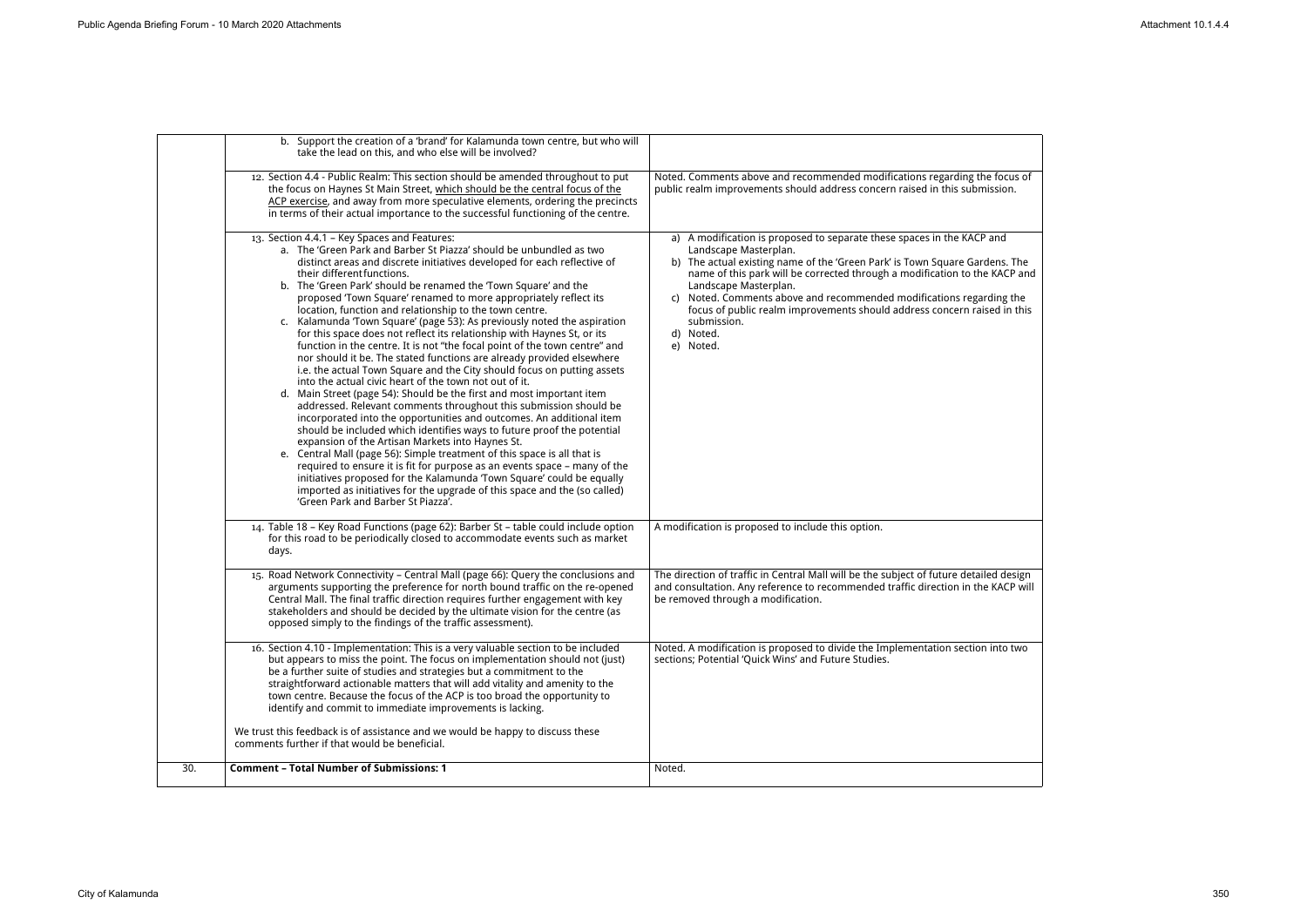|     | Thank you for inviting me to offer suggestion for you KACP. On a recent visit to the high<br>country of Victoria. I was impresses with the colours of autumn tours and I would like to<br>see Kalamunda look so spectacular in autumn. Should you plant many more Viz<br>Liquidamber, Chinese Tallow, Claret Ash, Golden Poplars, Golden Beech, Flowering Peach<br>etc.<br>Thank you for considering my request. Also, I would like to see a dog exercise, close to<br>the town area. Thank you for what is being done in the gardens, rose beds etc.                                                                                                                                                                                                                                                                                                                                                                                                                                                                                                       |                                                                                                                                                                                                                                                                                                                                                                                                                                                                                                                                                                                                                                                      |
|-----|-------------------------------------------------------------------------------------------------------------------------------------------------------------------------------------------------------------------------------------------------------------------------------------------------------------------------------------------------------------------------------------------------------------------------------------------------------------------------------------------------------------------------------------------------------------------------------------------------------------------------------------------------------------------------------------------------------------------------------------------------------------------------------------------------------------------------------------------------------------------------------------------------------------------------------------------------------------------------------------------------------------------------------------------------------------|------------------------------------------------------------------------------------------------------------------------------------------------------------------------------------------------------------------------------------------------------------------------------------------------------------------------------------------------------------------------------------------------------------------------------------------------------------------------------------------------------------------------------------------------------------------------------------------------------------------------------------------------------|
| 31. | <b>Comment - Total Number of Submissions: 1</b><br>I am sure you have had many Kalamunda residents contact you bemoaning the approval<br>(by the JDAP) of the Central Heights building. While we have to live with that decision, it<br>would be nice if the concrete mass adjacent to the Barber St park/ town square could be<br>softened.<br>I have attached a photo of some lovely art work on the side of a similar building in<br>Subiaco. The grain company, CBH has also done some great work to give a local sense of<br>place to its grain silos in country towns.<br>It would be great if the City of Kalamunda could fund a local artist to paint the side of the<br>building. No doubt this would require consent from the strata owners.<br>I'm sure it would cultivate some goodwill in the town and go some way to restoring the<br>ambience in the town square.                                                                                                                                                                            | Noted. This will be incorporated for consideration as a potential 'quick win'.                                                                                                                                                                                                                                                                                                                                                                                                                                                                                                                                                                       |
| 32. | <b>Comment - Total Number of Submissions: 1</b><br>Thank you for the information regarding the Draft Kalamunda Activity Centre<br>Plan. Tourism Western Australia is very supportive of the proposed project for the<br>creation of a more centralised and welcoming commercial centre with an enhanced<br>Village feel. We are of the belief that this will improve the experience of visitors, with the<br>probable knock-on effect of attracting addition visitation.                                                                                                                                                                                                                                                                                                                                                                                                                                                                                                                                                                                    | Noted.                                                                                                                                                                                                                                                                                                                                                                                                                                                                                                                                                                                                                                               |
| 33. | <b>Comment - Total Number of Submissions: 1</b><br>RE: KALAMUNDA ACTIVITY CENTRE PLAN - FURTHER SUBMISSION LOT 501 CENTRAL<br><b>MALL I BARBER ST- CAGEN HOLDINGS PTY LTD</b><br>I refer to my previous submission [19] and those of my tenants (attached list) and submit<br>the following additional comments.<br>I have been discussing the Plan proposal for Central Mall further with my tenant<br>businesses. As you will be aware from my and their previous submissions, we strongly<br>support the Activity Centre Plan proposal/or Central Mall, this will significantly improve<br>the attractiveness, vibrancy and patronage of the Mall as well as re-establish Kalamunda<br>village as a highly desirable shopping and recreation destination.<br>It is/or these reasons that we now also submit and seek Council's support to identifying<br>the Mall redevelopment as a Very High Priority Project/or implementation once the final<br>plan has been adopted by Council - logically the first project in the implementation of the<br>Plan. | The Kalamunda Activity Centre Plan will not directly control the order in which<br>public realm improvements are undertaken in the town centre, however it is<br>acknowledged that the Plan will have a guiding influence. Haynes Street is<br>recognised as, and continues to function as, the traditional main street of the<br>town centre. As such Haynes Street is considered to be the highest priority fror<br>planning perspective.<br>The decision to prioritise streetscape improvements is ultimately a decision that<br>needs to be made by the Council and subject to funding being available to<br>undertake streetscape improvements. |
|     | We believe that the impact of the Mall re-development will have a considerable positive<br>impact on the whole of the Town Village Centre/or a comparatively smaller amount of                                                                                                                                                                                                                                                                                                                                                                                                                                                                                                                                                                                                                                                                                                                                                                                                                                                                              | Noted.                                                                                                                                                                                                                                                                                                                                                                                                                                                                                                                                                                                                                                               |

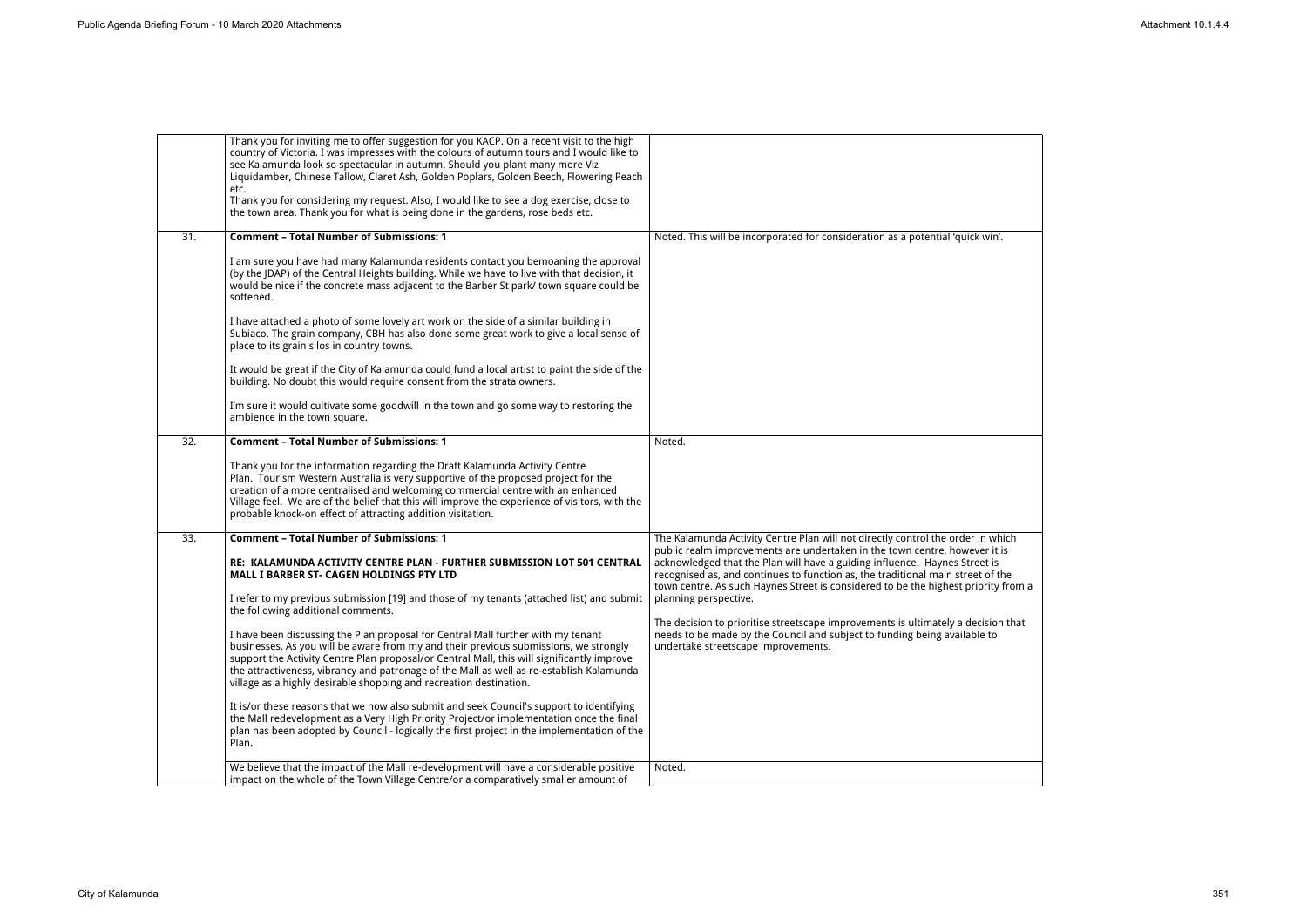|     | funding- "bang/or the buck"- as compared to the Haynes Street Main Street or Barber<br>Street Piazza proposals. As been the other major landowner fronting Central Mall I would<br>be prepared to upgrading my Central Mall building frontage so that it integrates with the<br>Council's plans, including veranda's awnings. With my investment combined with<br>Council's investment it would be a fantastic catalyst/or not only the re invigoration of the<br>Central Mall, but also the rest of the Town Centre.<br>It would clearly show that the City is serious about the implementation of the Activity |                                                                                                                                                                                                                                                                                                                     |
|-----|------------------------------------------------------------------------------------------------------------------------------------------------------------------------------------------------------------------------------------------------------------------------------------------------------------------------------------------------------------------------------------------------------------------------------------------------------------------------------------------------------------------------------------------------------------------------------------------------------------------|---------------------------------------------------------------------------------------------------------------------------------------------------------------------------------------------------------------------------------------------------------------------------------------------------------------------|
|     | Centre and other landowners should invest also.                                                                                                                                                                                                                                                                                                                                                                                                                                                                                                                                                                  |                                                                                                                                                                                                                                                                                                                     |
|     | I note also that Council has funding in place from the cash-in Lieu parking paid as part of<br>the conditions of my development approval for lot 501 and it would be most appropriate<br>for these funds to be spent on the provision of parking which actually benefits the<br>development that had the parking shortfall. This further enhances the argument for<br>providing the greatest benefit as soon as possible for the least amount of ratepayers<br>funds.                                                                                                                                            | The Landscape Master Plan incorporates additional parking opportunities within<br>Central Mall, and improved embayment parking opportunities throughout. The<br>idea of utilising existing cash in lieu funds will be considered prior to committing<br>to individual streetscape and parking improvement projects. |
|     | We earnestly seek Council's support to our submission so that we may jointly restore<br>business confidence and long-term sustainability to Central Mall traders and the broader<br>Kalamunda Village business community.                                                                                                                                                                                                                                                                                                                                                                                        | Noted.                                                                                                                                                                                                                                                                                                              |
|     | A list of 14 tenants was submitted with submission.                                                                                                                                                                                                                                                                                                                                                                                                                                                                                                                                                              |                                                                                                                                                                                                                                                                                                                     |
| 34. | <b>Comment - Total Number of Submissions: 1</b><br>KALAMUNDA ACTIVITY CENTRE DRAFT PLAN 2019<br>Please accept this submission on the City's Activity Centre Draft Plan (ACP).                                                                                                                                                                                                                                                                                                                                                                                                                                    | Noted. The City has held discussions with the Department of Planning, Lands and<br>Heritage regarding the KACP boundary (the spatial extent of the ACP) and has<br>concluded that the area represented in the advertised version of the draft KACP is<br>appropriate.                                               |
|     | 1) The spatial extent of the Activity Centre Plan (ACP) is too broad. The focus of the<br>ACP should be activation of the core of the town centre - the street blocks<br>comprising Haynes St and the Central Mall. Central Kalamunda is not large<br>enough to dilute activity and investment and accordingly ACP initiatives should be<br>targeted at improving the town centre core as the City's number one priority.                                                                                                                                                                                        | However, as can be seen with the area depicted in the Landscape Masterplan, the<br>focus of public realm improvements is on the core of the town centre. The priority<br>of improvements envisaged in the Landscape Masterplan will need to be<br>determined by the Council having regard to funding available.     |
|     | 2) The upgrade and improvement of both Haynes Street and the Central Mall is a<br>matter of priority and urgency. Kalamunda's urban structure benefits from its<br>main street format linking Canning Rd with the current library and civic precinct.<br>Focusing attention on improving the relationship between these areas will better<br>support and improve the strength of the town centre.                                                                                                                                                                                                                | Noted.                                                                                                                                                                                                                                                                                                              |
|     | 3) Proposals to open the Central Mall to vehicular traffic may benefit the centre.<br>However, further consultation is required to ensure interventions, all of which are<br>likely to be costly, act to strengthen the centre. It could be argued that directing<br>vehicles toward Haynes Street from Mead Street, assumes Mead Street is a<br>destination or key avenue. It is not.                                                                                                                                                                                                                           | The direction of traffic in Central Mall will be the subject of future detailed design<br>and consultation. Any reference to recommended traffic direction in the KACP will<br>be removed through a modification                                                                                                    |
|     | 4) The ACP should focus more on the centre elements that are really in need of work<br>(of which there are many), rather than focusing too much on new initiatives, such<br>as the proposed 'Town Square'. For example, specific and detailed<br>recommendations included in the existing Kalamunda Town Centre Townscape<br>Improvement Concept (April 2010) included numerous beneficial, micro-level<br>initiatives that merit consideration as part of the ACP. It is not clear that the Draft<br>ACP has considered this previous report, which is a an avoidable deficiency.                               | The Landscape Masterplan will be modified to include reference to previous<br>Townscape Improvement Plans and acknowledge the initiatives outlined<br>previously.                                                                                                                                                   |

| es within<br>ut. The<br>nmitting                                  |
|-------------------------------------------------------------------|
| ands and<br>d has<br>ft KACP is<br>rplan, the<br>he priority<br>è |
| ed design<br><b>KACP</b> will                                     |
| ous                                                               |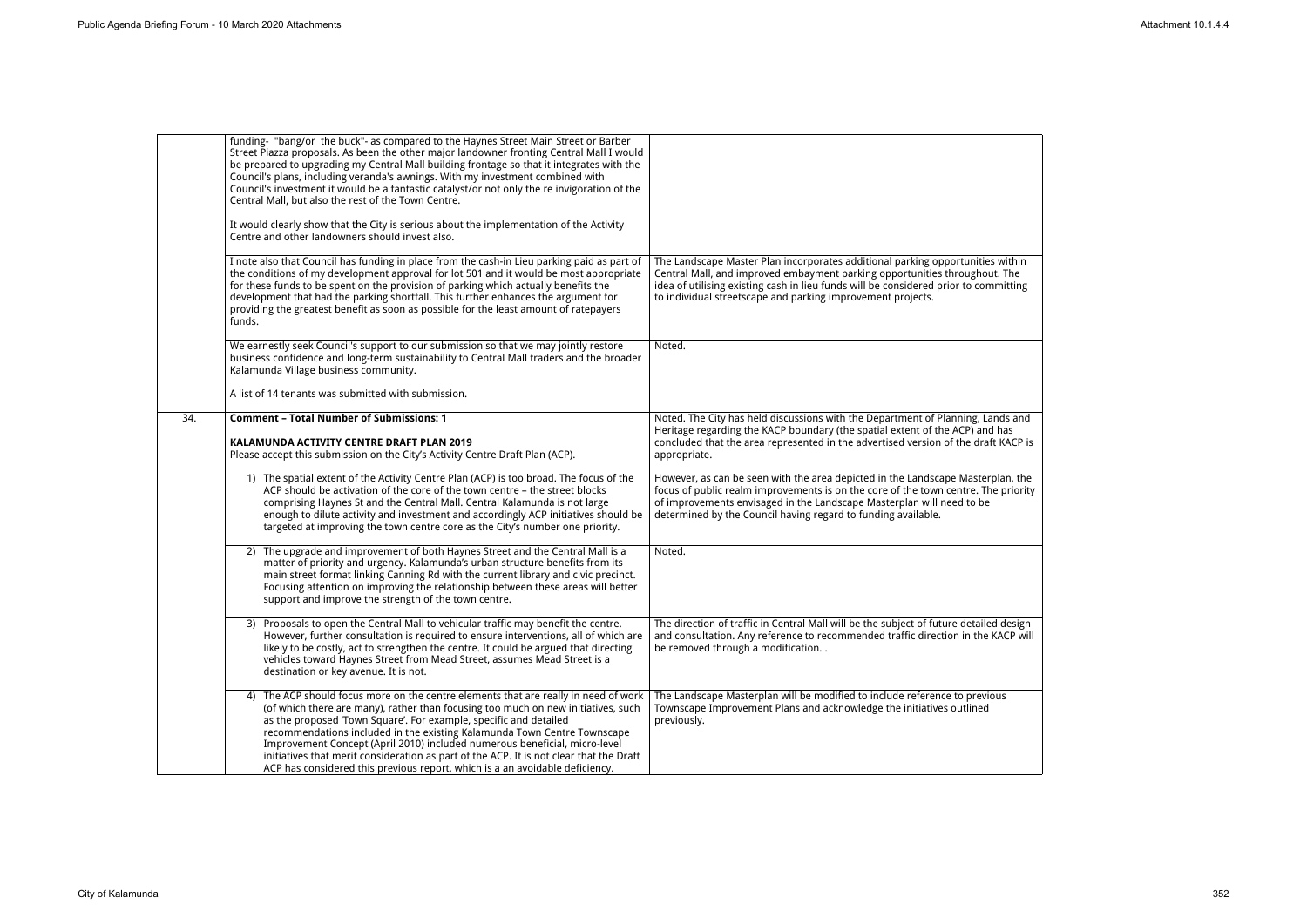|                     | 5) The ACP fails to identify to some of the key ownership issues that are currently<br>holding back development and investment in the centre, and accordingly does not<br>contain any recommendations to address them. These include absentee<br>landlords, a concentration of land ownership coupled with a lack of desire to<br>invest in and maintain buildings and a lack of the imagination and opportunities<br>for entrepreneurship necessary to set the centre apart from its competition.                                                                                                                                                                                                                                                      | The ACP does not specifically outline property ownership details and this is not<br>proposed to be included. The analysis of ownership dynamics is a matter that can<br>and will be further explored in the context of the ongoing implementation of the<br>KACP.                                                                                                                                                                                                                                                                                                                                                                               |
|---------------------|---------------------------------------------------------------------------------------------------------------------------------------------------------------------------------------------------------------------------------------------------------------------------------------------------------------------------------------------------------------------------------------------------------------------------------------------------------------------------------------------------------------------------------------------------------------------------------------------------------------------------------------------------------------------------------------------------------------------------------------------------------|-------------------------------------------------------------------------------------------------------------------------------------------------------------------------------------------------------------------------------------------------------------------------------------------------------------------------------------------------------------------------------------------------------------------------------------------------------------------------------------------------------------------------------------------------------------------------------------------------------------------------------------------------|
| Haynes St.          | 6) Proposal for a new 'Town Square'. Kalamunda already has a Town Square, being<br>the civic precinct incorporating KADS, the Central Mall and the former<br>kindergarten building. This is the civic heart of Kalamunda. The current Town<br>Square has suffered for many years from a lack of attention and investment. It is<br>a currently an under-utilised space which would benefit from significant upgrades<br>to improve landscaping, connectivity, wayfinding and the introduction of<br>supporting civic uses - all of which are proposed by the ACP for the new 'Town<br>Square'. The proposed 'Town Square' investment should be redirected to the<br>centre of town where activity is directly adjacent to and reinforces the success of | As noted above, modifications will be made to the Landscape Masterplan to place<br>greater emphasis on improvements to existing spaces, including Central Mall and<br>Haynes Street.                                                                                                                                                                                                                                                                                                                                                                                                                                                            |
|                     | 7) ACP initiatives should ensure that any proposed expenditure delivers the<br>maximum "bang for buck" for the community and centre businesses. A new civic<br>precinct for special events that links the 'Tourism Precinct' is a nice idea, but low<br>priority in the list of things that need to be done to activate the centre. Ideas like<br>this contained in the ACP are really a distraction in terms of attention and<br>funding, whereas specific initiatives needed to improve the amenity and<br>functionality of the core are not treated as fully as they could be. This is a function<br>of the draft ACP being too broad in its spatial scope.                                                                                          | Noted. Refer to the above regarding placing greater emphasis on improvements<br>to existing spaces. A modification is also proposed to divide the Implementation<br>section into two sections; Potential 'Quick Wins' and Future Studies.                                                                                                                                                                                                                                                                                                                                                                                                       |
| reference point 4.  | 8) Specific, actionable, and measurable objectives / initiatives should be identified,<br>including a suite of short-term initiatives (and the partnerships to deliver them) to<br>facilitate action now to make Kalamunda the centre it can and should be. Cross                                                                                                                                                                                                                                                                                                                                                                                                                                                                                       | Noted.                                                                                                                                                                                                                                                                                                                                                                                                                                                                                                                                                                                                                                          |
|                     | 9) Specific matters that should be considered include:<br>Section 1.5.2 - General Requirements: It's important to have a clear vision and<br>strong 'rules' in place to guide development, but the suite of proposed controls do<br>not contain anything distinctive that will set Kalamunda apart or really build on its<br>unique elements. While valid in terms of achieving sound baseline requirements<br>the controls are too generic (especially as depicted in Tables 4 and 5).                                                                                                                                                                                                                                                                 | The concept of capturing unique elements of the town centre is supported.<br>However, the preliminary engagement and formal advertising process has shown<br>that there is great is diversity of public opinion regarding the character and<br>identity of the town centre.<br>This section outlines the relevant development requirements for the purposes of<br>progressing a development application. The requirement for place identity and<br>heritage are considered provide applicants and the City with expectations that<br>development should fit within the character of the town centre, having regard to<br>its immediate context. |
| in the Town Centre. | 10) Figure 2 - Kalamunda ACP: While it's understood why the plan considers the<br>relationship with areas outside the core (bounded by Stirk St, Canning Rd, Mead<br>St and Railway Rd) it's not clear how inclusion of these areas in the ACP itself adds<br>value to the exercise. The focus should be narrowed to enable more targeted and<br>discrete interventions in the core as a focus for investment, along the lines some<br>of the 2010 proposals (refer points 4 & 8 in previous section). A further result of<br>these peripheral areas being included is that many of the ACP plans are not very<br>legible or as a helpful as they should be for achieving the improvements needed                                                       | Noted.                                                                                                                                                                                                                                                                                                                                                                                                                                                                                                                                                                                                                                          |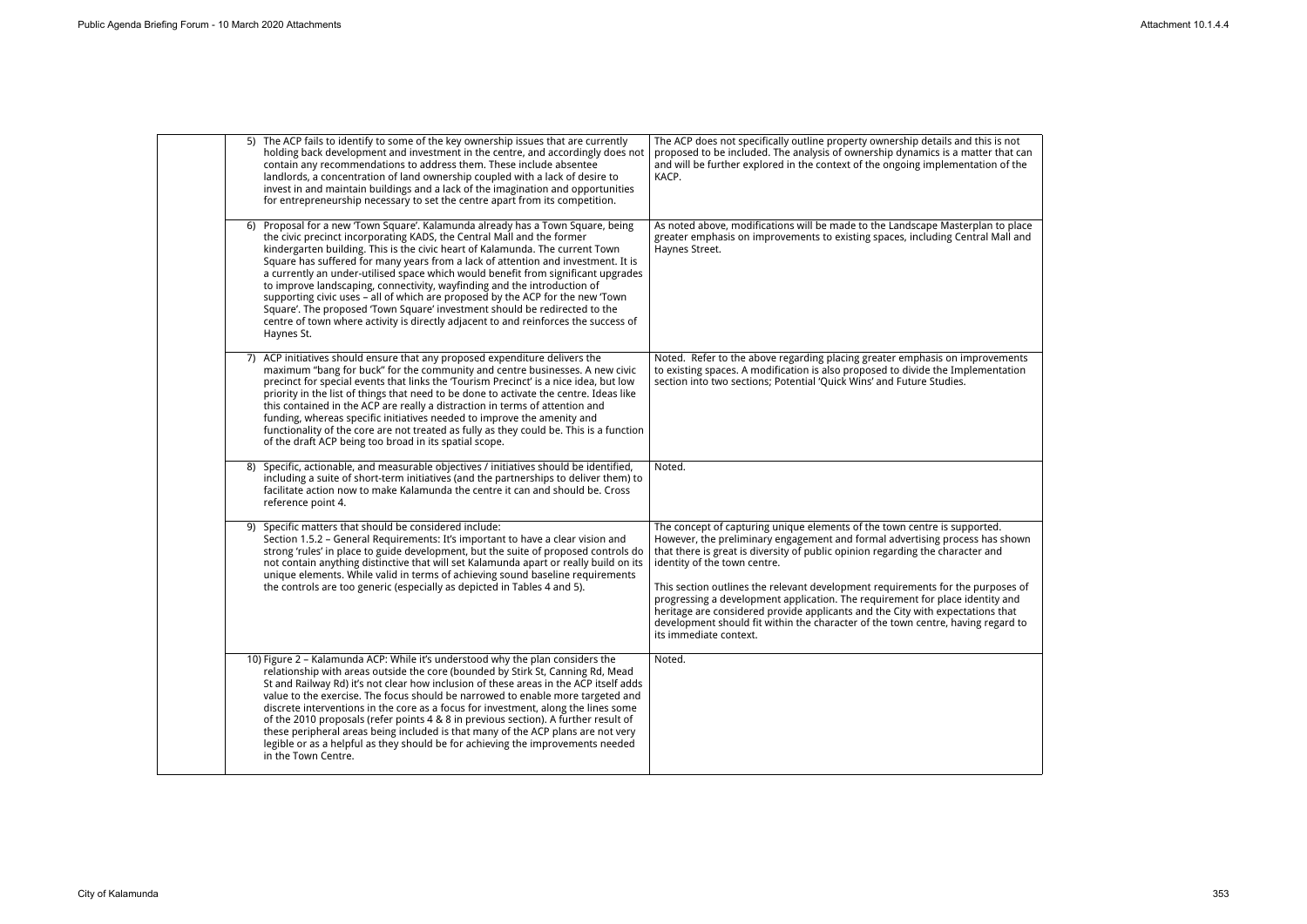| 11) Figure 4 - Built Form Controls Map: Resulting from the ACP being too broadly<br>prescribed, this plan is not as useful and targeted as it should be. Furthermore, it<br>suffers from replication of existing conditions (especially in relation to frontage<br>typologies) that should be modified and improved rather than reinforced.                                                                                                                                                                                                                                                                                                                                                                                                                                                                                                                                                                                                                                                                                                                                                                              | It is not considered that the frontage typologies reinforce existing conditions. The<br>Built Form Design Guidelines incorporate significant design guidance that will<br>positively influence the way future development presents to the street.                                                                                                                                                                                                                                     |
|--------------------------------------------------------------------------------------------------------------------------------------------------------------------------------------------------------------------------------------------------------------------------------------------------------------------------------------------------------------------------------------------------------------------------------------------------------------------------------------------------------------------------------------------------------------------------------------------------------------------------------------------------------------------------------------------------------------------------------------------------------------------------------------------------------------------------------------------------------------------------------------------------------------------------------------------------------------------------------------------------------------------------------------------------------------------------------------------------------------------------|---------------------------------------------------------------------------------------------------------------------------------------------------------------------------------------------------------------------------------------------------------------------------------------------------------------------------------------------------------------------------------------------------------------------------------------------------------------------------------------|
| 12) Figure 11 - Landownership Map: It would be illuminating for this plan to depict<br>the concentration of land ownership to properly understand the nature of the<br>issues constraining investment and development in the Town Centre.                                                                                                                                                                                                                                                                                                                                                                                                                                                                                                                                                                                                                                                                                                                                                                                                                                                                                | Noted. Refer to response to (5) above.                                                                                                                                                                                                                                                                                                                                                                                                                                                |
| 13) Section 4.4 - Public Realm: the primary aim of the ACP should be to focus<br>interventions on the Kalamunda City Centre (Haynes Street and the Central Mall /<br>existing Town Square). This section should be amended throughout to put the<br>focus on Haynes St Main Street (which should be the central focus of the ACP<br>exercise) and away from more speculative elements, ordering the precincts in<br>terms of their actual importance to the successful function of the centre.                                                                                                                                                                                                                                                                                                                                                                                                                                                                                                                                                                                                                           | Noted. The order of public realm improvements has been modified.                                                                                                                                                                                                                                                                                                                                                                                                                      |
| 14) ACP Objectives - Community (page 3): The aim of the ACP should be to strengthen<br>and support existing markets, events and activities (of which the City already has<br>an enviable number) rather than trying to create opportunities for new ones at<br>this time. Investment attraction is complex and requires an attractive and<br>functional city centre.                                                                                                                                                                                                                                                                                                                                                                                                                                                                                                                                                                                                                                                                                                                                                     | A modification has been proposed to include reference to "strengthen and<br>support" in the KACP objectives, first dot point under the Community theme.                                                                                                                                                                                                                                                                                                                               |
| 15) Movement - Central Mall Shared Street (page 15): Upgrading of the Central Mall<br>should ensure that existing trees are retained to maintain its character, while<br>removing more recent infrastructure that inhibits the use of the space, such as<br>the central planting islands.                                                                                                                                                                                                                                                                                                                                                                                                                                                                                                                                                                                                                                                                                                                                                                                                                                | This modification is supported. The Landscape Masterplan and relevant parts of<br>the KACP report will be modified to encourage the retention of vegetation in<br>Central Mall. The extent to which tree retention is possible will be a detailed<br>design consideration.                                                                                                                                                                                                            |
| 16) Table 7 (page 18): The selection of sites requiring a Local Development Plan (LDP)<br>lacks a coherent basis. For instance, why is the Central Precinct (bounded by<br>Haynes St, Barber St, Mead St and Central Mall) omitted when the range of<br>landownership and the complex interplay of frontages, orientation, parking and<br>civic spaces requires coordinated and careful treatment? The development of the<br>'Central Heights' and its failure to properly interface and take full advantage of the<br>amenity of the Town Square demonstrates why an LDP for this area is necessary.                                                                                                                                                                                                                                                                                                                                                                                                                                                                                                                    | The matters identified in this comment can be addressed through the frontage<br>requirements and design guidance in the Built Form Design Guidelines.                                                                                                                                                                                                                                                                                                                                 |
| 17) Placemaking / Social Infrastructure (page 39):<br>• Support the creation of a strong brand for Kalamunda town centre.<br>. Should include reference to strengthening and supporting events being held in<br>the Kalamunda Town Centre by ensuring the functionality of civic spaces in the<br>centre.                                                                                                                                                                                                                                                                                                                                                                                                                                                                                                                                                                                                                                                                                                                                                                                                                | A modification has been proposed to include reference to "strengthen and<br>support" existing markets and events.                                                                                                                                                                                                                                                                                                                                                                     |
| 18) 10. Section 4.4.1 - Key Spaces and Features:<br>. The 'Green Park and Barber St Piazza' should be unbundled as two distinct areas<br>and discrete initiatives developed for each reflective of their different functions.<br>Important for future activities to complement and support the centre.<br>. The 'Green Park' should be renamed the 'Town Square' and the proposed 'Town<br>Square' renamed to more appropriately reflect its location, function and<br>relationship to the town centre.<br>• Kalamunda 'Town Square' (page 53): As previously noted the aspiration for this<br>space does not reflect its relationship with Haynes St, or its function in the centre<br>It is not "the focal point of the town centre" and nor should it be. The stated<br>functions are already provided elsewhere i.e. the actual Town Square and the City<br>should focus on putting assets into the actual civic heart of the town not out of it.<br>• Main Street (page 54): Should be the first and most important item addressed.<br>Relevant comments throughout this submission should be incorporated into the | a) A modification is proposed to separate these spaces in the KACP and<br>Landscape Masterplan.<br>b) The actual existing name of the 'Green Park' is Town Square Gardens. The<br>name of this park will be corrected through a modification to the KACP and<br>Landscape Masterplan.<br>c) Noted. Comments above and recommended modifications regarding the<br>focus of public realm improvements should address concern raised in this<br>submission.<br>d)<br>Noted.<br>e) Noted. |

| tions. The              |  |
|-------------------------|--|
| at will                 |  |
|                         |  |
|                         |  |
|                         |  |
|                         |  |
|                         |  |
|                         |  |
|                         |  |
|                         |  |
|                         |  |
|                         |  |
|                         |  |
|                         |  |
|                         |  |
| $n\bar{d}$              |  |
| eme.                    |  |
|                         |  |
|                         |  |
|                         |  |
|                         |  |
| parts of<br>pn in       |  |
|                         |  |
| ailed                   |  |
|                         |  |
|                         |  |
| ontage                  |  |
|                         |  |
|                         |  |
|                         |  |
|                         |  |
|                         |  |
|                         |  |
|                         |  |
| $n\overline{d}$         |  |
|                         |  |
|                         |  |
|                         |  |
|                         |  |
|                         |  |
| and                     |  |
|                         |  |
| dens. The<br>KACP and   |  |
|                         |  |
|                         |  |
| ding the<br>sed in this |  |
|                         |  |
|                         |  |
|                         |  |
|                         |  |
|                         |  |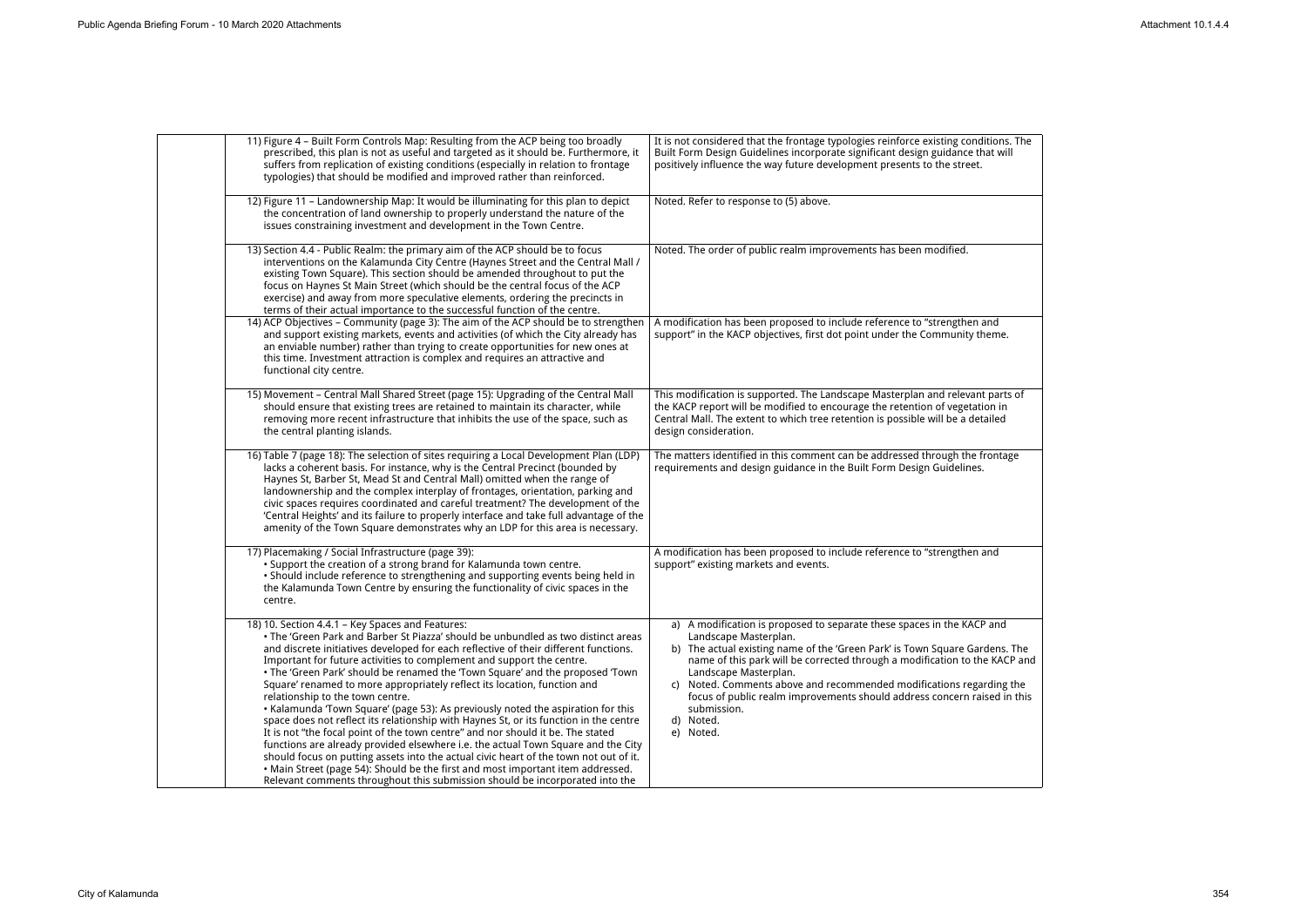| opportunities and outcomes. An additional item should be included which<br>identifies ways to future proof the potential expansion of events such as the<br>Artisan Markets, into Haynes St.<br>• Central Mall (page 56): Simple treatment of this space is all that is required to<br>ensure it is fit for purpose as an events space - many of the initiatives proposed<br>for the Kalamunda 'Town Square' could be equally imported as initiatives for the<br>upgrade of this space and the (so called) 'Green Park and Barber St Piazza'.<br>19) Table 18 - Key Road Functions (page 62):<br>A modification is proposed to include this option.<br>• Hayne St (and others) - Specific recommendations should be included to<br>prioritise pedestrian amenity as the core function of the Main Street, including<br>speed reductions and the formalisation of existing crossing points as crosswalks.<br>• This is also a deficiency of the assessment at Section 4.5.2.5 and Table 22 -<br>Proposed Pedestrian Facilities which do not go nearly far enough in making<br>recommendations that reinforce Haynes St as the Main Street and the rightful<br>focus of the ACP. The assessment suffers from a lack of vision and a failure to go<br>beyond the status quo to envisage the future state of these important streets. We<br>note the term Main Street is not even included in the assessment and that Haynes<br>St is even omitted as a key land use / destination in the introductory paragraph.<br>. Barber St - table could include option for this road to be periodically closed to<br>accommodate events.<br>20) Road Network Connectivity - Central Mall (page 66): Query the conclusions and<br>The direction of traffic in Central Mall will be the subject of future detailed design<br>arguments supporting the preference for north bound traffic on the re-opened<br>Central Mall. The final traffic direction requires further engagement with key<br>be removed through a modification.<br>stakeholders and should be decided by the ultimate vision for the centre (as<br>opposed simply to the findings of the traffic assessment).<br>21) Section 4.10 - Implementation: This is a very valuable section to be included but<br>Noted. A modification is proposed to divide the Implementation section into two<br>appears to miss the point. The focus on implementation should not (just) be a<br>sections; Potential 'Quick Wins' and Future Studies.<br>further suite of studies and strategies but a commitment to the straightforward<br>actionable matters that will add vitality and amenity to the town centre. Because<br>the focus of the ACP is too broad the opportunity to identify and commit to<br>immediate improvements is lacking. The concern is this result in confusion,<br>inaction and maintenance of the status quo.<br>We trust this feedback is of assistance and we would be happy to elaborate on<br>these comments further if that would be beneficial.<br>35.<br><b>Comment - Total Number of Submissions: 1</b><br>Noted.<br>I was unable to comment on the Draft Activity Centre Plan as I could download it from<br>the internet at the time and other things have taken my time since. However, I would like<br>to comment on two things that I consider absolutely central to the community of<br>Kalamunda and its boundaries.<br>Firstly the pedestrian mall is the central place where many people from Kalamunda<br>The issues identified in this comment can be appropriately addressed through<br>gather or at least walk recreationally or as a pedestrian right of way each day. On<br>design responses to treat Central Mall as a safe, accessible and adaptable 'shared<br>Thursday I observe that the men who have old cars, the women who go to Prime Movers,<br>street'.<br>the Walkers from the Council arrange Walk Group, all meet in the mall at Crema Coffee<br>shop in large groups. Every day I see elderly people preferring to park at the parking lot<br>at the end of central or walk through it to the mall as a safe place to walk on the way to<br>the arcade. The alternative walk through Coles car park is fraught with danger for the<br>elderly because of cars constantly driving through and parking. To sit and observe you<br>can see the number of people who use the mall as a thoroughfare, people who walk |  |                                                                                   |
|---------------------------------------------------------------------------------------------------------------------------------------------------------------------------------------------------------------------------------------------------------------------------------------------------------------------------------------------------------------------------------------------------------------------------------------------------------------------------------------------------------------------------------------------------------------------------------------------------------------------------------------------------------------------------------------------------------------------------------------------------------------------------------------------------------------------------------------------------------------------------------------------------------------------------------------------------------------------------------------------------------------------------------------------------------------------------------------------------------------------------------------------------------------------------------------------------------------------------------------------------------------------------------------------------------------------------------------------------------------------------------------------------------------------------------------------------------------------------------------------------------------------------------------------------------------------------------------------------------------------------------------------------------------------------------------------------------------------------------------------------------------------------------------------------------------------------------------------------------------------------------------------------------------------------------------------------------------------------------------------------------------------------------------------------------------------------------------------------------------------------------------------------------------------------------------------------------------------------------------------------------------------------------------------------------------------------------------------------------------------------------------------------------------------------------------------------------------------------------------------------------------------------------------------------------------------------------------------------------------------------------------------------------------------------------------------------------------------------------------------------------------------------------------------------------------------------------------------------------------------------------------------------------------------------------------------------------------------------------------------------------------------------------------------------------------------------------------------------------------------------------------------------------------------------------------------------------------------------------------------------------------------------------------------------------------------------------------------------------------------------------------------------------------------------------------------------------------------------------------------------------------------------------------------------------------------------------------------------------------------------------------------------------------------------------------------------------------------------------------------------------------------------------------------------------------------------------------------------------------------------------------------------------------------------------------------------------------------------------------------------------------------------------------------------------------------------------------------------------------------------------------------------------------------------------------------------------------------------------------------------------------------------------------------------------------------------------------------------------------------------------------------------------------------|--|-----------------------------------------------------------------------------------|
|                                                                                                                                                                                                                                                                                                                                                                                                                                                                                                                                                                                                                                                                                                                                                                                                                                                                                                                                                                                                                                                                                                                                                                                                                                                                                                                                                                                                                                                                                                                                                                                                                                                                                                                                                                                                                                                                                                                                                                                                                                                                                                                                                                                                                                                                                                                                                                                                                                                                                                                                                                                                                                                                                                                                                                                                                                                                                                                                                                                                                                                                                                                                                                                                                                                                                                                                                                                                                                                                                                                                                                                                                                                                                                                                                                                                                                                                                                                                                                                                                                                                                                                                                                                                                                                                                                                                                                                                                     |  |                                                                                   |
|                                                                                                                                                                                                                                                                                                                                                                                                                                                                                                                                                                                                                                                                                                                                                                                                                                                                                                                                                                                                                                                                                                                                                                                                                                                                                                                                                                                                                                                                                                                                                                                                                                                                                                                                                                                                                                                                                                                                                                                                                                                                                                                                                                                                                                                                                                                                                                                                                                                                                                                                                                                                                                                                                                                                                                                                                                                                                                                                                                                                                                                                                                                                                                                                                                                                                                                                                                                                                                                                                                                                                                                                                                                                                                                                                                                                                                                                                                                                                                                                                                                                                                                                                                                                                                                                                                                                                                                                                     |  |                                                                                   |
|                                                                                                                                                                                                                                                                                                                                                                                                                                                                                                                                                                                                                                                                                                                                                                                                                                                                                                                                                                                                                                                                                                                                                                                                                                                                                                                                                                                                                                                                                                                                                                                                                                                                                                                                                                                                                                                                                                                                                                                                                                                                                                                                                                                                                                                                                                                                                                                                                                                                                                                                                                                                                                                                                                                                                                                                                                                                                                                                                                                                                                                                                                                                                                                                                                                                                                                                                                                                                                                                                                                                                                                                                                                                                                                                                                                                                                                                                                                                                                                                                                                                                                                                                                                                                                                                                                                                                                                                                     |  | and consultation. Any reference to recommended traffic direction in the KACP will |
|                                                                                                                                                                                                                                                                                                                                                                                                                                                                                                                                                                                                                                                                                                                                                                                                                                                                                                                                                                                                                                                                                                                                                                                                                                                                                                                                                                                                                                                                                                                                                                                                                                                                                                                                                                                                                                                                                                                                                                                                                                                                                                                                                                                                                                                                                                                                                                                                                                                                                                                                                                                                                                                                                                                                                                                                                                                                                                                                                                                                                                                                                                                                                                                                                                                                                                                                                                                                                                                                                                                                                                                                                                                                                                                                                                                                                                                                                                                                                                                                                                                                                                                                                                                                                                                                                                                                                                                                                     |  |                                                                                   |
|                                                                                                                                                                                                                                                                                                                                                                                                                                                                                                                                                                                                                                                                                                                                                                                                                                                                                                                                                                                                                                                                                                                                                                                                                                                                                                                                                                                                                                                                                                                                                                                                                                                                                                                                                                                                                                                                                                                                                                                                                                                                                                                                                                                                                                                                                                                                                                                                                                                                                                                                                                                                                                                                                                                                                                                                                                                                                                                                                                                                                                                                                                                                                                                                                                                                                                                                                                                                                                                                                                                                                                                                                                                                                                                                                                                                                                                                                                                                                                                                                                                                                                                                                                                                                                                                                                                                                                                                                     |  |                                                                                   |
|                                                                                                                                                                                                                                                                                                                                                                                                                                                                                                                                                                                                                                                                                                                                                                                                                                                                                                                                                                                                                                                                                                                                                                                                                                                                                                                                                                                                                                                                                                                                                                                                                                                                                                                                                                                                                                                                                                                                                                                                                                                                                                                                                                                                                                                                                                                                                                                                                                                                                                                                                                                                                                                                                                                                                                                                                                                                                                                                                                                                                                                                                                                                                                                                                                                                                                                                                                                                                                                                                                                                                                                                                                                                                                                                                                                                                                                                                                                                                                                                                                                                                                                                                                                                                                                                                                                                                                                                                     |  |                                                                                   |
|                                                                                                                                                                                                                                                                                                                                                                                                                                                                                                                                                                                                                                                                                                                                                                                                                                                                                                                                                                                                                                                                                                                                                                                                                                                                                                                                                                                                                                                                                                                                                                                                                                                                                                                                                                                                                                                                                                                                                                                                                                                                                                                                                                                                                                                                                                                                                                                                                                                                                                                                                                                                                                                                                                                                                                                                                                                                                                                                                                                                                                                                                                                                                                                                                                                                                                                                                                                                                                                                                                                                                                                                                                                                                                                                                                                                                                                                                                                                                                                                                                                                                                                                                                                                                                                                                                                                                                                                                     |  |                                                                                   |

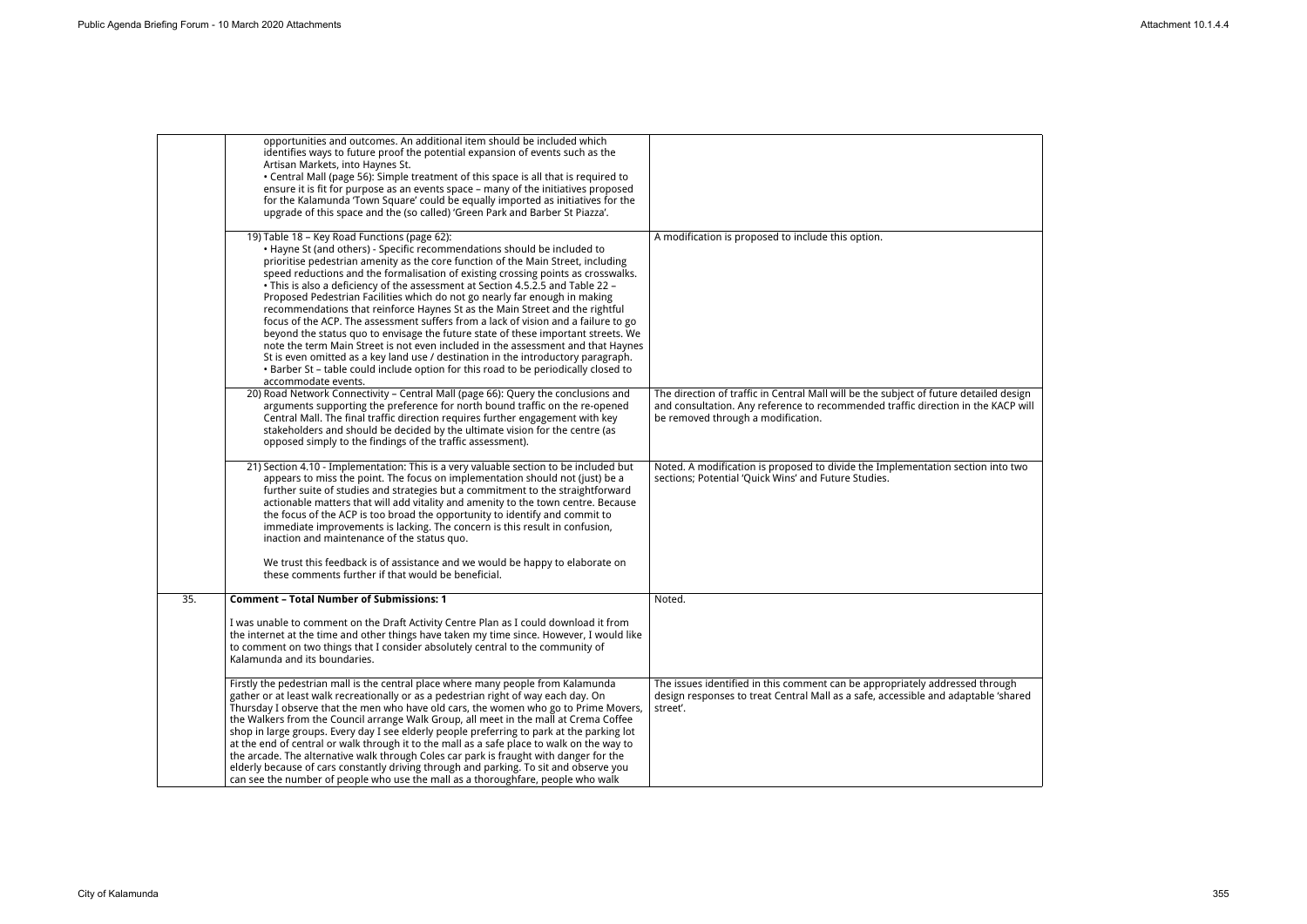|                   | dogs, or people with disabled family members of people on walking sticks or walkers find<br>the Central road parking lot the closest safe place in Kalamunda to park to have a short<br>walk to purchase things or meet others. Often groups of elderly men bring their dogs and<br>gather or sit on the benches around the trees to pass the time of day. People who bring<br>their lunches to work often take them across the mall and sit on the stone walls near the<br>KADS building to have their lunch or a cigarette.<br>The mall is central to the life of Kalamunda and should not be changed. Wooden benches<br>that are often used by young children for active climbing need to be maintained. The<br>relatively new rubbish bins are handy, and the only thing that needs some thought are<br>the gardens, The horizontal gardens did not flourish and the existing upright could be<br>used for banners, or art work or some other community use.                                                                                                                                                                                                                                                                                                                                                                                                                                                                                                                                    |                                                                                                                                                                 |
|-------------------|-----------------------------------------------------------------------------------------------------------------------------------------------------------------------------------------------------------------------------------------------------------------------------------------------------------------------------------------------------------------------------------------------------------------------------------------------------------------------------------------------------------------------------------------------------------------------------------------------------------------------------------------------------------------------------------------------------------------------------------------------------------------------------------------------------------------------------------------------------------------------------------------------------------------------------------------------------------------------------------------------------------------------------------------------------------------------------------------------------------------------------------------------------------------------------------------------------------------------------------------------------------------------------------------------------------------------------------------------------------------------------------------------------------------------------------------------------------------------------------------------------|-----------------------------------------------------------------------------------------------------------------------------------------------------------------|
|                   | I have heard that the City has a plan to make the mall into a roadway and put a square in<br>at the library car park area. Very few people use that area naturally as a thoroughfare, or<br>to go about their daily business, It would be a disaster for Kalamunda to lose another car<br>parking that services the library, gallery, and as an overflow for the hotel. Please delete<br>any development in this area.                                                                                                                                                                                                                                                                                                                                                                                                                                                                                                                                                                                                                                                                                                                                                                                                                                                                                                                                                                                                                                                                              | As noted above, modifications will be made to the Landscape Masterplan to place<br>greater emphasis on improvements to existing spaces, including Central Mall. |
|                   | I walk daily through the mall, down the heritage park to the post office to ensure that I<br>get a walk that keeps me healthy at 82 as a diabetic. It has been very helpful that the<br>arched bridge in the park has been flattened so that disabled people and people like<br>myself who need to walk daily for exercise can wend their way through without steps in<br>the way now. But I request that a narrow hedge of the new narrow bottlebrush plants<br>that grow to about two and a half meters be put along the boundary with the terrible<br>concrete tilt up building that was put on the car park there. The car park of the building is<br>a daily eyesore and Harcourts seem to have taken the right to put their advertising on the<br>wall. The whole building right up to the curved stone walls at the base of the shopping<br>complex above needs to be shielded so as to partly restore what was the quiet<br>contemplative nature of the park. There is a large beautiful marri tree that has been<br>saved from the butchery and there are other deciduous trees that make this area of<br>Kalamunda the most quiet and contemplative area of Kalamunda which people come to<br>the area for. The gazebo often has people who are talking or eating or reading material<br>they have received in the post. The whole area of the heritage park opening at the top<br>into the pedestrian mall is the finest area for pedestrians and for community meeting in<br>Kalamunda. | Noted. The landscaping recommendations will be considered by the City's Parks<br>and Environment Services with regard to future maintenance.                    |
|                   | I was trained in the United States to observe community gathering places like malls,<br>arcades and to note community activities so I hope my observations are helpful to you.                                                                                                                                                                                                                                                                                                                                                                                                                                                                                                                                                                                                                                                                                                                                                                                                                                                                                                                                                                                                                                                                                                                                                                                                                                                                                                                      | Noted.                                                                                                                                                          |
| $\overline{36}$ . | Our wastewater planners have completed desk-top remodelling of the Kalamunda sewer<br>planning based on a combination of the zonings and R-Codings indicated in the draft ACP<br>as well as the yields indicated in the servicing report. For the RAC-3 and RAC-4 areas<br>(which we have assumed would have plot ratios of 2 and 1.2 respectively) we have<br>assigned an equivalent density code to these mixed use areas based on the indicative<br>yields confirmed in our more recent e-mail exchanges.                                                                                                                                                                                                                                                                                                                                                                                                                                                                                                                                                                                                                                                                                                                                                                                                                                                                                                                                                                                        | Noted.                                                                                                                                                          |
|                   | The preliminary sewer modelling has shown that, for the most part, the sewerage<br>network within the ACP area and further downstream should be able to cope with the<br>increase in wastewater flows, even if we assume that all the land across the centre will be<br>fully developed and occupied to the maximum potential allowed under the relevant<br>zones and codes shown in the ACP plan.                                                                                                                                                                                                                                                                                                                                                                                                                                                                                                                                                                                                                                                                                                                                                                                                                                                                                                                                                                                                                                                                                                  | Noted.                                                                                                                                                          |